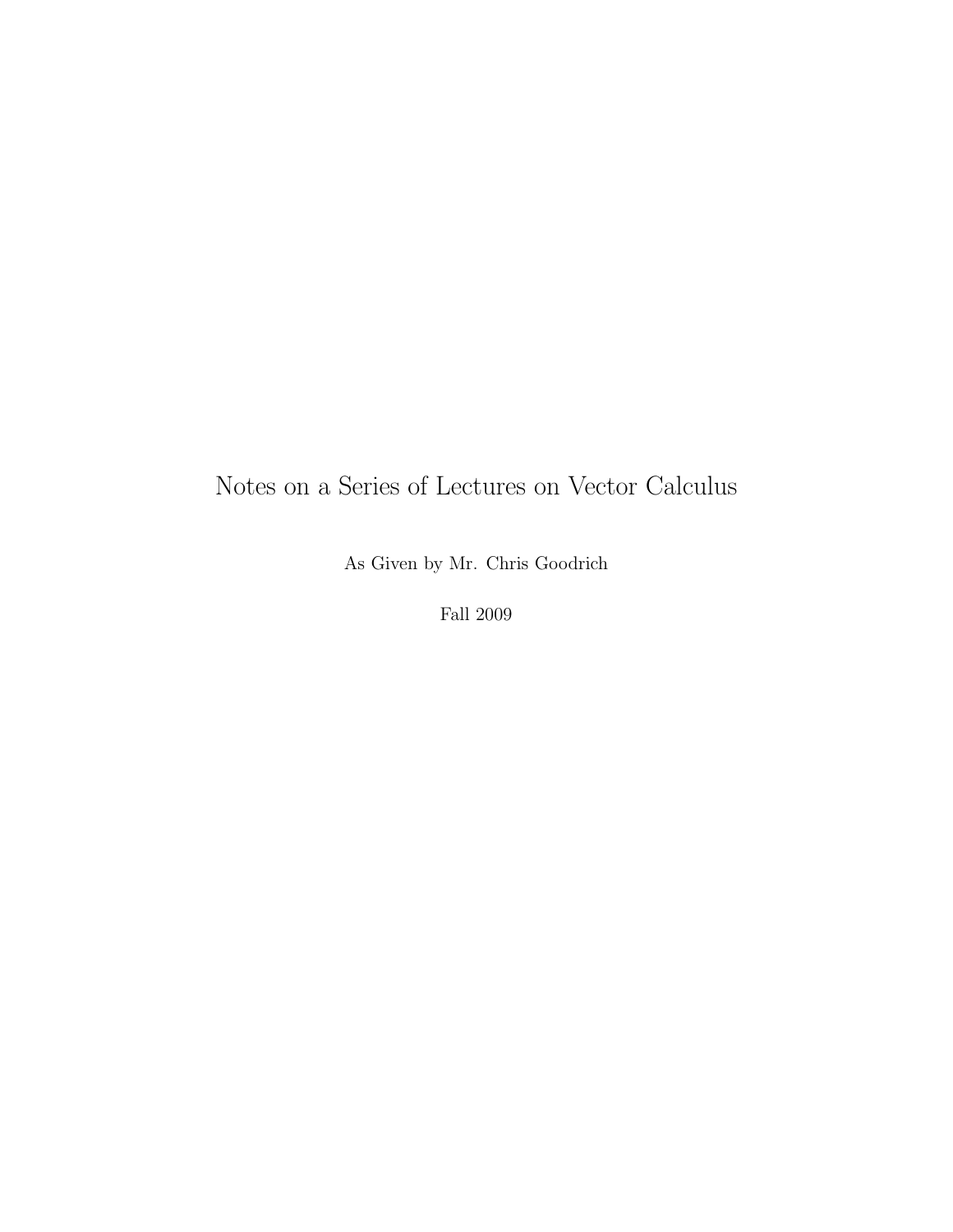**Defintion 1:** Let V be a set. V is called a **vector space** provided that  $\forall x, y, z \in \mathbb{V}$  and  $\alpha, \beta \in \mathbb{R}$ :

1.  $x + y = y + x$ 2.  $\alpha(x+y) = \alpha x + \alpha y$ 3.  $(\alpha + \beta)x = \alpha x + \beta x$ 4.  $\exists 0 \in \mathbb{V} \ni x + 0$ 5.  $1 \cdot x = x$ 6.  $(x + y) + z = x + (y + z)$ 7.  $\exists \tilde{x} \ni x + \tilde{x} = 0$ 8.  $\alpha(\beta x) = (\alpha \cdot \beta)x$ 9.  $x + y \in V$ 10.  $\alpha x \in \mathbb{V}$ 

**Example 2:** Put  $\mathbb{V} := \{f : [0,1] \to \mathbb{R} \mid f \text{ is continuous}\}\.$  For  $f, g \in \mathbb{V}$ , define addition as  $(f + g)(x) :=$  $f(x) + g(x)$  and for  $\alpha \in \mathbb{R}$ ,  $f \in \mathbb{V}$ , define multiplication as  $(\alpha f)(x) := \alpha \cdot f(x)$ . In this case, V is a vector space.

Example 3: Put  $\mathbb{V}:=\mathrm{M}_{2\times 2}^{\mathbb{R}}=\left\{\left[\begin{array}{cc} \alpha & \beta \ \gamma & \delta \end{array}\right]\right\}$ **Example 4:** Put  $V := \mathbb{R}^n$  where  $\mathbb{R}^n := \{(x_1, x_2, ..., x_n) : x_i \in \mathbb{R}, 1 \le i \le n\}.$  Then define addition as  $(x_1, ..., x_n) + (y_1, ..., y_n) := (x_1 + y_1, ..., x_n + y_n)$  and define multiplication as  $\alpha(x_1, ..., x_n) := ((\alpha x_1, ..., \alpha x_n))$ . **Definition 5:** Let V be a vector space and let  $\mathbb{W} \subseteq \mathbb{V}$ . If W is itself is a vector space, then W is called a subspace.

**Observation 6:** To show that  $W$ , as above, is a subspace, it suffices to show that:

- 1.  $0 \in \mathbb{W}$
- 2.  $x + y \in \mathbb{W}$  wherever  $x, y \in \mathbb{W}$
- 3.  $\alpha x \in \mathbb{W}$  wherever  $x \in \mathbb{W}, \alpha \in \mathbb{R}$

**Example 7:** Indentify the subspaces of  $\mathbb{R}^2$ .

- 1.  $\{\vec{0}\} = \{(0, 0)\}\$
- 2.  $\mathbb{R}^2$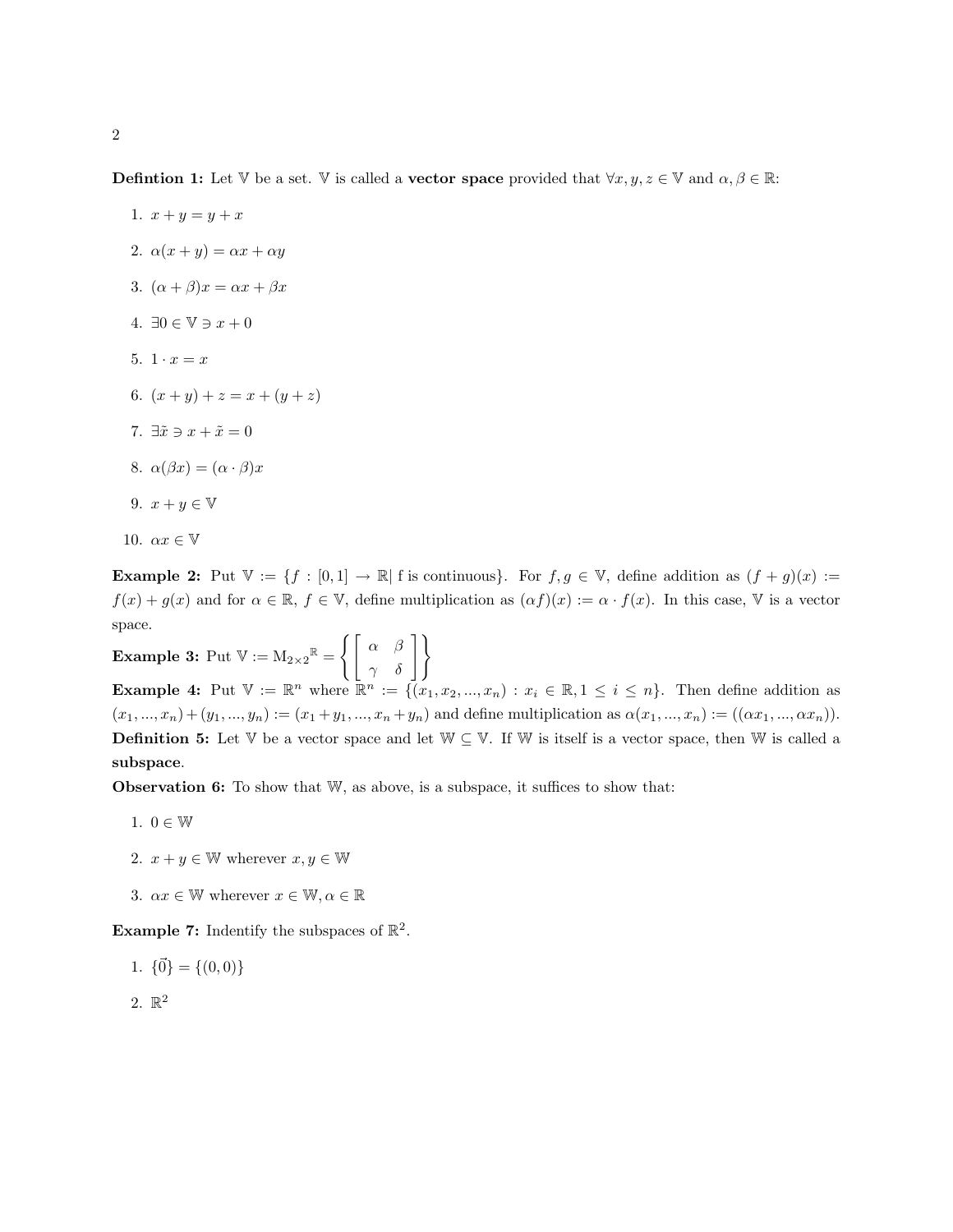3.  $\mathcal{F} := \{y = kx : k \text{ is a fixed real number}\}, x \in \mathbb{R}$ 

**Definition 8:** Let  $\mathbb{V}$  be a vector space. Let  $A = v_1, ..., v_n \subseteq \mathbb{V}$ . Then span(A) :=  $\{\sum_{i=1}^n a_i v_i : a_i \in \mathbb{R}, v_i \in \mathbb{V}\}$ A}.

**Example 9:** Consider  $V = \mathbb{R}^2$ . In this case, span $(1, 1) = (x, y) : x = y$ 

**Proposition 10:** If V is a vector space and  $A \subseteq V$ , then span(A) is a subspace of V. Example 11:

$$
\vec{v}_1 = (1, 1) \n\vec{v}_2 = (-1, -1) \n\vec{v}_3 = (1, 2)
$$

Note that  $\vec{v}_1$  and  $\vec{v}_2$  are opposites. That is,  $\vec{v}_1 = -\vec{v}_2 \iff \vec{v}_1 + \vec{v}_2 = 0$ . Is there a  $k \in \mathbb{R}$  such that  $\vec{v}_1 = k\vec{v}_3$ ? No there isn't. Note that  $\vec{v}_1$  and  $\vec{v}_2$  are parallel while  $\vec{v}_1$  and  $\vec{v}_3$  are not parallel. Also, the equation  $c_1\vec{v}_1 + c_2\vec{v}_2 = \vec{0}$  has a nontrivial solution in the complex integers. Finally, the equation  $c_1\vec{v}_1 + c_3\vec{v}_3 = \vec{0}$  has only the trivial solution in the complex integers (i.e. make everything 0).

**Definition 12:** Let  $\mathbb{V}$  be a vector space. Let  $A = v_1, ..., v_n \subseteq \mathbb{V}$ . Then A is a linearly independent set if and only if the only solution to  $\sum_{i=1}^{n} c_i v_i = \vec{0}$  is the trivial one. Otherwise, A is linearly dependent.

**Example 13:** Consider  $\vec{v} = (a, b)$ .  $\vec{v} = a(1, 0) + b(0, 1)$  and this is the unique solution given you have to use these vectors and pick their scalar coefficients. These are orthonormal vectors as they are orthogonal and they are both of unit length. Note that these vectors are linearly independent. It takes exaclty 2 linearly independent vectors like this to define any vector in  $\mathbb{R}^2$ . For example, we can get the vector  $\vec{v} = (1,2)$ by doing this:  $\vec{v} = 1(1, 1) + 1(0, 1)$ . Basically,  $\gamma = \vec{e_1}, \vec{e_2}$  where the two vectors are linearly independent generates  $\mathbb{R}^2$ . Alternatively, you could say that span $\vec{e}_1, \vec{e}_2 = \mathbb{R}^2$ .

**Definition 14:** Given a vector space  $\mathbb{V}$  if  $\alpha \subseteq \mathbb{V}$  is a linearly independent, generating set, then  $\alpha$  is called a basis of V.

**Definition 15:** Let V be a vector space. If  $\beta$  is a basis for V, then dim  $V := |\beta| = \text{card}(\beta)$ .

**Theorem 16:** dim  $\mathbb{R}^n = n$ .

Example 17:

$$
\vec{a} = (1, 2, 3)
$$
  

$$
\vec{b} = (1, 3, 4)
$$

In this case  $\vec{a} + \vec{b} = (2, 5, 7)$  and  $\vec{a} - 2\vec{b} = (-1, -4, -5)$ . Also,  $||\vec{a}||_2 = \sqrt{2}$  $\overline{1^2 + 2^2 + 3^2} = \sqrt{}$ 14. Example 18:

$$
\vec{a} = (1, 2)
$$
  

$$
\vec{b} = (3, -2)
$$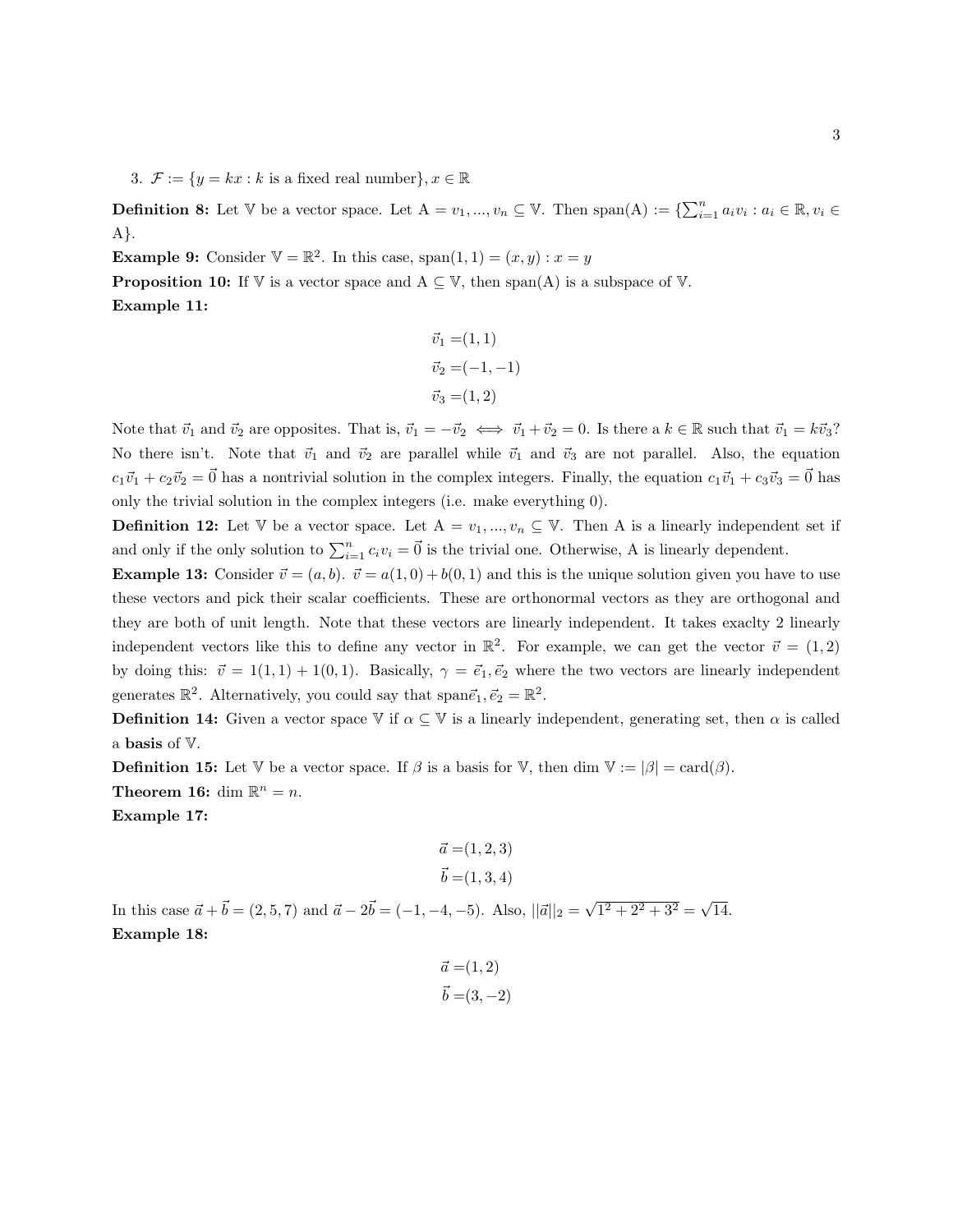In this case  $\vec{a} + 2\vec{b} = (1, 2) + (6, -4) = (7, -2)$  and  $||\vec{a}||_2 = \sqrt{2}$  $\sqrt{1^2 + 2^2} = \sqrt{}$ 5.

Defintion 19: Let  $\vec{a}, \vec{b} \in \mathbb{R}^n$ , say  $\vec{a} = (a_1, ..., a_n), \vec{b} = (b_1, ..., b_n)$ . Then the dot or scalar or inner product is denoted  $\vec{a} \cdot \vec{b}$ , or  $\lt \vec{a}$ ,  $\vec{b}$  > and is defined to be  $\sum_{j=1}^{n} a_j b_j$ . For example  $\vec{a} \cdot \vec{b} = (1, 2) \cdot (3, -2) = 1 \cdot 3 + 2 \cdot (-2) =$  $-1$  using the vectors as above. Note that  $\langle \vec{a}, \vec{a} \rangle = \vec{a} \cdot \vec{a} \geq 0$  and  $\langle \vec{a}, \vec{a} \rangle = 0 \iff \vec{a} = \vec{0}$ .

**Theorem 20:** Let  $\vec{a}, \vec{b} \in \mathbb{R}^n$ . Then:

- 1.  $\vec{a} \cdot \vec{a} = 0 \iff \vec{a} = 0$  and also  $\vec{a} \cdot \vec{a} > 0, \forall \vec{a}$
- 2.  $\vec{a} \cdot \vec{b} = \vec{b} \cdot \vec{a}$
- 3.  $\vec{a} \cdot (\vec{b} + \vec{c}) = \vec{a} \cdot \vec{b} + \vec{a} \cdot \vec{c}$
- 4.  $(k\vec{a}) \cdot \vec{b} = k(\vec{a} \cdot \vec{b}) = \vec{a} \cdot (k\vec{b}), \forall k \in \mathbb{R}$

Example 21:  $(\vec{e}_1+2\vec{e}_2+...+n\vec{e}_n)\cdot(\vec{e}_1-\vec{e}_2+\vec{e}_3-\vec{e}_4+...+(-1)^{n+1}\vec{e}_n)=(1, 2, 3, ..., n)\cdot(1, -1, 1, ..., (-1)^{n+1})=$  $1-2+3-4+...+(-1)^{n+1}n$ 

**Definition 22:** Let  $\vec{a} \in \mathbb{R}^n$ . Then the **2-norm** of  $\vec{a}$  is  $||\vec{a}||_2 := \sqrt{a_1^2 + a_2^2 + ... + a_n^2}$ . **Theorem 23:** For any  $\vec{a} \in \mathbb{R}^n$ ,  $||\vec{a}||_2^2 = \vec{a} \cdot \vec{a}$ .

**Theorem 24:** If  $\vec{a}$  and  $\vec{b}$  are any two vectors in  $\mathbb{R}^2$  or  $\mathbb{R}^3$ ,  $\vec{a} \cdot \vec{b} = ||\vec{a}|| ||\vec{b}|| \cos \theta$ .

**Proof:** Put  $\vec{c} := \vec{b} - \vec{a}$ . Note that if either  $\vec{a}$  or  $\vec{b}$  is  $\vec{0}$ , then the claim is trivially true. Suppose not. By the law of cosines

$$
||\vec{c}||^2 = ||\vec{a}||^2 + ||\vec{b}||^2 - 2||\vec{a}|| ||\vec{b}|| \cos \theta
$$
  
\n
$$
2||\vec{a}|| ||\vec{b}|| \cos \theta = ||\vec{a}||^2 + ||\vec{b}||^2 - ||\vec{c}||^2
$$
  
\n
$$
2||\vec{a}|| ||\vec{b}|| \cos \theta = \vec{a} \cdot \vec{a} + \vec{b} \cdot \vec{b} - (\vec{b} - \vec{a}) \cdot (\vec{b} - \vec{a})
$$
  
\n
$$
2||\vec{a}|| ||\vec{b}|| \cos \theta = \vec{a} \cdot \vec{a} + \vec{b} \cdot \vec{b} - \vec{b} \cdot \vec{b} + \vec{b} \cdot \vec{a} + \vec{a} \cdot \vec{b} - \vec{a} \cdot \vec{a}
$$
  
\n
$$
2||\vec{a}|| ||\vec{b}|| \cos \theta = 2\vec{a} \cdot \vec{b}
$$
  
\n
$$
||\vec{a}|| ||\vec{b}|| \cos \theta = \vec{a} \cdot \vec{b}
$$

**Corollary 25:** The angle  $\theta$  between two vectors  $\vec{a}, \vec{b} \in \mathbb{R}^2$  or  $\mathbb{R}^3$  is given by  $\theta = \arccos\left(\frac{\vec{a} \cdot \vec{b}}{||\vec{a}|| ||\vec{b}||}\right)$ , provided  $\vec{a}, \vec{b} \neq 0.$ 

**Corollary 26:** Given  $\vec{a}, \vec{b} \in \mathbb{R}^2$  or  $\mathbb{R}^3$ ,  $\vec{a}$  and  $\vec{b}$  are orthogonal if and only if  $\vec{a} \cdot \vec{b} = 0$ . **Theorem 27 (Cauchy-Schwarz):** For all vectors  $\vec{a}, \vec{b} \in \mathbb{R}^n$ ,  $|\vec{a} \cdot \vec{b}| \le ||\vec{a}|| \cdot ||\vec{b}||$ . Example 28:

$$
\vec{a} = (1, 2, 3) \n\vec{b} = (-1, 0, 1)
$$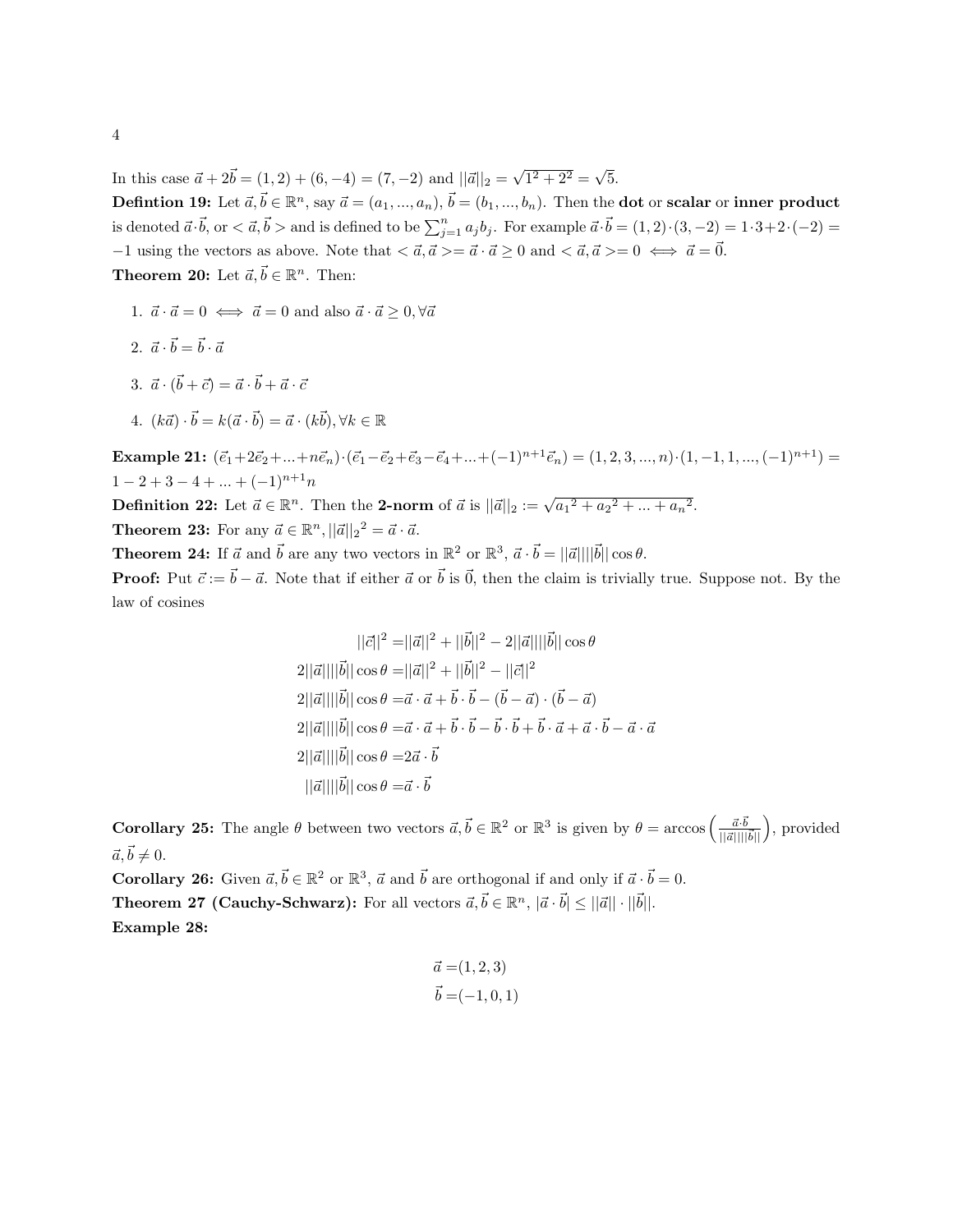$$
\vec{a} \cdot \vec{b} = 2
$$

$$
||\vec{a}|| = \sqrt{14}
$$

$$
||\vec{b}|| = \sqrt{2}
$$

$$
|\vec{a} \cdot \vec{b}| = 2 \le \sqrt{28} = ||\vec{a}|| \cdot ||\vec{b}||
$$

Proposition 29: Hey look this is cool.

1.  $\vec{i} \times \vec{j} = \vec{k}$ 2.  $\vec{j} \times \vec{k} = \vec{i}$ 3.  $\vec{k} \times \vec{i} = \vec{j}$ 

**Definition 30:**Let  $\vec{a}, \vec{b} \in \mathbb{R}^3$ . Then the **cross product** of  $\vec{a}$  and  $\vec{b}$ , denoted by  $\vec{a} \times \vec{b}$  is the vector whoes length and direction are:

- 1.  $||\vec{a} \times \vec{b}|| := ||\vec{a}|| \cdot ||\vec{b}|| \sin \theta$
- 2.  $\vec{a} \times \vec{b}$  is mutually orthogonal to  $\vec{a}$  and  $\vec{b}$  and the triple  $(\vec{a}, \vec{b}, \vec{a} \times \vec{b})$  forms a right handed system.

**Lemma 31:** Let  $\vec{a}, \vec{b}, \vec{c} \in \mathbb{R}^3$  and  $k \in \mathbb{R}$  be any scalar. Then

1. 
$$
\vec{a} \times \vec{b} = -\vec{b} \times \vec{a}
$$
  
\n2.  $\vec{a} \times (\vec{b} + \vec{c}) = \vec{a} \times \vec{b} + \vec{a} \times \vec{c}$   
\n3.  $(\vec{a} + \vec{b}) \times \vec{c} = \vec{a} \times \vec{c} + \vec{b} \times \vec{c}$ 

4. 
$$
k(\vec{a} \times \vec{b}) = (k\vec{a} \times \vec{b}) = \vec{a} \times (k\vec{b})
$$

Put

$$
\vec{a} := a_1\vec{i} + a_2\vec{j} + a_3\vec{k}
$$

and

$$
\vec{b} := b_1\vec{i} + b_2\vec{j} + b_3\vec{k}
$$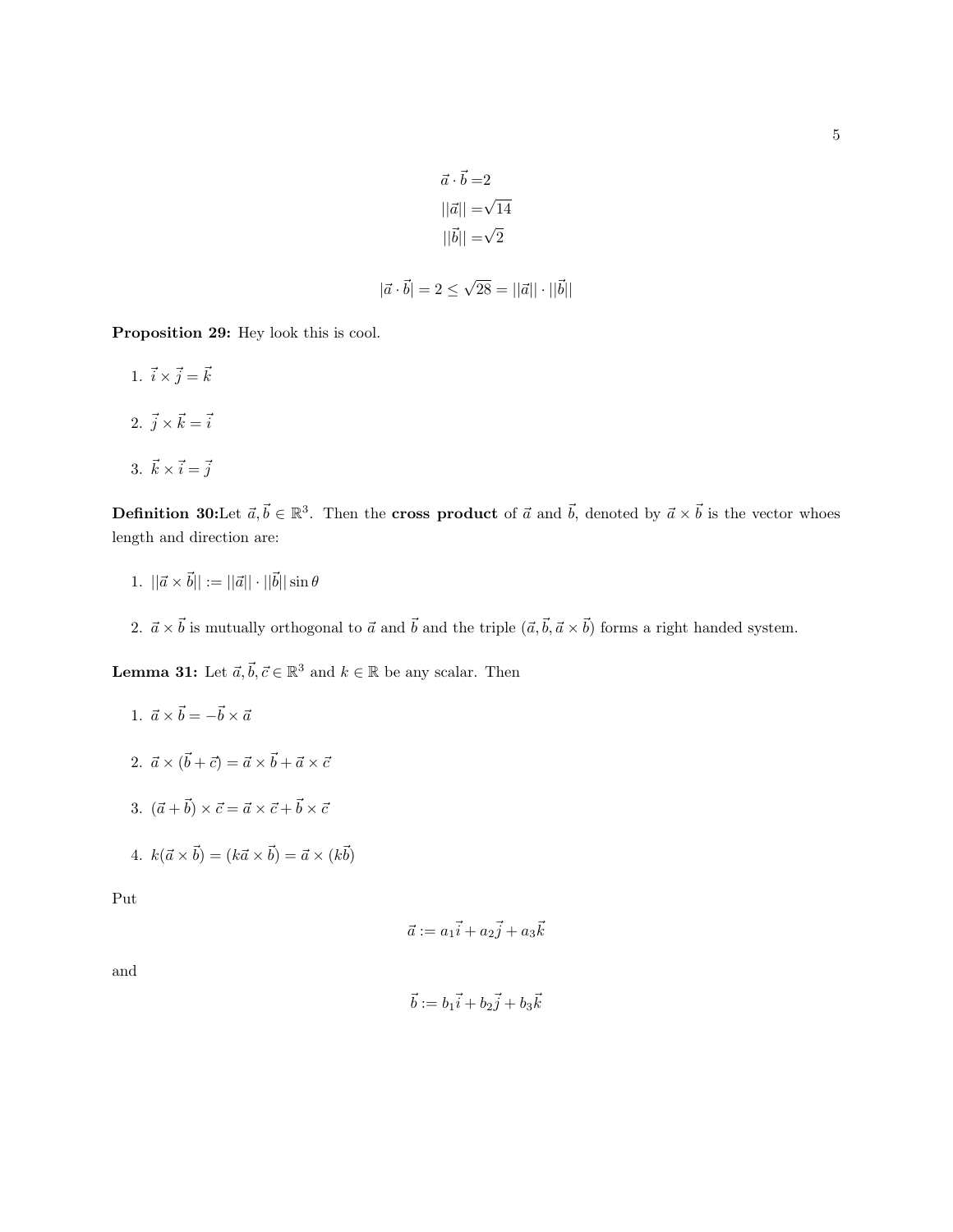6

Then

$$
\vec{a} \times \vec{b} = (a_1 \vec{i} + a_2 \vec{j} + a_3 \vec{k}) \times (b_1 \vec{i} + b_2 \vec{j} + b_3 \vec{k})
$$
  
\n
$$
= a_1 b_1 \vec{i} \times \vec{i} + a_1 b_2 \vec{i} \times \vec{j} + a_1 b_2 \vec{i} \times \vec{k} + a_2 b_1 \vec{j} \times \vec{i} + a_2 b_2 \vec{j} \times \vec{j} + a_1 b_3 \vec{j} \times \vec{k} + a_3 b_1 \vec{k} \times \vec{i} + a_3 b_2 \vec{k} \times \vec{j} + a_3 b_3 \vec{k} \times \vec{k}
$$
  
\n
$$
= 0 + a_1 b_2 \vec{k} - a_1 b_2 \vec{j} + a_3 b_3 \vec{k} \times \vec{k}
$$
  
\n
$$
= 0 + a_1 b_2 \vec{k} - a_1 b_3 \vec{j} + a_3 b_3 \vec{k} + a_3 b_1 \vec{j} - a_3 b_2 \vec{i} + 0
$$
  
\n
$$
= (a_2 b_3) \vec{i} + (a_3 b_1 - a_1 b_3) \vec{j} + (a_1 b_2 - a_2 b_1) \vec{k}
$$
  
\n
$$
= \begin{vmatrix} a_2 & a_3 \\ b_2 & b_3 \end{vmatrix} \vec{i} - \begin{vmatrix} a_1 & a_3 \\ b_1 & b_3 \end{vmatrix} \vec{j} + \begin{vmatrix} a_1 & a_2 \\ b_1 & b_2 \end{vmatrix} \vec{k}
$$
  
\n
$$
= \begin{vmatrix} \vec{i} & \vec{j} & \vec{k} \\ a_2 & a_2 & a_3 \\ b_1 & b_2 & b_3 \end{vmatrix}
$$

Proposition 32:

$$
\vec{a} \times \vec{b} = \begin{vmatrix} \vec{i} & \vec{j} & \vec{k} \\ a_2 & a_2 & a_3 \\ b_1 & b_2 & b_3 \end{vmatrix}
$$

 $\overline{\phantom{a}}$  $\overline{\phantom{a}}$  $\overline{\phantom{a}}$  $\overline{\phantom{a}}$  $\overline{\phantom{a}}$  $\overline{\phantom{a}}$ I  $\mid$ 

Example 33: (an example for Proposition 32)

**Definition 34:** Given  $\vec{a}, \vec{b}, \vec{c} \in \mathbb{R}^3$ , the volume of a paralohyphid is equal to the area of the base times the height, which can be computed using the triple scalar product.

$$
V = ||\vec{a} \times \vec{b}|| ||\vec{c}|| |\cos \theta|
$$
  
= 
$$
|(\vec{a} \times \vec{b}) \cdot \vec{c}|
$$
  
= 
$$
\begin{vmatrix} a_1 & a_2 & a_3 \\ b_1 & b_2 & b_3 \\ c_1 & c_2 & b_3 \end{vmatrix}
$$

**Proposition 35:** The vector parametric equation for the line containing  $P_0(b_1, b_2, b_3)$ , whose position vector is  $\vec{OP}_0 = \vec{b} = b_1 \vec{i} + b_2 \vec{j} + b_3 \vec{k}$ , and parallel to  $\vec{a} = a_1 \vec{i} + a_2 \vec{j} + a_3 \vec{k}$  is

$$
\vec{r}(t) = \vec{b} + t\vec{a}, t \in \mathbb{R}
$$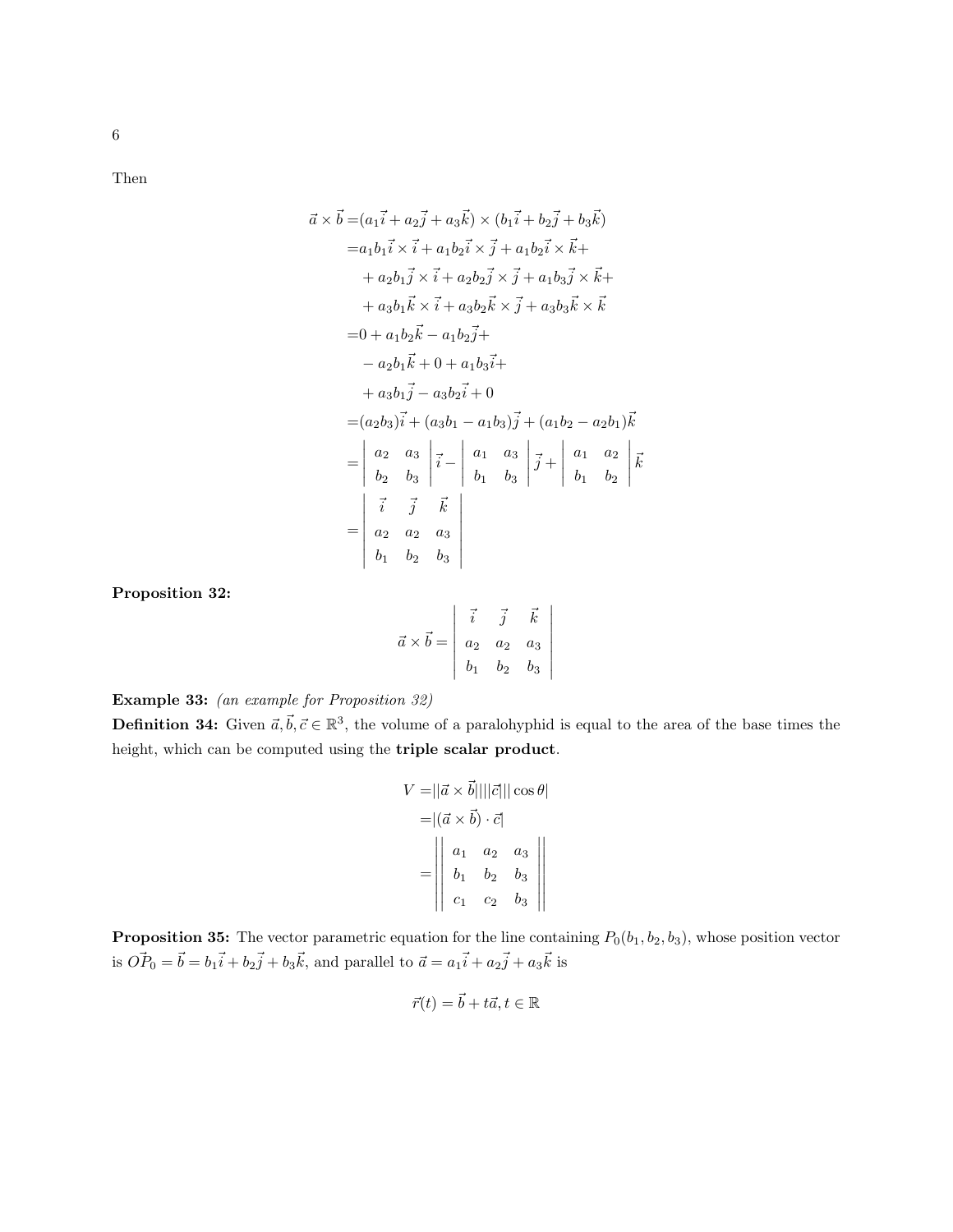that is,

$$
\vec{r}(t) = \begin{cases}\nx(t) = b_1 + ta_1 \\
y(t) = b_2 + ta_2 \\
z(t) = b_3 + ta_3\n\end{cases}
$$

Example 36: (an example for Proposition 35) **Platform**  $9\frac{3}{4}$ : Given vectors  $\vec{P}_0(x_0, y_0, z_0)$  and  $\vec{P}(x, y, z)$ ,  $\vec{P}_0 \vec{P} = (x - x_0, y - y_0, z - z_0)$  and a normal vector  $\vec{n} = A\vec{i} + B\vec{j} + C\vec{k}$ , we can define the plane of these two vectors as

$$
0 = \vec{n} \cdot \vec{P_0 P} = A(x - x_0) + B(y - y_0) + C(z - z_0)
$$

or

 $Ax + By + Cz = D$ 

where

$$
D := Ax_0 + By_0 + Cz_0
$$

Example 37: A plane contains  $(3, -1, 2)$  and is normal to  $(1, -1, 2)$ . Then the plane is

$$
1(x-3) - 1(y+1) + 2(z-2) = 0
$$

or

$$
z - y + 2z = 8
$$

**Example 38:** A plane contains the points  $P = (3, -1, 2), Q = (2, 0, 5),$  and  $R = (1, -2, 4)$ . Then

$$
\vec{PQ} = (-1, 1, 3)
$$
  
\n
$$
\vec{RQ} = (1, 2, 1)
$$
  
\n
$$
\vec{PQ} \times \vec{RQ} = \begin{vmatrix} \vec{i} & \vec{j} & \vec{k} \\ -1 & 1 & 3 \\ 1 & 2 & 1 \end{vmatrix}
$$
  
\n
$$
= -5\vec{i} + 4\vec{j} - 3\vec{k}
$$
  
\n∴ 0 = -5(x - 3) + 4(y + 1) - 3(z - 2)

or

$$
-5x + 4y - 3z = -25
$$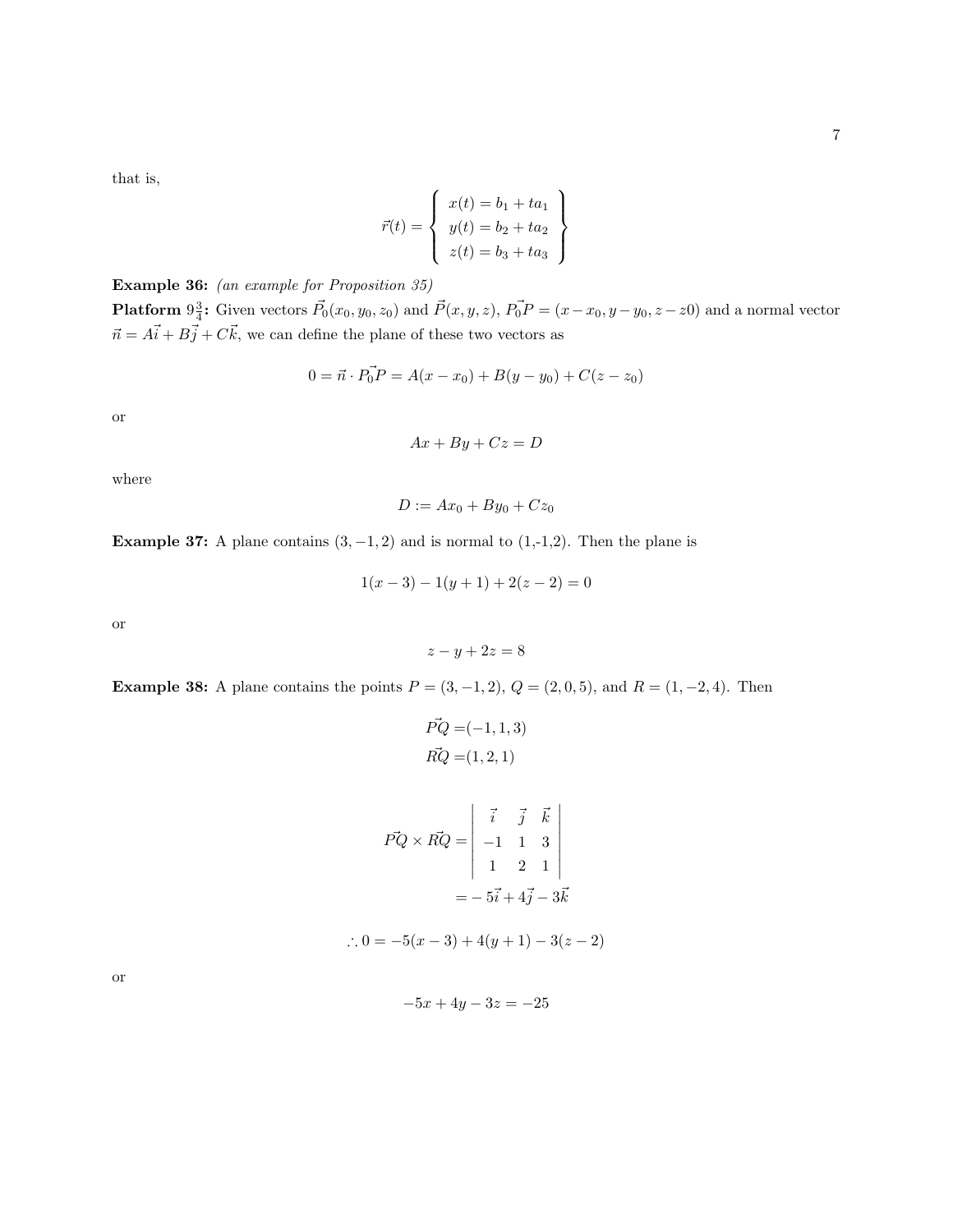## Return to Platform  $9\frac{3}{4}$ :

Given  $\vec{c}$  (a point in the plane) in addition to  $\vec{a}$  and  $\vec{b}$  in the plane not parallel, then we get a plane

$$
\vec{x}(s,t) = \vec{c} + t\vec{a} + 3\vec{b}, \forall s, t \in \mathbb{R}
$$

$$
\vec{x}(s,t) = \begin{bmatrix} x(s,t) \\ y(s,t) \\ z(s,t) \end{bmatrix} = \begin{bmatrix} c_1 + ta_1 + sb_1 \\ c_2 + ta_2 + sb_2 \\ c_3 + ta_3 + sb_3 \end{bmatrix}
$$

Projections are also cool.

$$
|\cos \theta| = \frac{||\text{proj}_{\vec{b}}\vec{a}||}{||\vec{a}||}
$$
  
||proj<sub>*b*</sub> $\vec{a}|| = ||\vec{a}|| \cdot |\cos \theta|$   
||proj<sub>*b*</sub> $\vec{a}|| = \frac{||\vec{a}|| \cdot ||\vec{b}|| \cdot |\cos \theta|}{||\vec{b}||}$   
||proj<sub>*b*</sub> $\vec{a}|| = \frac{|\vec{a} \cdot \vec{b}|}{||\vec{b}||}$ 

$$
\therefore \operatorname{proj}_{\vec{b}} \vec{a} = \frac{\vec{b}}{||\vec{b}||} \cdot \frac{\vec{a} \cdot \vec{b}}{||\vec{b}||} = \left(\frac{\vec{a} \cdot \vec{b}}{\vec{b} \cdot \vec{b}} \cdot \vec{b}\right)
$$

**Theorem 39:** Let  $\vec{a}, \vec{b} \in \mathbb{R}^3$ , then the projection of  $\vec{a}$  onto  $\vec{b}$ , denoted proj<sub> $\vec{b}$ </sub> $\vec{a}$ , is given by

$$
\text{proj}_{\vec{b}}\vec{a} = \left(\frac{\vec{a}\cdot\vec{b}}{\vec{b}\cdot\vec{b}}\cdot\vec{b}\right)
$$

Platform  $9\frac{3}{4}$  Again:

Some polar review:

polar to rectangular 
$$
\begin{cases} x = r \cos \theta \\ y = r \sin \theta \end{cases}
$$

\nrectangular to polar 
$$
\begin{cases} r^2 = x^2 + y^2 \\ \theta = \arctan\left(\frac{y}{x}\right) \end{cases}
$$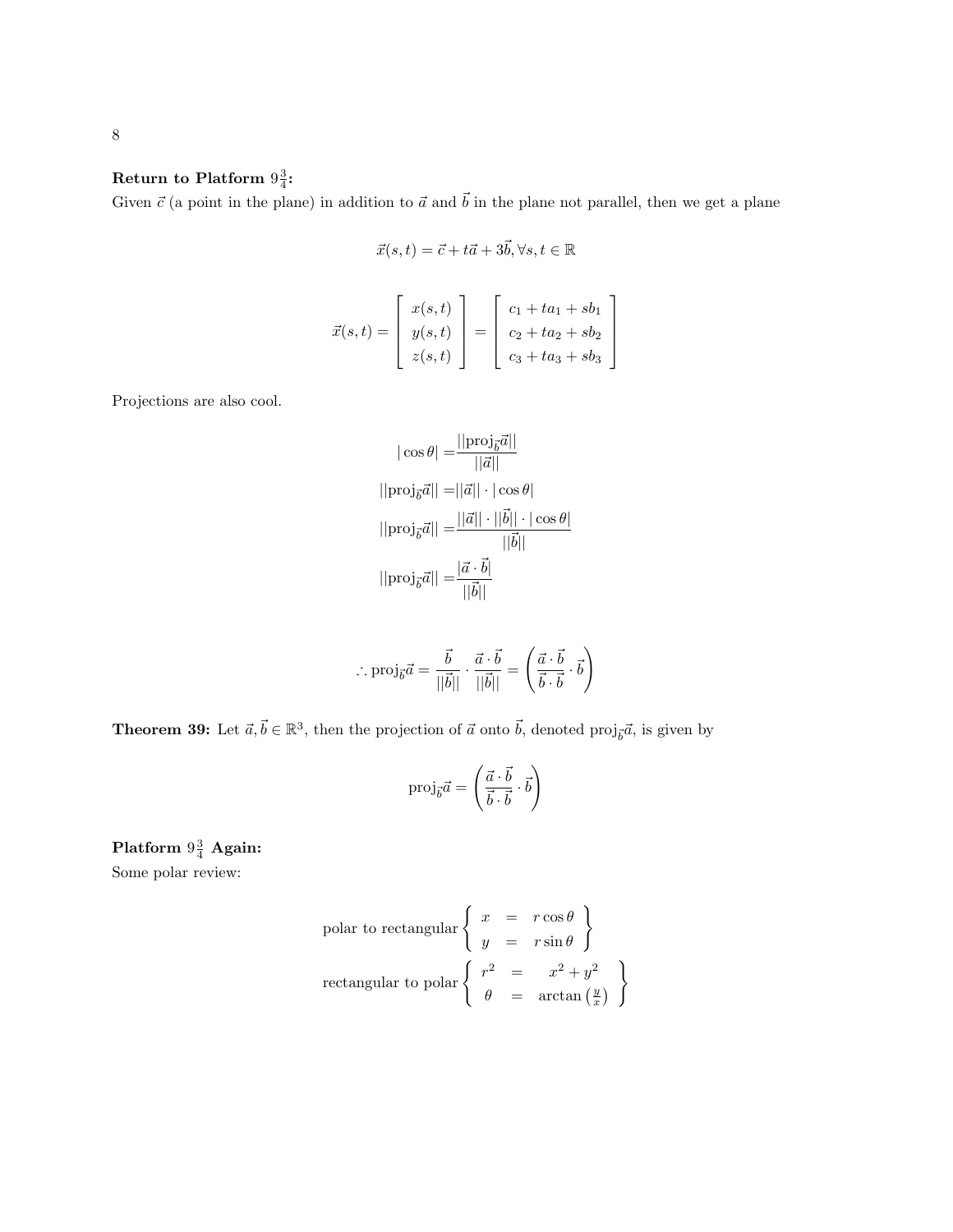Now cylidrical:

cylidrical to rectangular 
$$
\begin{cases}\nx = r \cos \theta \\
y = r \sin \theta \\
z = z\n\end{cases}
$$
\nrectangular to cylindrical 
$$
\begin{cases}\nr^2 = x^2 + y^2 \\
\theta = \arctan(\frac{y}{x}) \\
z = z\n\end{cases}
$$

Spherical is hard mode:

spherical to rectangular 
$$
\begin{cases}\nx = \rho \sin \phi \cos \theta \\
y = \rho \sin \phi \sin \theta \\
z = \rho \cos \phi\n\end{cases}
$$
\nrectangular to spherical 
$$
\begin{cases}\n\rho^2 = x^2 + y^2 + z^2 \\
\tan \phi = \frac{y}{z} \\
\tan \theta = \frac{y}{x}\n\end{cases}
$$
\nspherical to cylindrical 
$$
\begin{cases}\nr = \rho \sin \phi \\
\theta = \theta \\
z = \rho \cos \phi\n\end{cases}
$$
\ncylindrical to spherical 
$$
\begin{cases}\n\rho^2 = r^2 + z^2 \\
\tan \phi = \frac{r}{z} \\
\theta = \theta\n\end{cases}
$$

Definition 40: Let  $\vec{x} \in \mathbb{R}^n$  and let  $\epsilon > 0$ . Then an  $\epsilon$ -neighborhood or the open ball of radius  $\epsilon$ centered at  $\vec{x}$  is

$$
\mathcal{B}_{\epsilon}(\vec{x}) := \{ \vec{y} \in \mathbb{R}^n : ||\vec{x} - \vec{y}|| < \epsilon \}
$$

Moreover, the deleted  $\epsilon$ -neighborhood of  $\vec{x}$  is denoted variously by

$$
\mathcal{B}_{\epsilon}(\vec{x})\backslash\{\vec{x}\}=\mathcal{B}_{\epsilon}^{*}(\vec{x}):=\{\vec{y}\in\mathbb{R}^{n}:0<||\vec{x}-\vec{y}||<\epsilon\}
$$

**Definition 41:** Let  $S \subseteq \mathbb{R}^n$ . A point  $\vec{x}_0 \in S$  is an interior point of S if  $\forall \epsilon > 0, B_{\epsilon}(\vec{x}_0) \subseteq S$ . A point  $\vec{x}_0 \in S$  is a **boundary point** of S if  $\forall \epsilon > 0$ ,  $S \cap B_{\epsilon}(\vec{x}_0) \neq \emptyset$  and  $(\mathbb{R}^n \backslash S) \cap B_{\epsilon}(\vec{x}_0) \neq \emptyset$ . The boundary of a set is denoted variously as bd  $S = \partial S$ .

Definition 42: Let  $S \subseteq \mathbb{R}^n$ . Then:

1. S is open if bd  $S \subseteq \mathbb{R}^n \backslash S$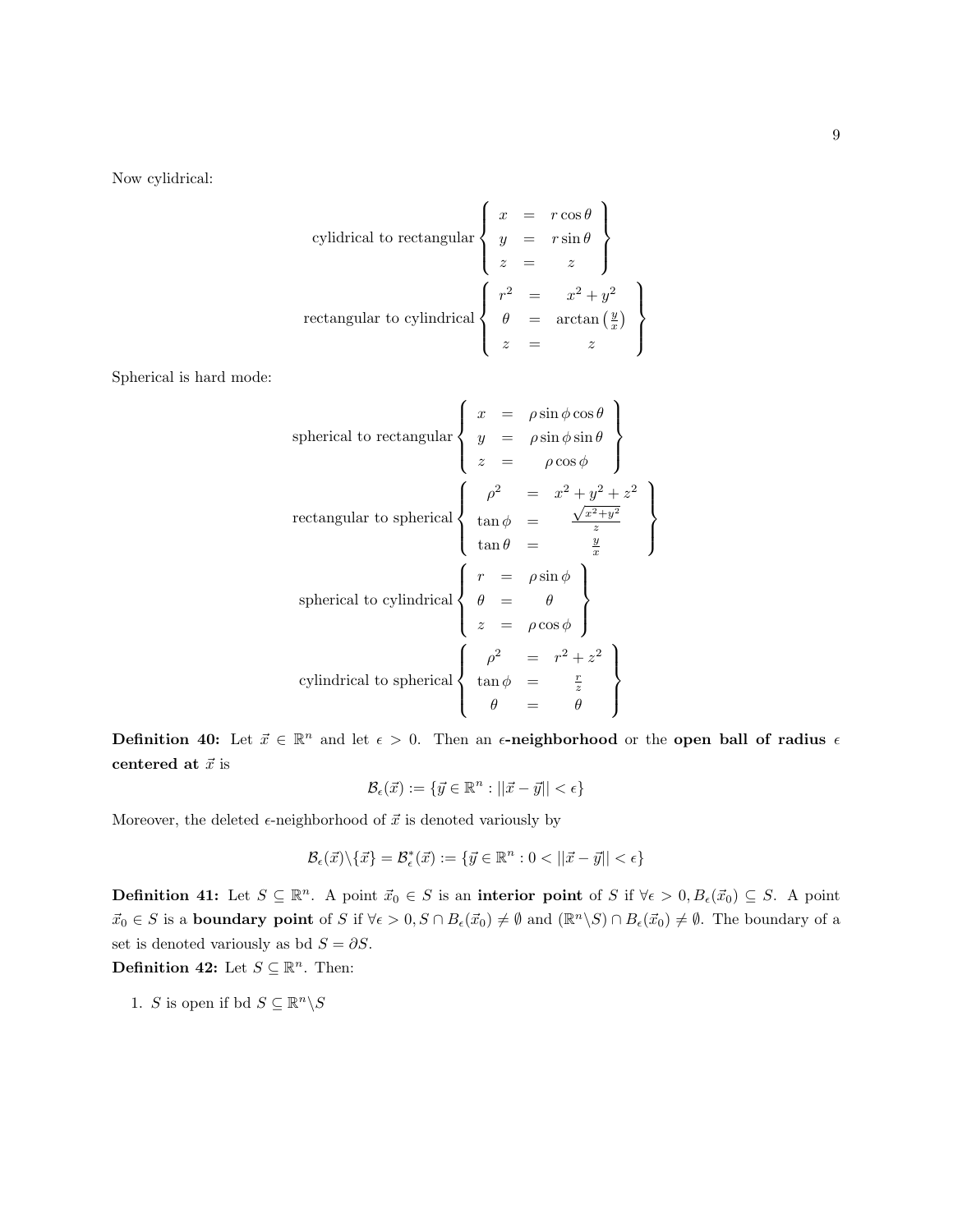2. S is closed if bd  $S \subseteq S$ 

## Theorem 43: Let  $S \subseteq \mathbb{R}^n$

- 1. S is open  $\iff$  S = int S
- 2. S is closed  $\iff \mathbb{R}^n \backslash S$  is open

**Theorem 44:** Let  $\{C_n\}_{n\in\mathcal{A}}$  be an arbitrary collection of closed sets and let  $\{O_n\}_{n\in\mathcal{B}}$  be an arbitrary collection of open sets. Then

- 1.  $\bigcup_{n\in\mathcal{B}_0\subset\mathcal{B}}O_n$  is open
- 2.  $\bigcap_{n \in A_0 \subset A} C_n$  is closed

#### Example 45: (an example for Theorem 44)

**Definition 46:** Let  $S \subseteq \mathbb{R}^n$ . We say that  $\vec{x}_0 \in \mathbb{R}^n$  is a **limit point** of S provided that  $\forall \epsilon > 0$ ,  $B_{\epsilon}(\vec{x}_0) \cap S$ has infinitely many points in it. The closure of S is defined to be  $S \cup {\mathcal{X} \in \mathbb{R}^n : \vec{x}$  is a linit point of S. denote the closure of S by  $\overline{S}$ .

**Example 47:**  $S = \left\{\frac{1}{n}\right\}_{n=1}^{\infty} = \left\{1, \frac{1}{2}, \frac{1}{3}, ...\right\}$  Is S open? Is it closed? Note that int  $S = \{\emptyset\}$ , bd  $S = S \cup \{0\}$ , and  $\overline{S} = S \cup \{0\}$ . Thus S is not open and S is not closed. Now  $S = \{\vec{x} \in \mathbb{R}^3 : ||\vec{x}||^2 < 9\}$ . S is open. S is not closed. Furthermore, bd  $S = \{ \vec{x} \in \mathbb{R}^3 : ||\vec{x}||^2 = 9 \}$ , int  $S = S$ , and the set of all limit points of S is  $S ∪ bd S.$ 

**Definition 48:** Let  $S \subseteq \mathbb{R}^n$ . Then S is **compact** provided that given any open cover F of S, there is a finite subcollection  $\mathcal{F}_0 \subseteq \mathcal{F}$  such that  $\mathcal{F}_0$  is also an open cover of S.  $\mathcal{F}_0$  is called a finite subcover.

Example 49: ITT we prove that this set is not compact

$$
S = \left\{ \frac{1}{n} \right\}_{n=1}^{\infty}
$$

$$
\mathcal{F} = \left\{ \left( \frac{1}{n}, 2 \right) \right\}_{n=1}^{\infty}
$$

$$
\bigcup_{\mathcal{F}} = (0, 2) \supseteq S
$$

$$
\bigcup_{n=1}^{k} \left( \frac{1}{n}, 2 \right) = \left( \frac{1}{k}, 2 \right) \not\supseteq S
$$

**Theorem 50 (Heine-Borel):** If  $S \subseteq \mathbb{R}^n$ , then S is compact if and only if S is both closed and bounded. **Theorem 51 (Bolzano-Weierstrass):** If a bounded set  $S \subseteq \mathbb{R}^n$  contains infinitely many points then there exists at least one point in  $\mathbb{R}^n$  that is an accumulation point of S.  $\vec{x}$  is an accumulation point of S if every deleted neighborhood of  $\vec{x}$  contains a point of  $S$ .

10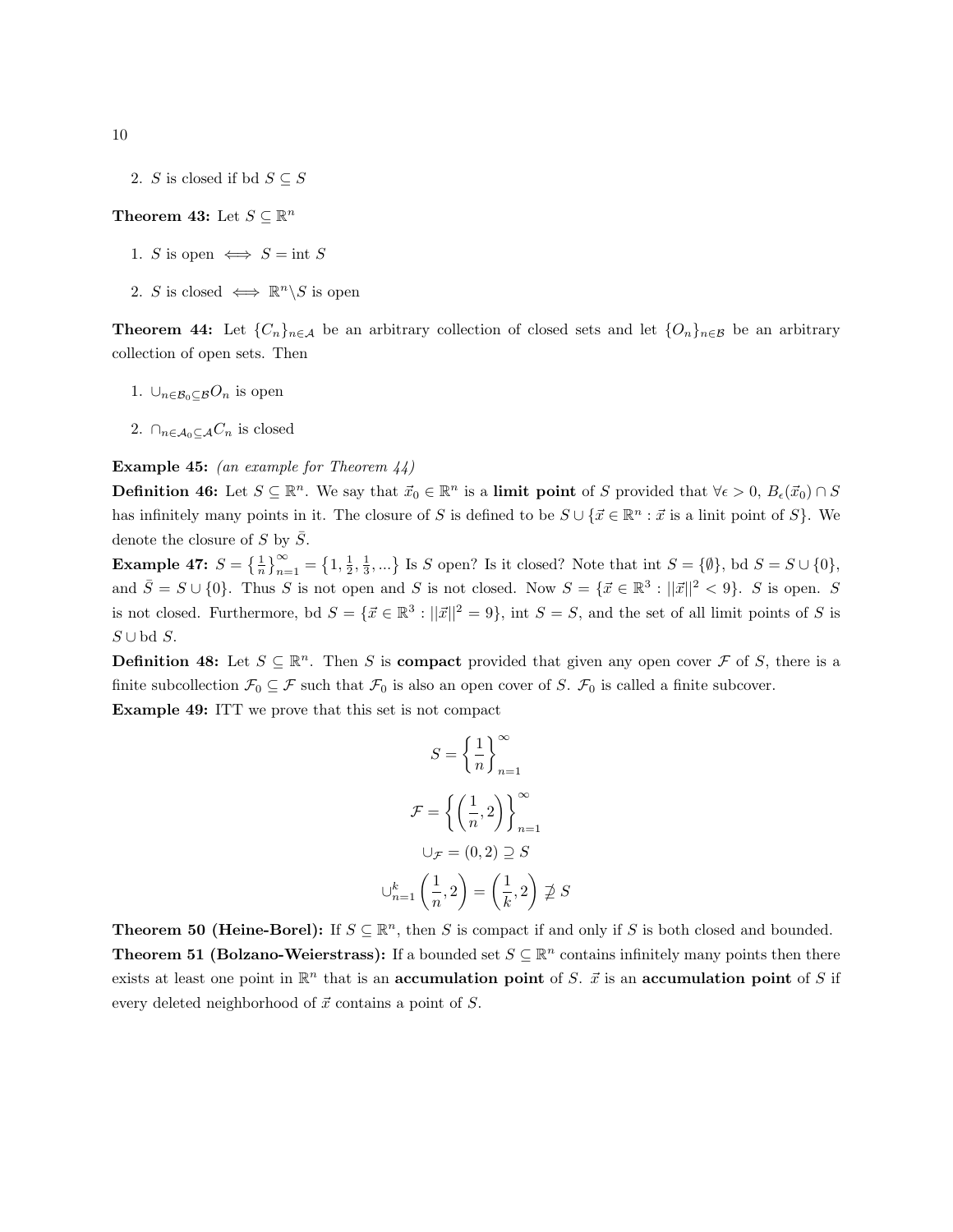**Proof:** Let S be a bounded subset of  $\mathbb{R}^n$  containinng infinitely many points. Suppose, for contradiction, that S has no accumulation points. Then S is closed. (Why? Because a closed set, by theorem, contains all of its accumulation points.) By Heine-Borel, S is compact. Observe that as each  $\vec{x} \in S$  is not an accumulation point, there is some neighborhood  $\mathcal{B}_{\epsilon}(\vec{x}) \ni \mathcal{B}_{\epsilon}(\vec{x}) \cap S = {\vec{x}}$ . Note that  $\mathcal{F} = {\mathcal{B}_{\epsilon}(\vec{x})}$  is an open cover for S. But then we can extract a finite subcover because S is compact – say,  $\mathcal{F}_0 = \{\mathcal{B}_{\epsilon_i}(\vec{x}_i)\}_{i=1}^n \ni \cup_{i=1}^n \mathcal{B}_{\epsilon_i}(\vec{x}_i) \supseteq S$ . But  $(\cup_{i=1}^n \mathcal{B}_{\epsilon_i}(\vec{x}_i)) \cap S = {\vec{x}_1, \vec{x}_2, ..., \vec{x}_n} \neq S$  but it was supposed to be by definition of a compact set. **Definition 52:** The range of a function  $f : \mathbb{X} \to \mathbb{Y}$  is the set

$$
rng f := \{ y \in \mathbb{Y} : \exists x \in \mathbb{X} \ni f(x) = y \}
$$

**Defention 53:** A function  $f : \mathbb{X} \to \mathbb{Y}$  is said to be **onto** or **surjective** if rng  $f = \mathbb{Y}$ . f is said to be **one-to-one** or **injective** if given  $y \in \text{rng } f$ ,  $\exists ! x \in \mathbb{X} \ni f(x) = y$  or, equivelantly, whenever  $f(x_1) = f(x_2)$ ,  $x_1, x_2 \in \mathbb{X}, x_1 = x_2$ . Finally, f is **bijective** is it is one-to-one, onto. Example 54: A scalar-valued functon.

$$
T(x, y, z) = \frac{1}{\sqrt{4 - x^2 - y^2 - z^2}}
$$

dom 
$$
f = \mathcal{B}_2(\vec{0}) \{ \vec{x} \in \mathbb{R}^3 : x^2 + y^2 + z^2 = 4 \}
$$
  
\n $= \mathcal{B}_2$   
\n $\text{rng } f = \left[ \frac{1}{2}, \infty \right)$   
\n $T : \mathcal{B}_2(\vec{0}) \to \mathbb{R}$ 

Example 55: A vector-valued function

$$
\vec{T}(x, y) = (x + y, x + 2y, y)
$$

$$
\vec{T} : \mathbb{R}^2 \to \mathbb{R}^3
$$

$$
\text{dom } \vec{T} = \mathbb{R}^2
$$

$$
\text{rng } \vec{T} = ??
$$

Example 56: Another scalar-cvalued function that results in a paraboloid.

$$
f(x, y) = z = x^2 + y^2
$$

$$
f: \mathbb{R}^2 \to \mathbb{R}
$$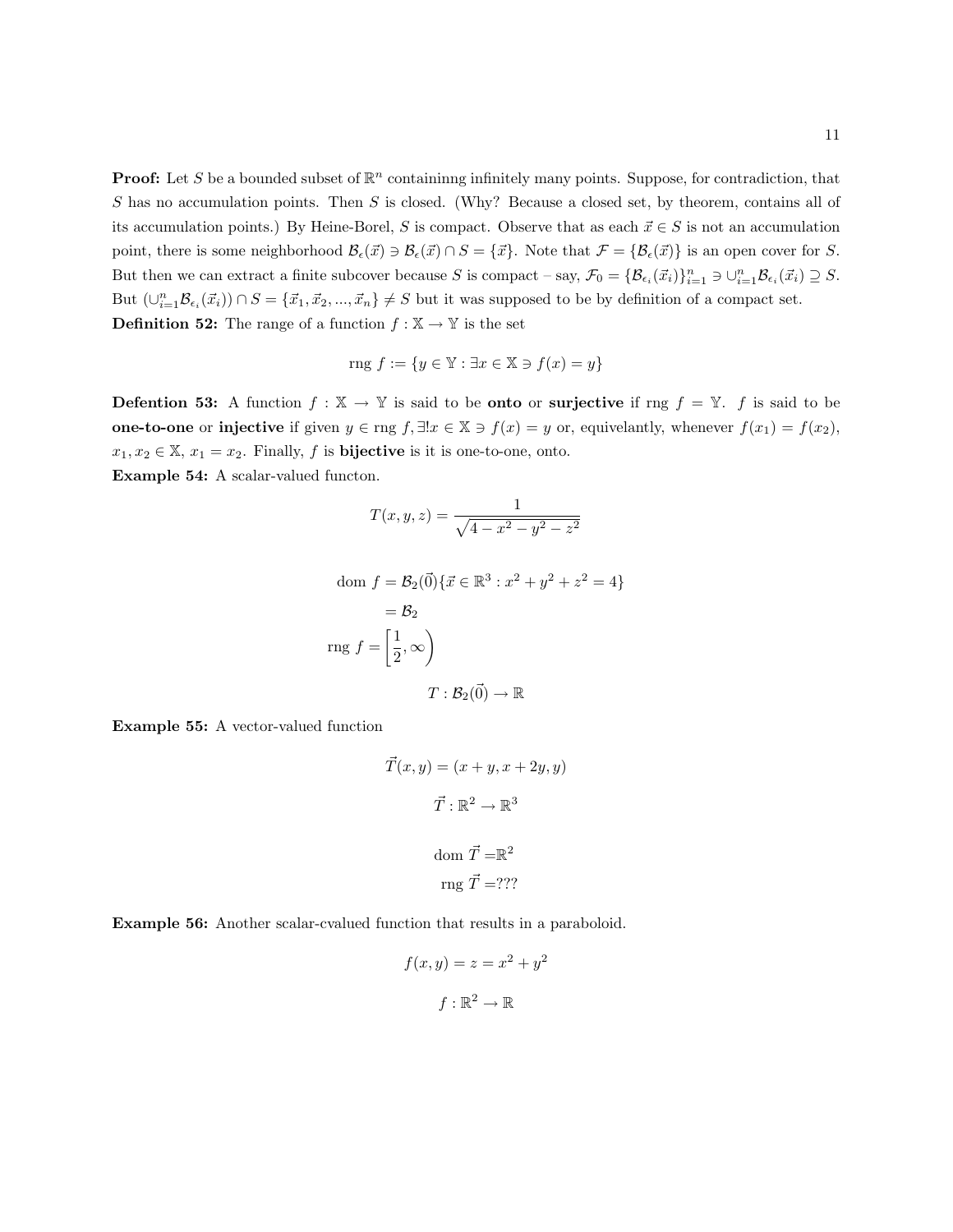What's Quadric Surfaces, Precious?

$$
Ax^{2} + Bxy + Cxz + Dy^{2} + Eyz + Fz^{2} + Gx + Hy + Jz + K = 0
$$

Where A

Example 57: An ellipsoid.

$$
\frac{x^2}{a^2} + \frac{y^2}{b^2} + \frac{z^2}{c^2} = 1
$$

**Definition 58:** Let  $\vec{f} : \mathbb{X} \subseteq \mathbb{R}^n \to \mathbb{R}^m$ . Then  $\lim_{x \to \vec{a}} \vec{f}(\vec{x}) = \vec{L} \iff \forall \epsilon > 0, \exists \delta > 0 \ni ||\vec{f}(\vec{x}) - \vec{L}|| < \epsilon$ whenever  $||\vec{x} - \vec{a}|| < \delta$ , where  $\vec{x} \in \mathbb{X}$ .

**Remark** In Definition 58,  $\vec{a} \in \overline{\mathbb{X}}$ .

Theorem 59 (Uniqueness of Limits): Let  $f: \mathbb{X} \subseteq \mathbb{R}^n \to \mathbb{R}^m$ . If  $\lim_{x \to \vec{a}} \vec{f}(\vec{x}) = \vec{L}$  and  $\lim_{x \to \vec{a}} \vec{f}(\vec{x}) = \vec{M}$ then  $\vec{L} = \vec{M}$ .

**Proof:** Let  $\epsilon > 0$  be given. Because  $\lim_{x \to a} \vec{f}(\vec{x}) = \vec{L}$ , by Definition 58, it follows that  $\exists \delta_1 > 0 \ni ||\vec{f}(\vec{x}) - \vec{L}|| <$  $\epsilon$  whenever  $||\vec{x}-\vec{a}|| < \delta_1$ . Similarly,  $\exists \delta_2 > 0 \ni ||\vec{f}(\vec{x})-\vec{M}|| < \epsilon$  whenever  $||\vec{x}-\vec{a}|| < \delta_2$ . Put  $\delta_0 := \min{\delta_1, \delta_2}$ . Then if  $||\vec{x} - \vec{a}|| < \delta_0$ ,

$$
\begin{aligned} ||\vec{L} - \vec{M}|| &= ||\vec{f}(\vec{x}) - vecM - \vec{f}(\vec{x}) + \vec{L}|| \\ &\leq ||\vec{f}(\vec{x}) - \vec{L}|| + ||\vec{f}(\vec{x}) - \vec{M}|| \\ &&< 2\epsilon \end{aligned}
$$

So, by the fact that  $\epsilon > 0$  is arbitrary, it follows that  $||\vec{L} - \vec{M}|| = 0$ , whence by the positive definiteness of the norm, we get that  $\vec{L} = \vec{M}$ .

**Theorem 60:** Let  $\vec{F}, \vec{G} : \mathbb{X} \subseteq \mathbb{R}^n \to \mathbb{R}^m$  and  $f, g : \mathbb{X} \in \mathbb{R}^n \to \mathbb{R}$ . Let  $k \in \mathbb{R}$ .

- 1. If  $\lim_{x\to \vec{a}} \vec{F}(\vec{x}) = \vec{L}$  and  $\lim_{x\to \vec{a}} \vec{G}(\vec{x}) = \vec{M}$ , then  $\lim_{x\to \vec{a}} (\vec{F}(\vec{x}) \pm \vec{G}(\vec{x})) = \vec{L} \pm \vec{M}$ .
- 2. If  $\lim_{x\to a} f(\vec{x}) = L$  and  $\lim_{x\to a} g(\vec{x}) = M$ , then  $\lim_{x\to a} (f \pm g)(\vec{x}) = L \pm M$ .
- 3. If  $\lim_{x\to \vec{a}} \vec{F}(\vec{x}) = \vec{L}$ , then  $\lim_{x\to \vec{a}} k\vec{F}(\vec{x}) = k\vec{L}$ .
- 4. If  $\lim_{x \to \vec{a}} f(\vec{x}) = L$ , then  $\lim_{x \to \vec{a}} kf(\vec{x}) = kL$ .
- 5. If  $\lim_{x\to a} f(\vec{x}) = L$  and  $\lim_{x\to a} g(\vec{x}) = M$ , then
	- (a)  $\lim_{x \to \bar{x}} f g(\vec{x}) = LM$
	- (b)  $\lim_{x \to \vec{a}} \frac{f}{g}(\vec{x}) = \frac{L}{M}, M \neq 0$

Proof: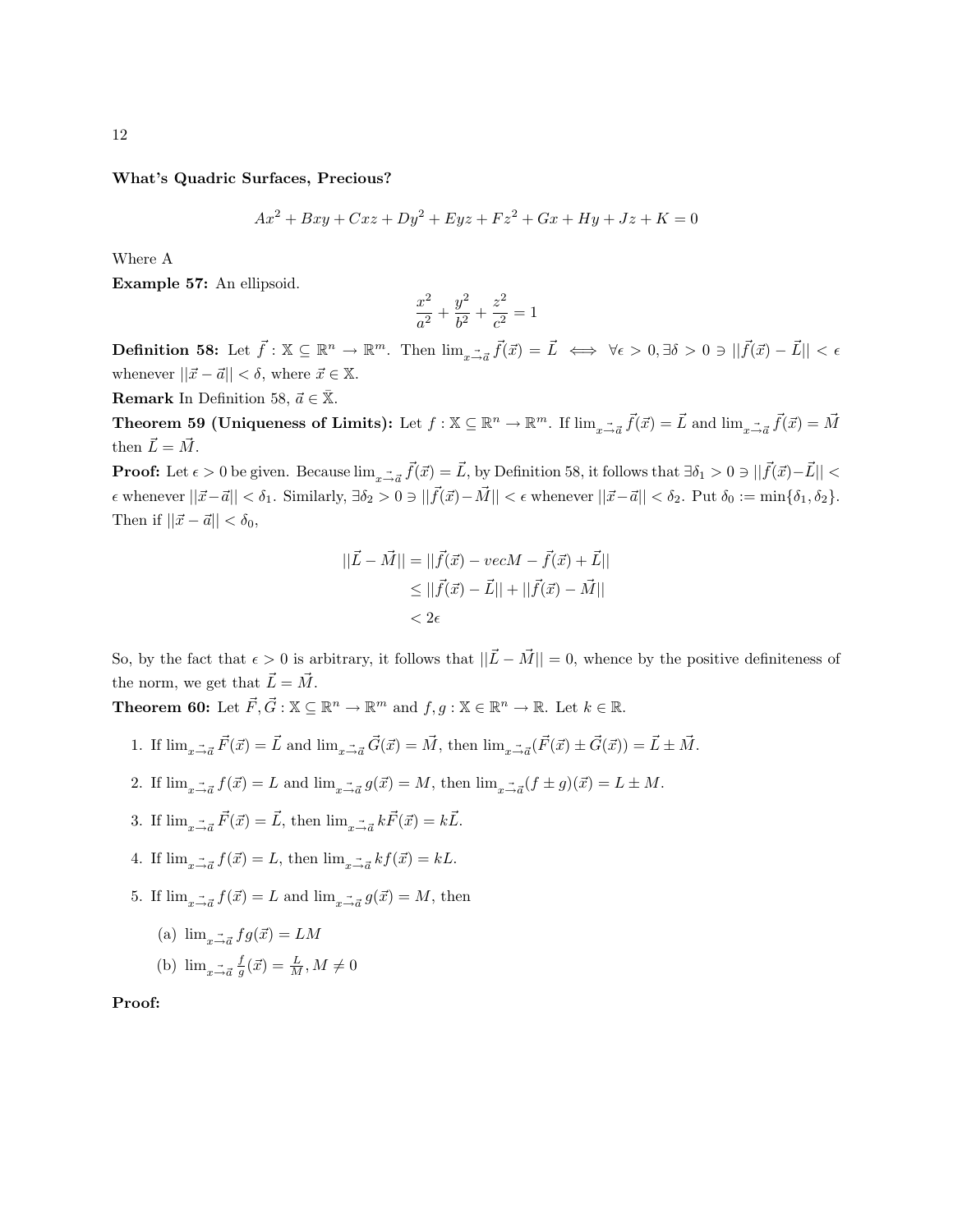**1.** Let  $\epsilon > 0$  be given. As  $\lim_{x \to a} \vec{F}(\vec{x}) = \vec{L}$  and  $\lim_{x \to \vec{a}} \vec{G}(\vec{x}) = \vec{M}$ , there exist  $\delta_1, \delta_2 > 0 \ni ||\vec{F}(\vec{x}) - \vec{L}|| < \frac{\epsilon}{2}$ whenever  $||\vec{x} - \vec{a}|| < \delta_1$  and  $||\vec{G}(\vec{x}) - \vec{M}|| < \frac{\epsilon}{2}$  whenever  $||\vec{x} - \vec{a}|| < \delta_2$ . Put  $\delta_0 = \min{\delta_1, \delta_2}$ . Then whenever  $||\vec{x} - \vec{a}|| < \delta_0$ ,

$$
\begin{aligned} ||(\vec{F}(\vec{x}) + \vec{G}(\vec{x})) - (\vec{L} - \vec{M})|| &\le ||\vec{F}(\vec{x}) - \vec{L}|| + ||\vec{G}(\vec{x}) - \vec{M}|| \\ &< \frac{\epsilon}{2} + \frac{\epsilon}{2} \\ &< \epsilon \end{aligned}
$$

**5.i.** Let  $\epsilon < 0$  be given. As  $\lim_{\vec{x}\to\vec{a}} f(\vec{x}) = L$  and  $\lim_{x\to\vec{a}} g(\vec{x}) = M$ , it follows that  $\exists \delta_1, \delta_2 > 0 \ni$  whenever  $||\vec{x} - \vec{a}|| < \delta_1, |f(\vec{x}) - L| < \frac{\epsilon}{2|L|+1}$  and  $||\vec{x} - \vec{a}|| < \delta_2, |g(\vec{x}) - M| < \frac{\epsilon}{2\alpha_0+1}$ . Note that

$$
|f(\vec{x})g(\vec{x}) - LM| = |f(\vec{x})g(\vec{x}) - Lg(\vec{x}) + Lg(\vec{x}) - LM|
$$
  
\n
$$
\leq |(f(\vec{x}) - L)g(\vec{x})| + |(g(\vec{x}) - M)L|
$$
  
\n
$$
= |g(\vec{x})||f(\vec{x}) - L| + |L||g(\vec{x}) - M|
$$

Also note that as  $|g(\vec{x}) - M| < \frac{\epsilon}{2}$  for  $||\vec{x} - \vec{a}|| < \delta_2$ , it follows that  $|g(\vec{x})| \leq |g(\vec{x}) - M| + |M| <$  $\frac{\epsilon}{2\alpha_0+1} + |M| =: \alpha_0$ , whenever  $||\vec{x}-\vec{a}|| < \delta_2$ . Finally, put  $\delta_0 = \min{\{\delta_1, \delta_2\}}$ . Then whenever  $||\vec{x}-\vec{a}|| < \delta_0$ ,  $|(fg)(\vec{x})-LM| \leq |g(\vec{x})||f(\vec{x})-L| + |L||g(\vec{x})-M| < \alpha_0 \frac{\epsilon}{2\alpha_0+1} + |L|\frac{\epsilon}{2|L|+1} < \frac{\epsilon}{2} + \frac{\epsilon}{2} = \epsilon$ . NB: THERE IS SOMETHING WRONG WITH THIS PROOF according to Jeffmin.

#### Example 61:

1. 
$$
\lim_{(x,y,z)\to(0,0,0)} (x^2 + 2xy + yz + z^3 + 2) = 2
$$
  
2. 
$$
\lim_{(x,y)\to(0,0)} \frac{x^2 + 2xy + y^2}{x+y} = \lim_{(x,y)\to(0,0)} (x+y) = 0
$$

Example 62:

$$
\lim_{(x,y)\to(0,0)}\frac{x^2-y^2}{x^2+y^2}
$$

 $x = 0$ :  $\lim_{y \to 0} \frac{-y^2}{y^2} = -1$  $y = 0$ :  $\lim_{x \to 0} \frac{x^2}{x^2} = 1$ 

Since these are not equal the limit does not exist.

## Example 63:

$$
\lim_{(x,y)\to(0,0)}\frac{x^4y^4}{(x^2+y^4)^3}
$$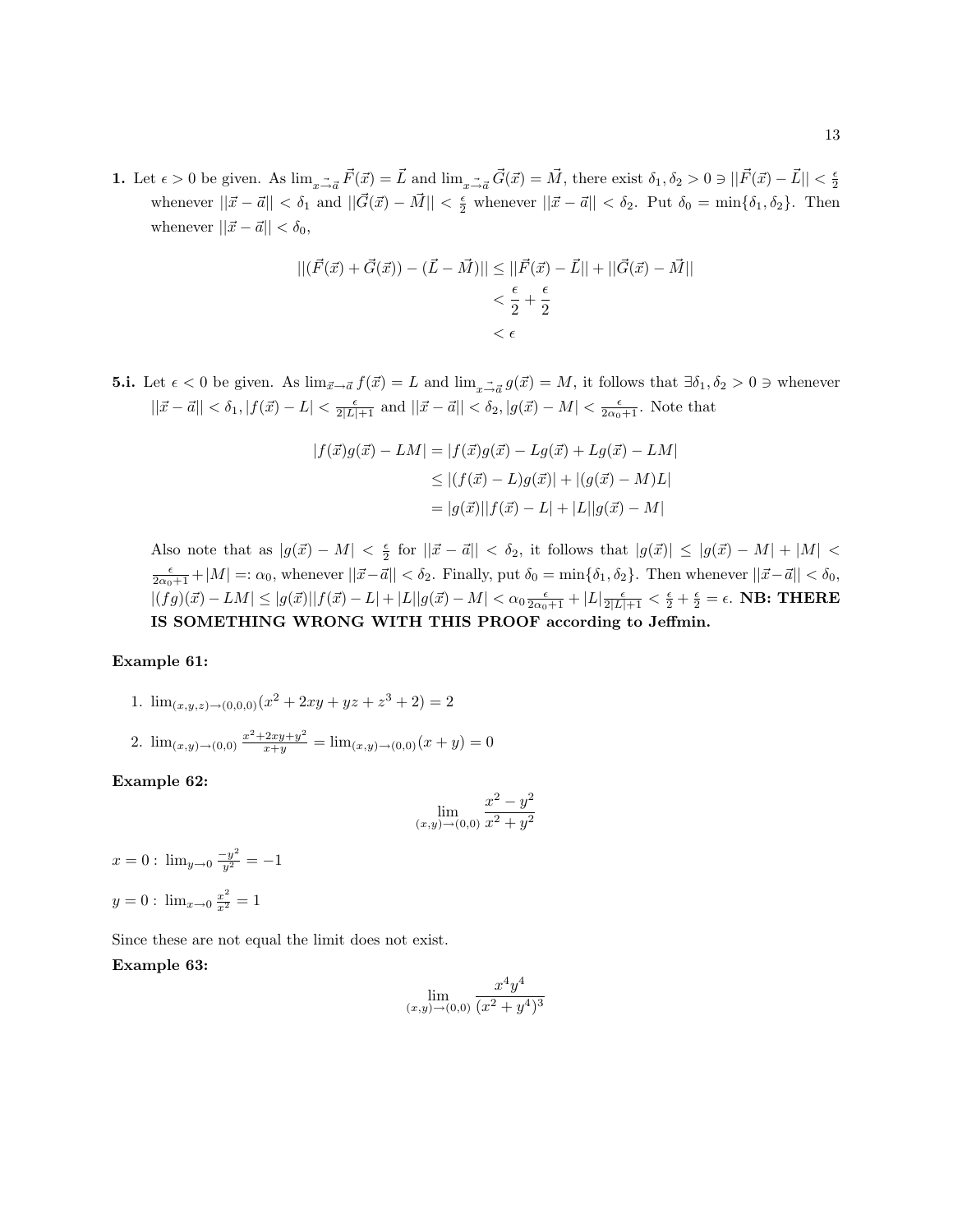$$
\lim_{(x,mx)\to(0,0)} \frac{x^4 y^4}{(x^2 + y^4)^3} = \lim_{x\to 0} \frac{m^4 x^8}{(x^2 + m^4 x^4)^3}
$$

$$
= \lim_{x\to 0} \frac{m^4 x^8}{(x^2)^3 (1 + m^4 x^2)^3}
$$

$$
= \lim_{x\to 0} \frac{m^4 x^2}{(1 + m^4 x^2)^3}
$$

$$
= 0
$$

$$
\lim_{(y^2, y) \to (0, 0)} \frac{x^4 y^4}{(x^2 + y^4)^3} = \lim_{y \to 0} \frac{y^{12}}{(y^4 + y^4)^3}
$$

$$
= \lim_{y \to 0} \frac{y^{12}}{8y^{12}}
$$

$$
= \frac{1}{8}
$$

Since these are not equal the limit does not exist.

**Theorem 64:** Suppose that  $\vec{f} : \mathbb{X} \subseteq \mathbb{R}^n \to \mathbb{R}^m$  is a vector-valued function. Then

$$
\lim_{\vec{x}\to\vec{a}} \vec{f}(\vec{x}) = \lim_{\vec{x}\to\vec{a}} (f_1(\vec{x}), ..., f_n(\vec{x}))
$$

$$
= (\lim_{\vec{x}\to\vec{a}} f_1(\vec{x}), ..., \lim_{\vec{x}\to\vec{a}} f_n(\vec{x}))
$$

$$
= (x_1, ..., x_n)
$$

$$
:= \vec{L}
$$

assuming  $\lim_{f_i}(\vec{x}) = x_i$  for  $1 \leq i \leq m$ .

Example 65: (A cool example involving matrices for Theorem 64.)

Remark:  $f(c_1\vec{x} + c_2\vec{y}) = c_1f(\vec{x}) + c_2f(\vec{y})\forall c_1, c_2 \in \mathbb{R}, \forall \vec{x}, \vec{y} \in \mathbb{R}^n$ 

**Definition 66 (Continuity in**  $\mathbb{R}^n$ ): Let  $f : \mathbb{X} \subseteq \mathbb{R}^n \to \mathbb{R}^m$ . If  $\vec{a} \in \mathbb{X}$ , then f is **continuous** at  $\vec{a}$  provided that  $\forall \epsilon > 0, \exists \delta > 0 \ni ||f(\vec{x}) - f(\vec{a})|| < \epsilon$  whenever  $||\vec{x} - \vec{a}|| < \delta$ .

**Proposition 67:** Suppose  $\vec{F}$  :  $\vec{U} \subseteq \mathbb{R}^n \to \mathbb{R}^m$ , U open, and  $\vec{x}_0 \in \vec{U}$ .  $\vec{F}$  is continuous at  $\vec{x}_0 \iff$  $\lim_{\vec{x}\to\vec{x}_0} \vec{F}(\vec{x}) = \vec{F}(\vec{x}_0).$ 

Example 68: (A cool example involving Example 65 for continuity.) Example 69:

$$
f(x, y, z) = x3 + 3xy2 + yz3 + 2
$$

$$
f: \mathbb{R}3 \to \mathbb{R}
$$

Therefore f is continuous on  $\mathbb{R}^3$  because

$$
\lim_{\vec{x}\to\vec{x}_0}f(\vec{x})=f(\vec{x}_0)
$$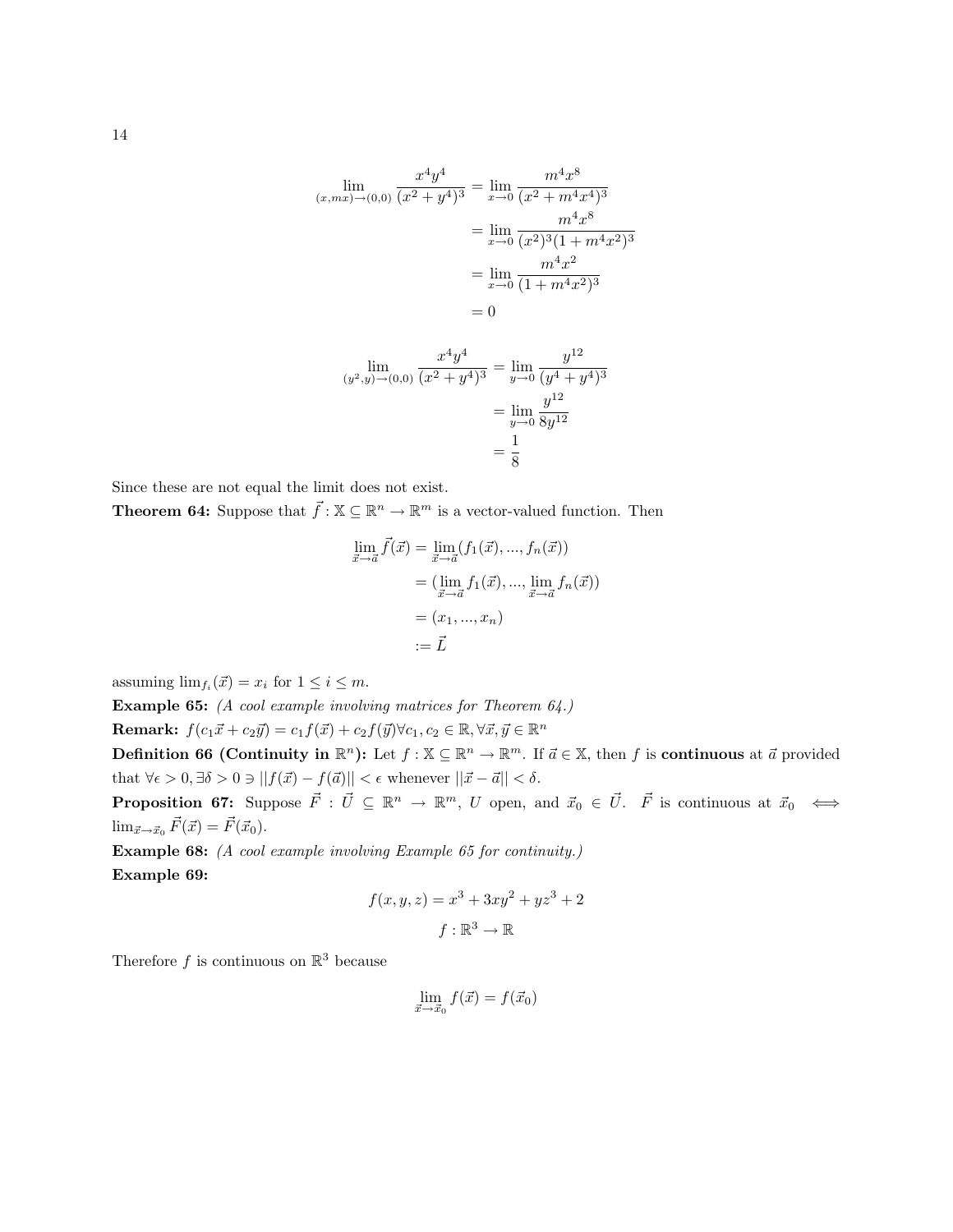Example 70:

$$
f(x,y) := \begin{cases} \frac{x^2 - y^2}{x^2 + y^2}, & \text{if } \neq \vec{0} \\ 0, & \text{if } \vec{0} \end{cases}
$$

$$
\lim_{(x,mx)\to(0,0)} \frac{x^2 - m^2 x^2}{x^2 + m^2 x^2} = \frac{1 - m^2}{1 + m^2}
$$

Therefore the limit does not exist because it depends on m. Therefore f is not continuous at  $\vec{x} = 0$ . But f is continuous on  $\mathbb{R}^2 \setminus \{ \vec{0} \}.$ 

## Example 71:

$$
\lim_{\vec{x}\to\vec{0}} \frac{x^2}{x^2 + y^2} = \lim_{r\to 0} \frac{r^2 \cos^2 \theta}{r^2}
$$

$$
= \lim_{r\to 0} \cos^2 \theta
$$

$$
= \cos^2 \theta
$$

Therefore the limit does not exist because it depends on  $\theta$ .

**Theorem 72:** If  $\vec{f} : \mathbb{X} \subseteq \mathbb{R}^n \to \mathbb{R}^m$  and  $\vec{g} : \mathbb{Y} \subseteq \mathbb{R}^m \to \mathbb{R}^p$  are continuous on rng  $\vec{f} \subseteq \mathbb{Y}$ , then  $\vec{g} \circ \vec{f} : \mathbb{X} \subseteq$  $\mathbb{R}^n \to \mathbb{R}^p$  is defined and continuous.

**Proof:** Given  $\epsilon > 0$ , as  $\vec{f}(\vec{x})$  and  $\vec{g}(\vec{x})$  are continuous at  $\vec{x}_0$ , it follows that  $\exists \delta_1, \delta_2 > 0 \ni ||\vec{f}(\vec{x}) - \vec{f}(\vec{x}_0)|| < \frac{\epsilon}{2}$ whenever  $||\vec{x} - \vec{x}_0|| < \delta_1$  and  $||\vec{g}(\vec{x}) - \vec{g}(\vec{x}_0)|| < \frac{\epsilon}{2}$  whenever  $||\vec{x} - \vec{x}_0|| < \delta_2$ . Put  $\delta_0 : \min{\delta_1, \delta_2}$ . Then whenever  $||\vec{x} - \vec{x}_0|| < \delta_0$ , it follows that

$$
||(\vec{f}(\vec{x}) + \vec{g}(\vec{x})) - (\vec{f}(\vec{x_0}) + \vec{g}(\vec{x_0})|| \le ||\vec{f}(\vec{x}) - \vec{f}(\vec{x_0})|| + ||\vec{g}(\vec{x}) - \vec{g}(\vec{x_0})||
$$
  

$$
< \frac{\epsilon}{2} + \frac{\epsilon}{2} = \epsilon
$$

Theorem 73: The usual and meaningful combinations of continuous functions are continuous.

**Theorem 74:**  $\vec{F}$  :  $\mathbb{X} \subseteq \mathbb{R}^n \to \mathbb{R}^m$  is continuous at  $\vec{a} \in \mathbb{X}$  if and only if each component function of  $\vec{F}$  is continuous at  $\vec{a}$ .

Definition 75:  $\vec{F}$  :  $\mathbb{X} \subseteq \mathbb{R}^n \to \mathbb{R}^m$  is Lipschitz continuous on X provided that there is an  $\alpha > 0$  such that

$$
||\vec{F}(\vec{x}) - \vec{F}(\vec{y})|| \le \alpha ||\vec{x} - \vec{y}|| \forall x, y \in \mathbb{X}
$$

And notice the similarity to the limit definition:  $||\vec{F}(\vec{x}) - \vec{F}(\vec{y})|| < \epsilon$  whenever  $||\vec{x} - \vec{y}|| < \delta$ . **Remark:** If  $n = m = 1$ , then Definition 75 reduces to

$$
|F(x) - F(y)| \le \alpha |x - y|
$$

**Remark:** If  $\alpha \in (0, 1)$ , then F is a contraction mapping.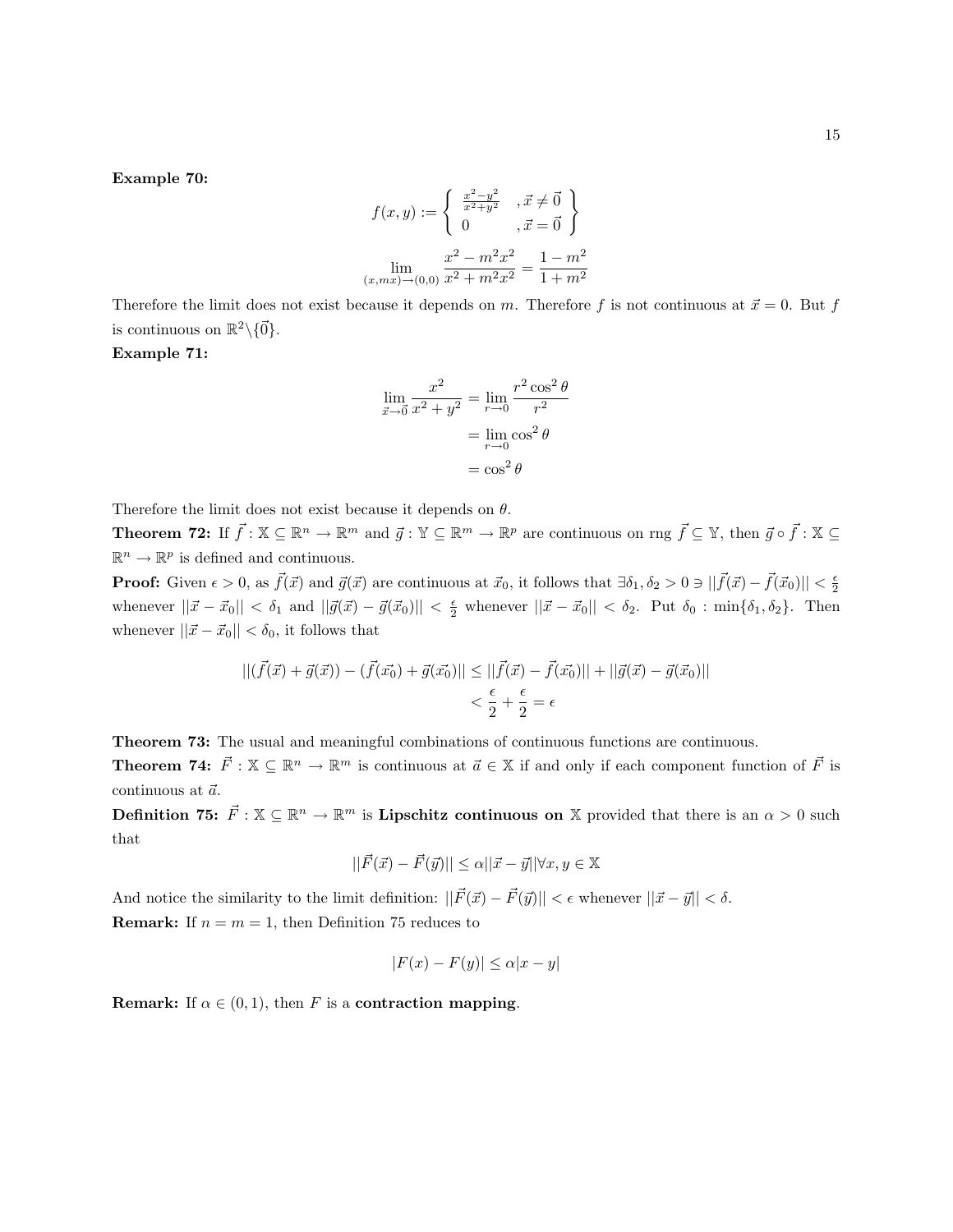Definition 76: Let  $f: \mathbb{X} \subseteq \mathbb{R}^n \to \mathbb{R}$ . Then the partial derivative of f with respect to  $x_i$  is the (ordinary) derivative of the partial function of  $f$  with respect to  $x_i$ . That is,

$$
\frac{\partial f}{\partial x}(x_0) = f_{x_i} := \lim_{\Delta x_i \to 0} \frac{f(x_1, x_2, ..., x_{i-1}, x_i + \Delta x_i, x_{i+1}, ..., x_n) - f(x_1, x_2, ..., x_n)}{\Delta x_i}
$$

where  $x_0 := (x_1, ..., x_i, ..., x_n).$ Example 77:

(a.)

$$
f(x,y) = xy^{2} + x^{2}y
$$

$$
\frac{\partial f}{\partial x}(x,y) = f_{x}(x,y) = y^{2} + 2xy
$$

$$
\frac{\partial f}{\partial y}(x,y) = f_{y}(x,y) = 2xy + x^{2}
$$

(b.)

$$
F(x, y, z) = e^{ax} \cos(by) + e^{az} \sin(bx)
$$

$$
\frac{\partial F}{\partial x} = ae^{ax} \cos(by) + be^{az} \cos(bx)
$$

$$
\frac{\partial F}{\partial y} = -be^{ax} \sin(by)
$$

$$
\frac{\partial F}{\partial z} = ae^{az} \sin(bx)
$$

Example 78:

$$
f(x,y) := \begin{cases} \frac{3x^2y - y^3}{x^2 + y^2} , & (x,y) \neq (0,0) \\ 0 , & (x,y) = (0,0) \end{cases}
$$

Easy to find partials if  $(x, y) \neq (0, 0)$ . However,

$$
\frac{\partial f}{\partial x}(0,0) = \lim_{\Delta x \to 0} \frac{f(0 + \Delta x, 0) - f(0,0)}{\Delta x} \n= \lim_{\Delta x \to 0} \frac{\frac{3(\Delta x)^2 (0) - 0^3}{(\Delta x)^2 + 0^2} - 0}{\Delta x} \n= 0 \n\frac{\partial f}{\partial y}(0,0) = \lim_{\Delta y \to 0} \frac{f(0, \Delta y + 0) - f(0,0)}{\Delta y} \n= \lim_{\Delta y \to 0} \frac{\frac{3(0)^2 \Delta y - (\Delta y)^3}{0^2 + (\Delta y)^2} - 0}{\Delta y} \n= -1
$$

16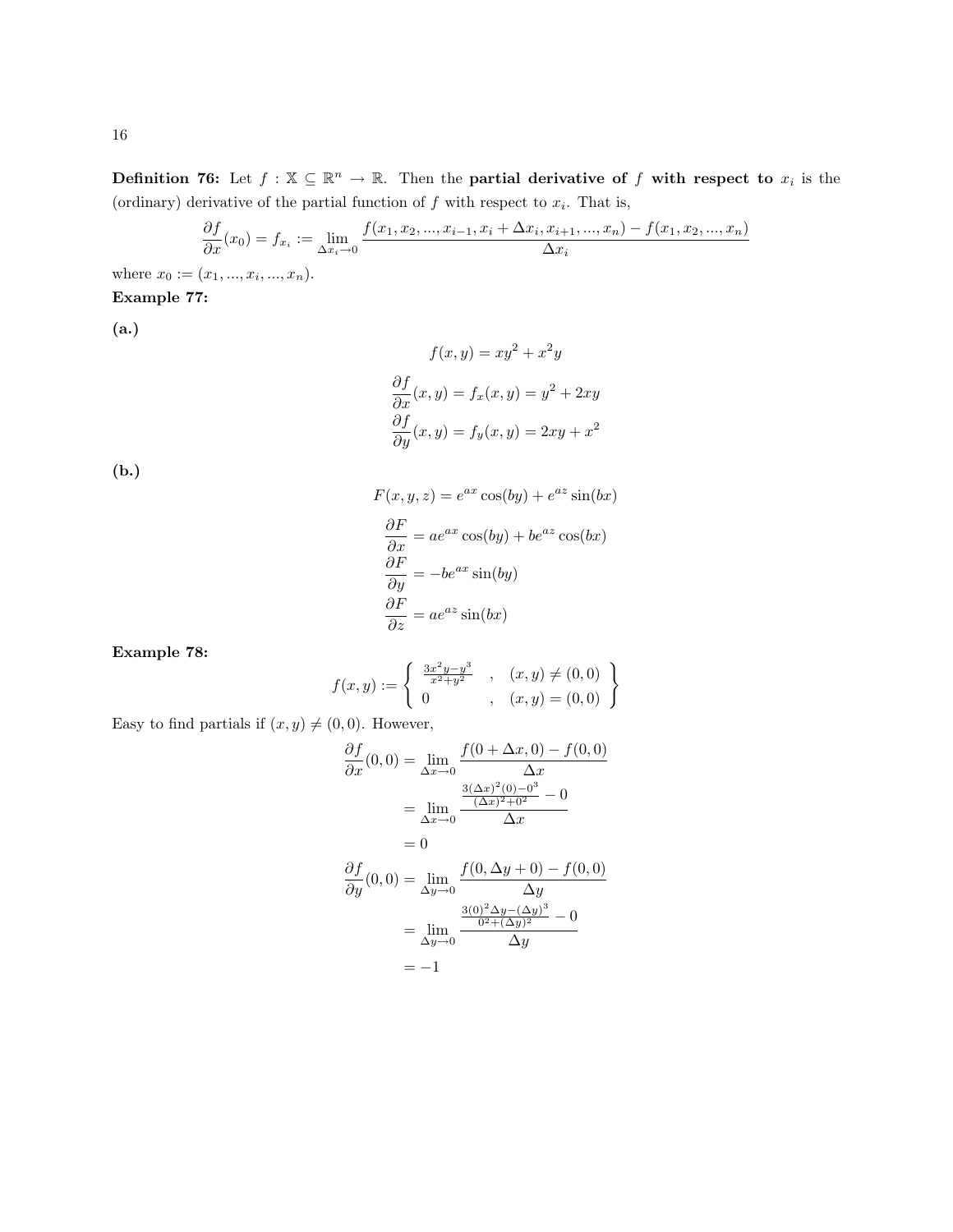Example 79: (A cool example for interpreting the partial derivatives of a function involving a weird college.) Platform  $9\frac{3}{4}$  (yet again) (Tangency and Differentiability): Recall from Calculus I that if  $F : \mathbb{X} \subseteq$  $\mathbb{R} \to \mathbb{R}$  is scalar-valued and  $F'(a)$  exists, then the tangent line to F at  $x = a$  is  $y = F(a) + F'(a)(x - a)$ . Put  $H(x) := F(a) + F'(a)(x - a)$ . Note that

- 1.  $H(a) = F(a)$
- 2.  $H'(a) = F'(a)$

Now consider  $F := \mathbb{X} \subseteq \mathbb{R}^2 \to \mathbb{R}$ . We want to find a tangent plane to  $z = f(x, y)$  at  $(a, b, f(a, b))$ . The tangent line in the x-direction is

$$
\vec{l}_x(t) = \text{point} + \text{direction vector} = (a, b, f(a, b)) + t(1, 0, f_x(a, b)) \iff \begin{cases} x = a + t \\ y = b \\ z = f(a, b) + t f_x(a, b) \end{cases}, t \in \mathbb{R}
$$

$$
\vec{l}_y(t) = (a, b, f(a, b)) + t(0, 1, f_y(a, b))
$$

Now cross the direction vectors  $\vec{u} = \vec{i} + f_x(a, b)\vec{k}$  and  $\vec{v} = \vec{j} + f_y(a, b)\vec{k}$  to get the normal vector

$$
\vec{n} = \vec{u} \times \vec{v} = -f_x(a, b)\vec{i} - f_y(a, b)\vec{j} + \vec{k}
$$

Therefore the equation of the plane is

$$
0 = \vec{n} \cdot P\vec{P}_0
$$
  
=  $-f_x(a, b)(x - a) - f_y(a, b)(y - b) + z - f(a, b)$   

$$
h(x, y) = z = f(a, b) + f_x(a, b)(x - a) + f_y(a, b)(y - b)
$$

and note that this is analagous to  $H(x)$  above.

**Theorem 80:** If the graph of  $z = f(x, y)$  has a tangent plane at  $(a, b, F(a, b))$ , then the tangent plane has equation

$$
z = f(x, y) = f(a, b) + f_x(a, b)(x - a) + f_y(a, b)(y - b)
$$

Example 81 (Roof-top Function):

$$
f(x, y) := ||x| - |y|| - |x| - |y|
$$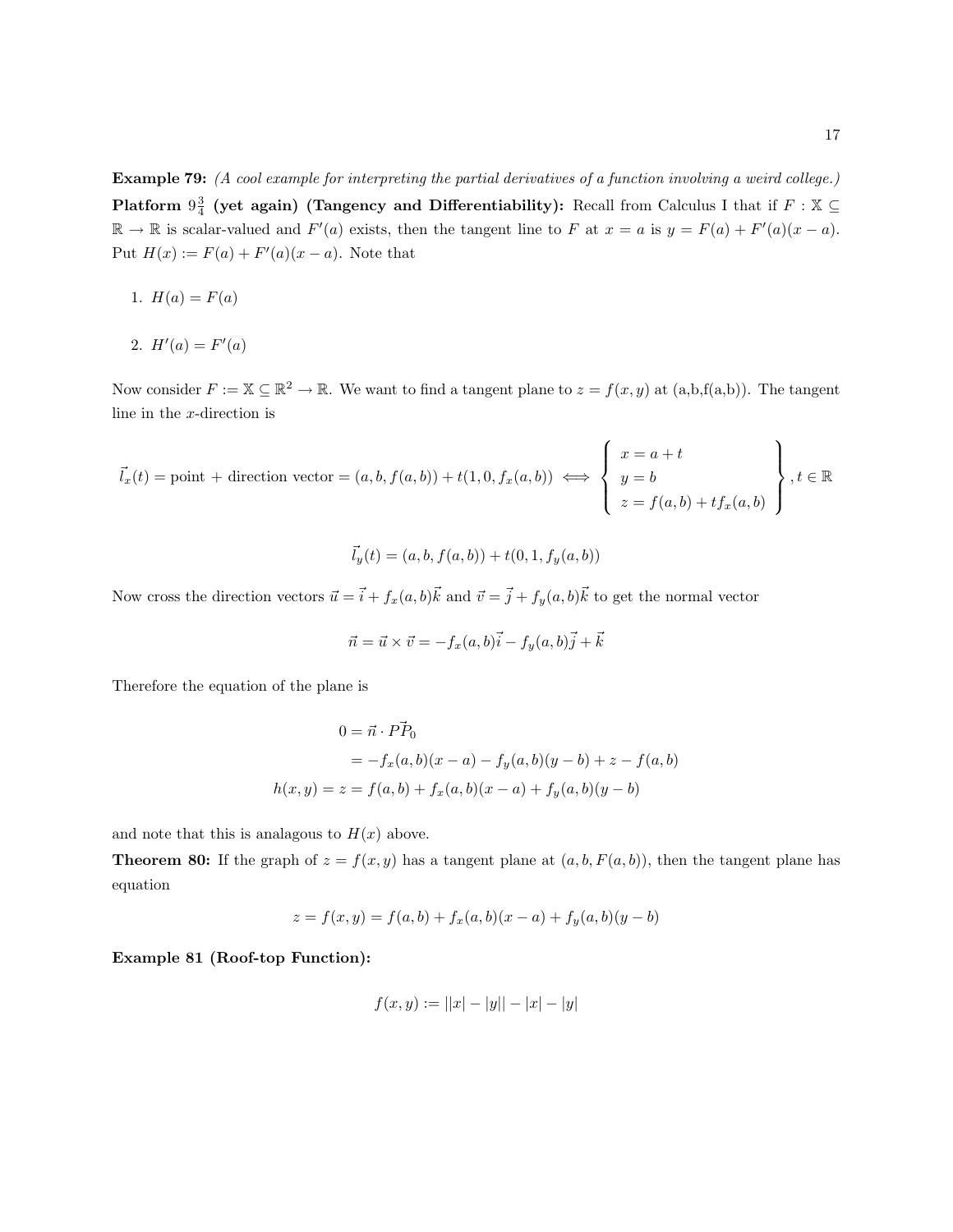$$
f_x(0,0) = \lim_{\Delta x \to 0} \frac{f(0 + \Delta x, 0) - f(0,0)}{\Delta x}
$$
  
=  $\lim_{\Delta x \to 0} \frac{|\Delta x| - |\Delta x|}{\Delta x}$   
= 0  

$$
f_y(0,0) = \lim_{\Delta y \to 0} \frac{f(0,0 + \Delta y) - f(0,0)}{\Delta y}
$$
  
=  $\lim_{\Delta x \to 0} \frac{|-\Delta y|| - |\Delta y|}{\Delta y}$   
= 0

So by Theorem 80, the tangent plane to  $f$  at  $(0,0)$  is

$$
h(x,y) := z \equiv 0
$$

Now consider the limit

$$
\lim_{(x,y)\to(0,0)}\frac{f(x,y)-h(x,y)}{||(x,y)-(0,0)||}
$$

If this limit exists then the tangent plane approximates the function well.

$$
\lim_{(x,y)\to(0,0)}\frac{f(x,y)-h(x,y)}{||(x,y)-(0,0)||} = \lim_{(x,y)\to(0,0)}\frac{f(x,y)}{||(x,y)||}
$$

$$
= \lim_{(x,y)\to(0,0)}\frac{||x|-|y||-|x|-|y|}{\sqrt{x^2+y^2}}
$$

Now try to find the limit along two different paths

$$
\lim_{x \to 0} \frac{|x| - |x|}{\sqrt{x^2}} = 0
$$

$$
\lim_{y \to 0} \frac{||x| - |x| - |x| - |x|}{\sqrt{x^2 + x^2}} = \frac{-2|x|}{\sqrt{2x^2}}
$$

$$
= \lim_{x \to 0} \frac{-2|x|}{|x|\sqrt{2}}
$$

$$
= \frac{-2}{\sqrt{2}}
$$

Therefore the limit does not exist and the tangent plane does not approximate the function well. Remark: Recall from Calculus I that

$$
F'(a) = \lim_{x \to a} \frac{F(x) - F(a)}{x - a}
$$

18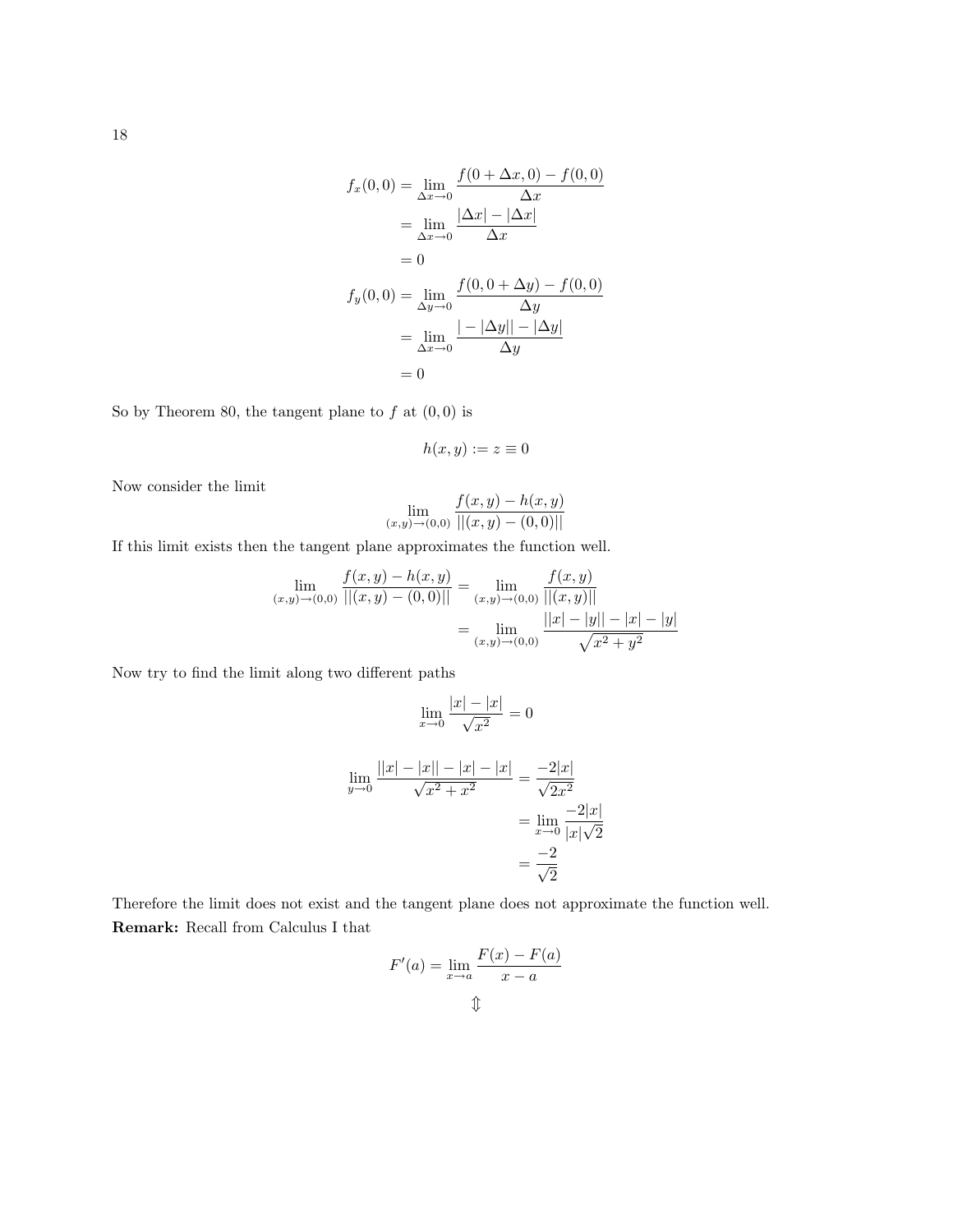$$
\lim_{x \to a} \frac{F(x) - F(a) - (x - a)F'(a)}{x - a} = 0
$$
  

$$
\Downarrow
$$
  

$$
\lim_{x \to a} \frac{F(x) - H(x)}{x - a} = 0
$$

**Definition 82:** Let  $f : \mathbb{X} \subseteq \mathbb{R}^n \to \mathbb{R}$  be a scalar-valued function. Then the **gradient** of f, denoted  $\nabla f$  (the  $\rho$ -vector) or Df (the matrix of partials or Jacobian) (Okay this looks inconsistent but I still consider a one-by- $n$  matrix a matrix.), is defined to be:

$$
\nabla f(\vec{x}_0) := (f_{x_1}(\vec{x}_0), f_{x_2}(\vec{x}_0), ..., f_{x_n}(\vec{x}_0))
$$
  

$$
Df(\vec{x}_0) := \begin{bmatrix} f_{x_1}(\vec{x}_0) & f_{x_2}(\vec{x}_0) & \cdots & f_{x_n}(\vec{x}_0) \end{bmatrix}
$$

i

Let  $f: \mathbb{X} \subseteq \mathbb{R}^n \to \mathbb{R}^m$  be a vector-valued function, say  $f(x_1, x_2, ..., x_n) := (f_1(x_1, ..., x_n), ..., f_m(x_1, ..., x_n))$ . Then the **matrix of partials of** f, denoted by  $Df$  and also known as the **Jacobian**, is defined to be

$$
Df(\vec{x}_0) := \begin{bmatrix} \frac{\partial f_1}{\partial x_1}(\vec{x}_0) & \frac{\partial f_1}{\partial x_2}(\vec{x}_0) & \cdots & \frac{\partial f_1}{\partial x_n}(\vec{x}_0) \\ \frac{\partial f_2}{\partial x_1}(\vec{x}_0) & \frac{\partial f_2}{\partial x_2}(\vec{x}_0) & \cdots & \frac{\partial f_2}{\partial x_n}(\vec{x}_0) \\ \vdots & \vdots & \ddots & \vdots \\ \frac{\partial f_m}{\partial x_1}(\vec{x}_0) & \frac{\partial f_m}{\partial x_2}(\vec{x}_0) & \cdots & \frac{\partial f_m}{\partial x_n}(\vec{x}_0) \end{bmatrix} = \begin{bmatrix} \frac{\partial f_i}{\partial x_j}(\vec{x}_0) \end{bmatrix}
$$

**Definition 83:** Let  $\mathbb{X} \subseteq \mathbb{R}^n$  be open, let  $\vec{f} : \mathbb{X} \to \mathbb{R}^m$ , and let  $\vec{a} \in \mathbb{X}$ . We say that  $\vec{f}$  is differentiable at  $\vec{a}$  if  $D\vec{f}(\vec{a})$  exists and if the function  $\vec{h} : \mathbb{R}^n \to \mathbb{R}^m$  defined by  $\vec{h}(\vec{x}) := \vec{f}(\vec{a}) + D\vec{f}(\vec{a})(\vec{x} - \vec{a})$  satsfies

$$
\lim_{\vec{x}\to\vec{a}}\frac{||\vec{f}(\vec{x}) - \vec{h}(\vec{x})||}{||\vec{x} - \vec{a}||} = \lim_{\vec{x}\to\vec{a}}\frac{||\vec{f}(\vec{x}) - [\vec{f}(\vec{a}) + D\vec{f}(\vec{a})(\vec{x} - \vec{a})]||}{||\vec{x} - \vec{a}||}
$$
\n
$$
= 0
$$

A better way to do this is to make the limit

$$
\lim_{\vec{x}\to\vec{a}}\frac{||\vec{f}(\vec{x})-\vec{f}(\vec{a})-\vec{L}(\vec{a})||}{||\vec{x}-\vec{a}||}
$$

where  $\vec{L}$  is a linear function (maybe).

#### Theorem 84:

- 1. If  $\vec{f} : \mathbb{X} \subseteq \mathbb{R}^n \to \mathbb{R}^m$  is differentiable at  $\vec{a}$ , then it is continuous at  $\vec{a}$ .
- 2. If  $\vec{f} : \mathbb{X} \subseteq \mathbb{R}^n \to \mathbb{R}^m$  such that  $\frac{\partial f_i}{\partial x_j}$  exists and is continuous in a neighborhood of  $\vec{a}$  in  $\mathbb{X}$ , for  $1 \leq i \leq m$ and  $1 \leq j \leq n$ , then  $\vec{f}$  is differentiable at  $\vec{a}$ .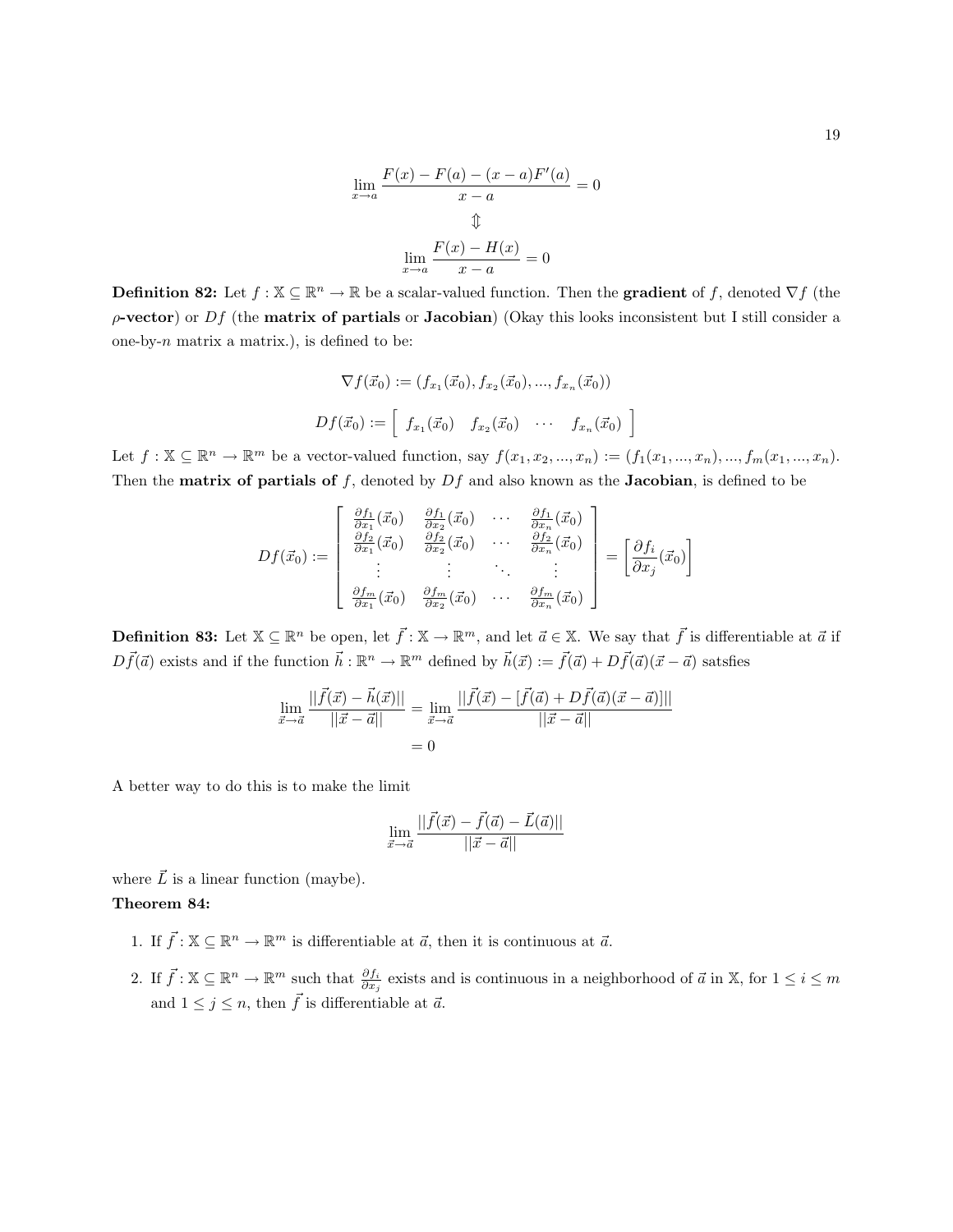3. A function  $\vec{f} : \mathbb{X} \subseteq \mathbb{R}^n \to \mathbb{R}^m$  is differentiable at  $\vec{a} \in \mathbb{X}$  if and only if each of its component functions  $f_i: \mathbb{X} \subseteq \mathbb{R}^n \to \mathbb{R}, 1 \leq i \leq m$ , is differentiable at  $\vec{a}$ .

## Example 85:

$$
f(x,y) := \begin{cases} \frac{-3xy}{x^2+y^2} , & (x,y) \neq (0,0) \\ 0 , & (x,y) = (0,0) \end{cases}
$$

Along  $y = x$ 

$$
\lim_{(x,x)\to(0,0)}\frac{-3x^2}{2x^2} = -\frac{3}{2}
$$

But along  $y = -x$ 

$$
\lim_{(x,-x)\to(0,0)}\frac{3x^2}{2x^2}=\frac{3}{2}
$$

So the function is not continuous, and therefore not differentiable. However, note that

$$
f_x(0,0) = \lim_{\Delta x \to 0} \frac{f(\Delta x, 0) - f(0,0)}{\Delta x}
$$
  
= 
$$
\lim_{\Delta x \to 0} \frac{\frac{-3\Delta x(0)}{(\Delta x)^2 + 0^2} - 0}{\Delta x}
$$
  
= 0  

$$
f_y(0,0) = \lim_{\Delta y \to 0} \frac{f(0,\Delta y) - f(0,0)}{\Delta y}
$$
  
= 
$$
\lim_{\Delta y \to 0} \frac{\frac{-3\Delta y(0)}{0^2 + (\Delta y)^2} - 0}{\Delta y}
$$
  
= 0

**Example 86:** Suppose that  $\vec{f} : \mathbb{X} \to \mathbb{R}^2$ , where  $\mathbb{X} := \mathbb{R}^2 \setminus \{(x, y) : x = 0, y = 0\},\$ 

$$
\vec{f}(x,y) = \left(\frac{xy^2}{x^2 + y^2}, \frac{x}{y} + \frac{y}{x}\right)
$$

$$
D\vec{f}(x,y) = \begin{bmatrix} \frac{y^2(x^2 + y^4) - (xy^2)(2x)}{(x^6 + y^4)^2} & \frac{(2xy)(x^2 + y^4) - (xy^2)(4y^3)}{(x^2 + y^4)^2} \\ \frac{1}{y} - \frac{y}{x^2} & -\frac{x}{y^2} + \frac{1}{x} \end{bmatrix}
$$

**Proposition 87a:** Let  $\vec{f}, \vec{g} : \mathbb{X} \subseteq \mathbb{R}^n \to \mathbb{R}^m$  be two functions, each of which is differentiable at  $\vec{a} \in \mathbb{X}$ , and let  $c \in \mathbb{R}$  be any scalar. Then:

1.  $\vec{h} := \vec{f} + \vec{g}$  is differentiable at  $\vec{a}$  and

$$
D\vec{h}(\vec{a}) = D(\vec{f} + \vec{g})(\vec{a}) = D\vec{f}(\vec{a}) + D\vec{g}(\vec{a})
$$

20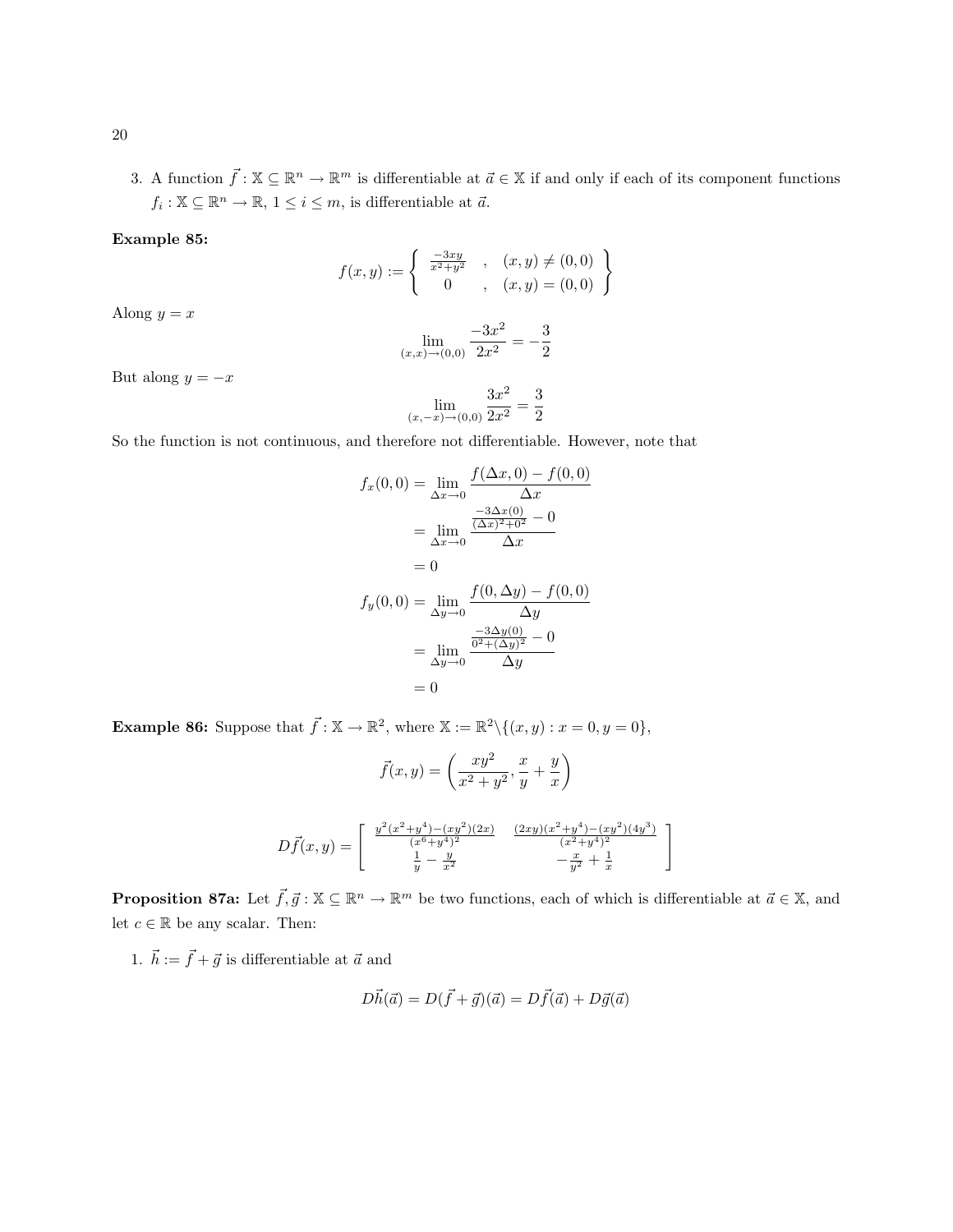2. The function  $\vec{k} := c\vec{f}$  is differentiable at  $\vec{a}$  and

$$
D\vec{k}(\vec{a}) = D(c\vec{f})(\vec{a}) = cD\vec{f}(\vec{a})
$$

**Proposition 87a:** Let  $f, g : \mathbb{X} \subseteq \mathbb{R}^n \to \mathbb{R}$  be differentiable at  $\vec{a}\mathbb{X}$ . Then

1. The product  $fg$  is differentiable at  $\vec{a}$  and

$$
D(fg)(\vec{a}) = g(\vec{a})Df(\vec{a}) + f(\vec{a})Dg(\vec{a})
$$

2. If  $g(\vec{a}) \neq 0$ , then the quotient  $\frac{f}{g}$  is differentiable at  $\vec{a}$  and

$$
D\left(\frac{f}{g}\right)(\vec{a}) = \frac{g(\vec{a})Df(\vec{a}) - f(\vec{a})Dg(\vec{a})}{(g(x))^2}
$$

Example 88:

$$
f(x, y) = xy + \cos x
$$

$$
g(x, y) = \sin(xy) + y^3
$$

$$
Df(x,y) = \begin{bmatrix} f_x & f_y \end{bmatrix} = \begin{bmatrix} y\sin x & x \end{bmatrix}
$$

$$
Dg(x,y) = \begin{bmatrix} g_x & g_y \end{bmatrix} = \begin{bmatrix} y\cos(xy) & x\cos(xy) + 3y^2 \end{bmatrix}
$$

Then

$$
h(x, y) := (f + g)(x, y) = xy + y3 + \cos x + \sin(xy)
$$

So

$$
Dh(x, y) = Df(x, y) + Dg(x, y)
$$
  
=  $\left[ y + y \cos(xy) - \sin x \text{ something } \right]$ 

Example 89:

$$
f(x,y) = x^3y^7 + 3xy^2 - 7xy
$$

First-order partials:

$$
\frac{\partial f}{\partial x} = f_x = 3x^2y^7 + 3y^2 - 7y
$$

$$
\frac{\partial f}{\partial y} = f_y = 7x^3y^6 + 6xy - 7x
$$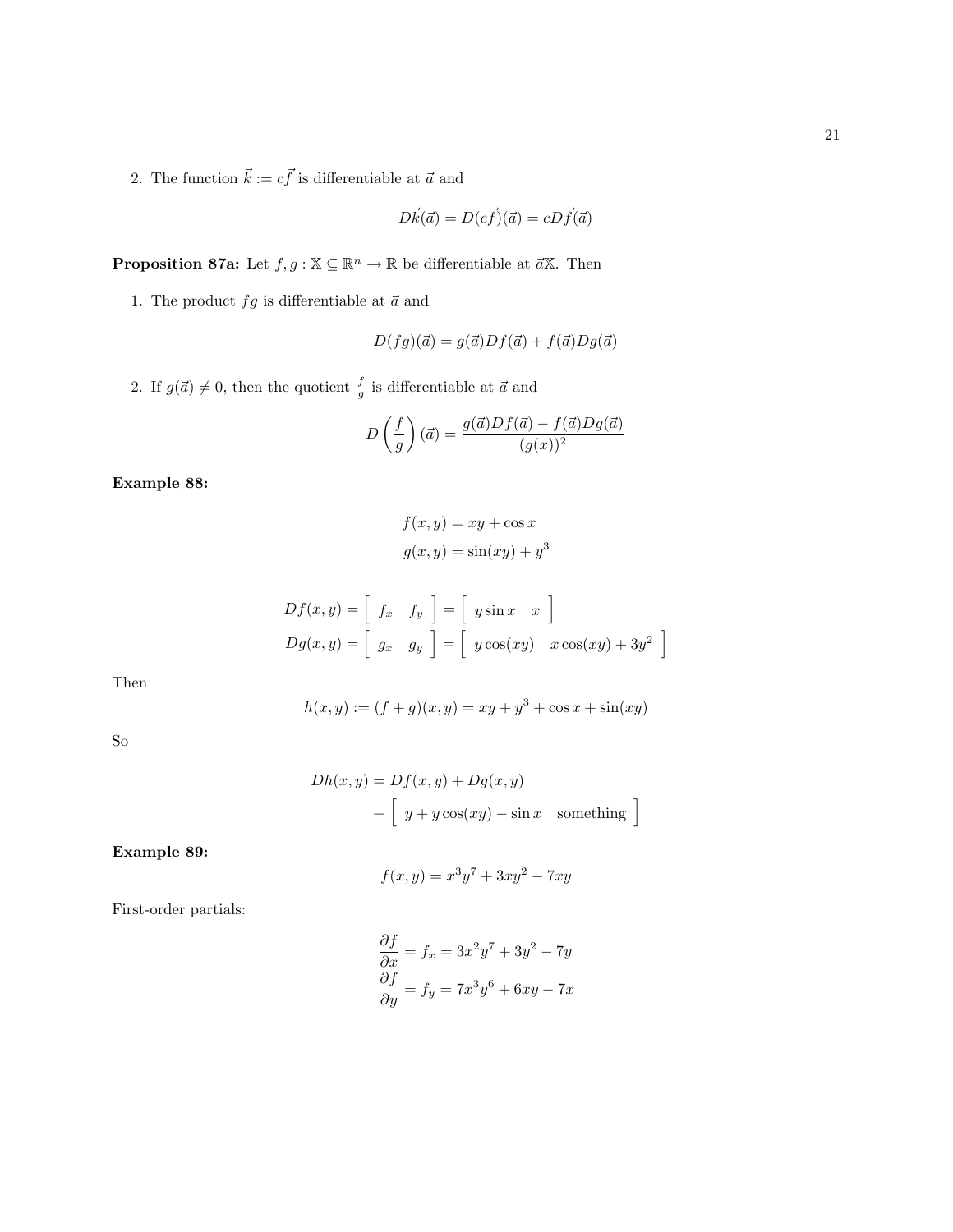Second-order partials:

$$
\frac{\partial^2 f}{\partial x^2} = f_{xx} = 6xy^7
$$
  

$$
\frac{\partial^2 f}{\partial y \partial x} = f_{xy} = 21x^2y^6 + 6y - 7
$$
  

$$
\frac{\partial^2 f}{\partial x \partial y} = f_{yx} = 21x^2y^6 + 6y - 7
$$
  

$$
\frac{\partial^2 f}{\partial y^2} = f_{yy} = 42x^3y^5 + 6x
$$

Some third-order partials:

$$
\frac{\partial^3 f}{\partial y \partial x^2} = f_{xxy} = 42xy^6
$$

$$
\frac{\partial^3 f}{\partial x \partial y \partial x} = f_{xyx} = 42xy^6
$$

**Platform 9**<sup>3</sup>/<sub>4</sub> (Some Notation): If  $f : \mathbb{X} \subseteq \mathbb{R}^n \to \mathbb{R}$  is a scalar-valued function of n variables, then the  $k^{\text{th}}$ -order partial derivative with respect to the variables  $x_{i_1}, x_{i_2},...x_{i_k}$  (in that order), where  $i_1,...,i_k$  are integers from the set  $\{1, ..., n\}$ , possibly repeated, is the iterated derivative

$$
\frac{\partial^k f}{\partial x_{i_k} \partial x_{i_{k-1}} \dots \partial x_{i_1}} = \frac{\partial}{\partial x_{i_k}} \frac{\partial}{\partial x_{i_{k-1}}} \dots \frac{\partial}{\partial x_{i_1}} (f(x_1, ..., x_n))
$$

$$
= f_{x_{i_1} x_{i_2} \dots x_{i_k}} (x_1, ..., x_n)
$$

**Remark:** Assume X is open in  $\mathbb{R}^n$ . A scalar-valued function  $f : \mathbb{X} \subseteq \mathbb{R}^n \to \mathbb{R}$ , whose partials up to and including order at least k exist and are continuous on X is said to be of class  $C^k = C^k(\mathbb{X})$ . If partials of all orders exist and ate continuous, then f is of class  $C^{\infty} = C^{\infty}(\mathbb{X})$  or **smooth**.

**Theorem 90 (Claisaut's):** Let  $f : \mathbb{X} \subseteq \mathbb{R}^n \to \mathbb{R}$  be a scalar-valued function of class  $C^k$ . Then the order in which we calculate any  $k^{textmth}$ -order partial derivative does not matter. That is, if  $(i_1, ..., i_k)$  are not necessarily distinct integers between 1 and n, inclusive, and if  $(j_1, ..., j_k)$  is any permutation of  $(i_1, ..., i_n)$ , then

$$
\frac{\partial^k f}{\partial x_{i_1}...\partial x_{i_k}} = \frac{\partial^k f}{\partial x_{j_1}...\partial x_{j_k}}
$$

**Definition 91:** Let  $\mathbb{V}$  be a vector space. Then the function  $\langle \cdot, \cdot \rangle : \mathbb{V} \times \mathbb{V} \to \mathbb{R}$  is an inner product on V if:

- 1.  $\langle x, x \rangle > 0$  for  $x \neq 0$
- 2.  $\langle x, y \rangle = \langle y, x \rangle$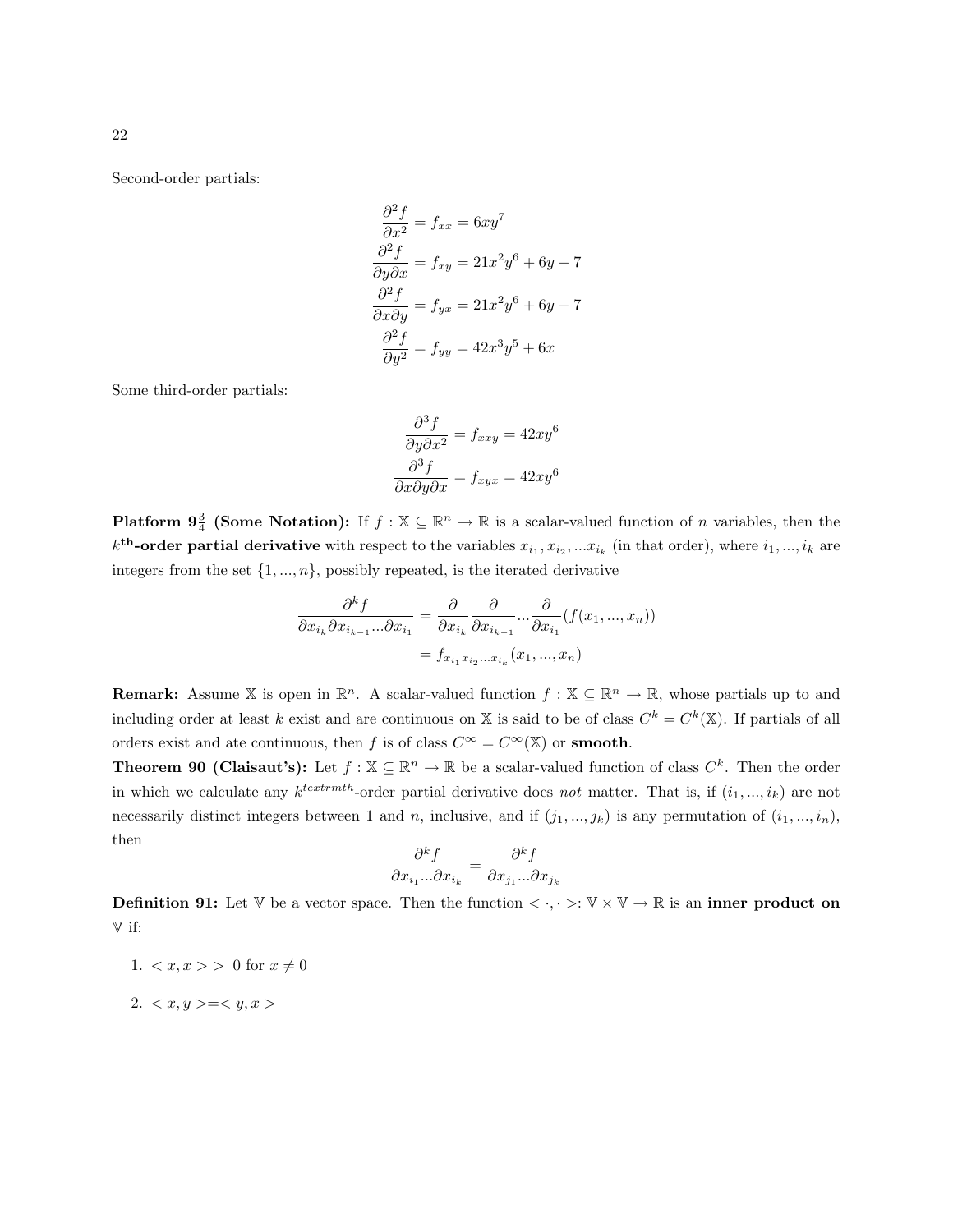3.  $\langle ax + by, z \rangle = a \langle x, z \rangle + b \langle y, z \rangle$ 

#### Remark:

- (A.) (3.) implies  $<\vec{0}, \vec{0}>=0$
- $(B.)$   $(2.) + (3.)$  implies that the function is linear in the second variable, too
- (C.) Some examples of inner products:
	- $(\alpha.)$  The dot product.
	- ( $\beta$ .) The integral  $\int_a^b (fg)dx$ .

(D.) Given  $\langle \cdot, \cdot \rangle$  on V, we can put  $||x|| := \sqrt{\langle x, x \rangle}$  and this is called the norm induced by  $\langle \cdot, \cdot \rangle$ .

**Definition 92:** Let  $\mathbb{V}$  be a vector space. Then the function  $|| \cdot || : \mathbb{V} \to [0, \infty)$  is called a norm on  $\mathbb{V}$ provieded that:

- 1.  $||x|| > 0$ , unless  $x = \vec{0}$
- 2.  $||\alpha x|| = |\alpha| \cdot ||x||, \forall \alpha \in \mathbb{R}$
- 3.  $||x + y|| \le ||x|| + ||y||$

#### Remarks:

- (A.) By (2.),  $||\vec{0}|| = 0$
- (B.) Some examples of norms:
	- ( $\alpha$ .) For  $\mathbb{V} := \mathbb{R}^n$ ,  $||\vec{x}||$ , the Euclidean two-norm
	- $(\beta.) \text{ For } V := C([a, b]), ||f||_{L^1} := \int_a^b |f| dx \text{ and } ||f||_{L^p} := \left(\int_a^b |f| dx\right)^{\frac{1}{p}}$

**Remark:** A sequence  $(x_{n_{n=1}^{\infty}})$  is **Cauchy** if  $\forall \epsilon > 0, \exists N \in \mathbb{N} \ni |x_n - x_m| < \epsilon$  whenever  $n, m \ge N$ . A vector space  $V$  is called **complete** is every Cauchy sequence in  $V$  converges to something in  $V$ . ...

**Definition 93:** Let X be a set. Then a **metric on** X is a function 
$$
\rho
$$
 such that  $\rho: X \times X \to [0, \infty)$  with

1. 
$$
\rho(x, y) = 0 \iff x = y
$$

- 2.  $\rho(x, y) = \rho(y, x), \forall x, y \in X$
- 3.  $\rho(x, z) \leq \rho(x, y) + \rho(y, z), \forall x, y, z \in X$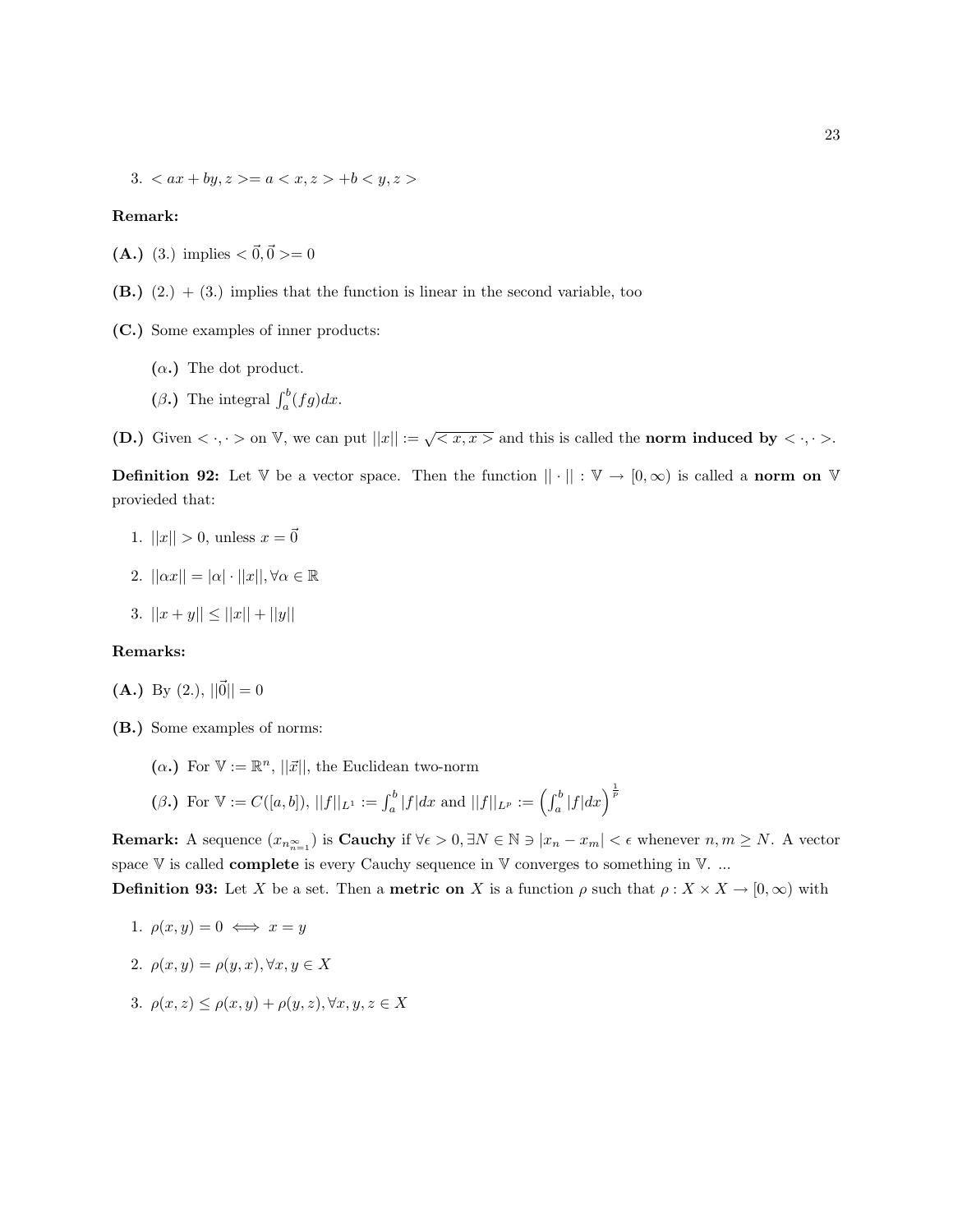Finally,  $(X, \rho)$  is a **metric space**.

Remark: Some examples:

(**A.**)  $(\mathbb{R}^n, \rho)$ , where  $\rho(x, y) := ||x - y||$ 

**(B.)** 
$$
(X, \rho)
$$
, where  $\rho x, y := \begin{cases} 0, & x = y \\ 1, & x \neq y \end{cases}$ 

(C.)  $(\mathbb{Z}, \rho)$  where  $\rho(n,n) = 0$  and  $\rho(m,n) = 2^{-d}$ , where d is the greatest power of two dividing  $m - n$  (the 2-adic metric)

**Definition 94:** We say that a set  $Y \subseteq X$  where  $(x, \rho)$  is a metric space, is totally bounded if for each  $\epsilon > 0$ , there is a finite open cover of Y of the form  $\mathcal{F} := \{ \mathcal{B}_{\epsilon}(y_i) \}_{i=1}^n, y_i \in Y$ .

Editor's Note: Somewhere near this point I gave up trying to consistantly labeling vectors and vector-valued functions with the little arrows.

**Proof (of Theorem 27 (Cauchy-Schwarz)):** Given  $\vec{x}, \vec{y} \in \mathbb{V}$ , put  $\vec{u} := \frac{\vec{x}}{||\vec{x}||}$  and  $\vec{v} := \frac{\vec{y}}{||\vec{y}||}$ . Note that  $||\vec{u}|| = ||\vec{v}|| = 1.$  Then:

$$
0 \le ||u - v||^2 = \langle u - v, u - v \rangle
$$
  
=  $\langle u, u - v \rangle - \langle v, u - v \rangle$   
=  $\langle u, u \rangle - \langle u, v \rangle - \langle v, u \rangle + \langle v, v \rangle$   
=  $-2 \langle u, v \rangle + 2$   
 $-2 = -2 \langle u, v \rangle$   
 $1 \ge \langle u, v \rangle$   
 $\langle u, v \rangle \le 1$   
 $\langle \frac{x}{||x||}, \frac{y}{||y||} \rangle \le 1$   
 $\frac{1}{||x|| \cdot ||y||} \langle x, y \rangle \le 1$   
 $\langle x, y \rangle \ge ||x|| \cdot ||y||$   
 $|\langle x, y \rangle| \ge ||x|| \cdot ||y||$ 

Then go back and make  $vec := -\vec{u}$  and do this again, then you can get absolute value. Corollary 95 (Triangle Inequality): Given  $x, y \in \mathbb{R}^n$ ,  $||\vec{x} + \vec{y}|| \le ||\vec{x}|| + ||\vec{y}||$ .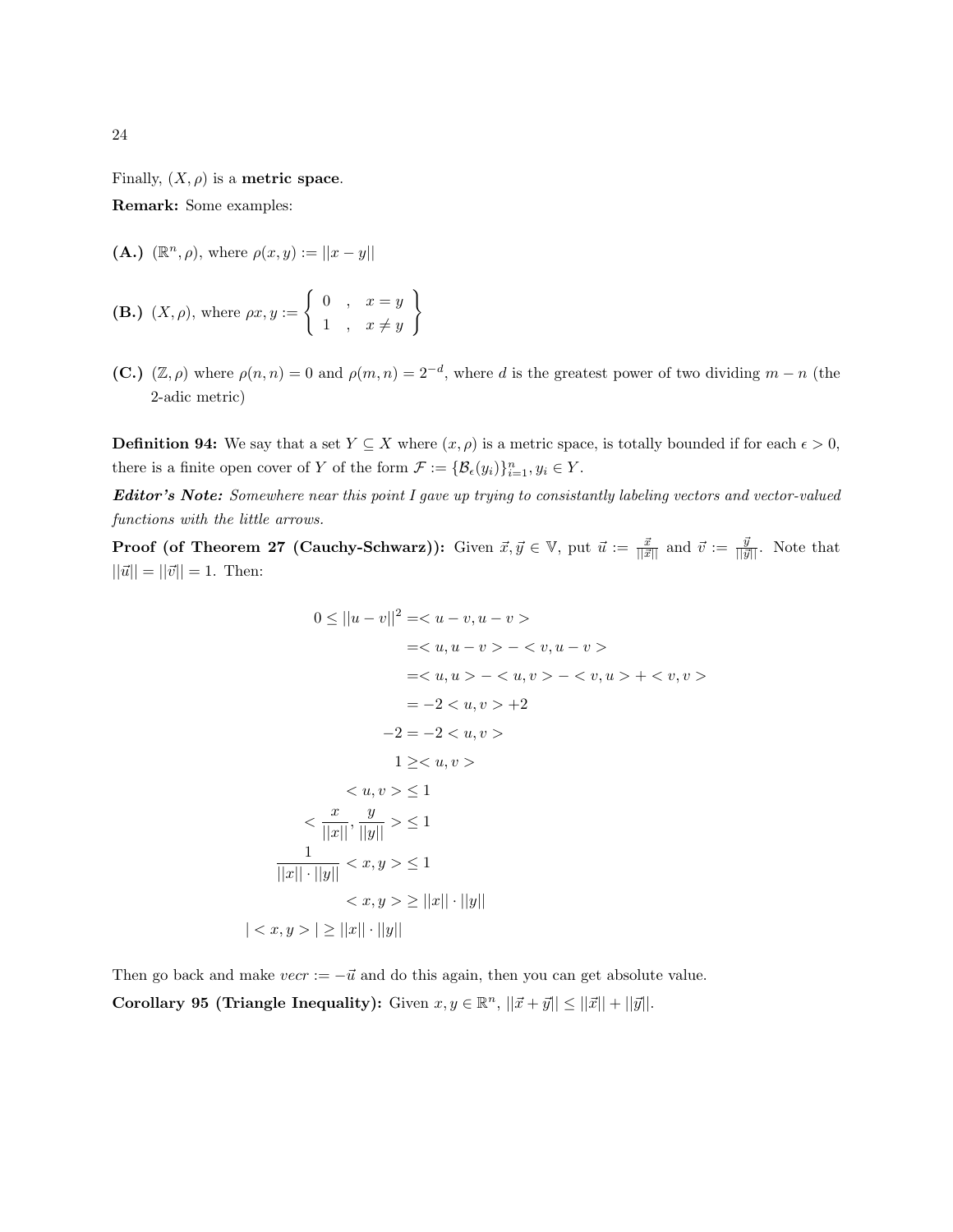Proof:

$$
||\vec{x} + \vec{y}||^2 = (\vec{x} + \vec{y}) \cdot (\vec{x} + \vec{y})
$$
  
=  $\vec{x} \cdot \vec{x} + 2\vec{x} \cdot \vec{y} + \vec{y} \cdot \vec{y}$   
=  $||\vec{x}||^2 + 1\vec{x} \cdot \vec{y} + ||\vec{y}||^2$   
 $\leq ||\vec{x}||^2 + 2||\vec{x}|| \cdot ||\vec{y}|| + ||\vec{y}||^2$   
=  $(||\vec{x}|| + ||\vec{y}||)^2$ 

whence

$$
||\vec{x} + \vec{y}|| \le ||\vec{x}|| + ||\vec{y}||
$$

**Definition 96:** Let W and V be vector spaces. Then  $T : V \to W$  is linear if and only if

- 1.  $T(x + y) = Tx + Ty, \forall x, y \in V$
- 2.  $T(\alpha x) = \alpha Tx, \forall \alpha \in \mathbb{R}, x \in \mathbb{V}$

## Example 97:

 $T:\mathbb{R}^4\to\mathbb{R}^3$ 

specifically

$$
T(x_1, x_2, x_3, x_4) := (x_1 + x_2, x_3 + x_4, x_1 + x_4)
$$

which is obviously linear (you can do the math yourself). Let  $\alpha = \{(1, 0, 0, 0), (0, 1, 0, 0), (0, 0, 1, 0), (0, 0, 0, 1)\}\$ be the standard ordered basis for  $\mathbb{R}^4$ , and let  $\beta = \{(1,0,0), (0,1,0), (0,0,1)\}\$ be the standard ordered basis for  $\mathbb{R}^3$ .

$$
T(1,0,0,0) = (1,0,1)
$$

$$
T(0,1,0,0) = (1,0,0)
$$

$$
T(0,0,1,0) = (0,1,0)
$$

$$
T(0,0,0,1) = (1,0,0)
$$

$$
[T]_{\alpha}^{\beta} = \begin{bmatrix} 1 & 1 & 0 & 0 \\ 0 & 0 & 1 & 1 \\ 1 & 0 & 0 & 1 \end{bmatrix}
$$

1 0 0 1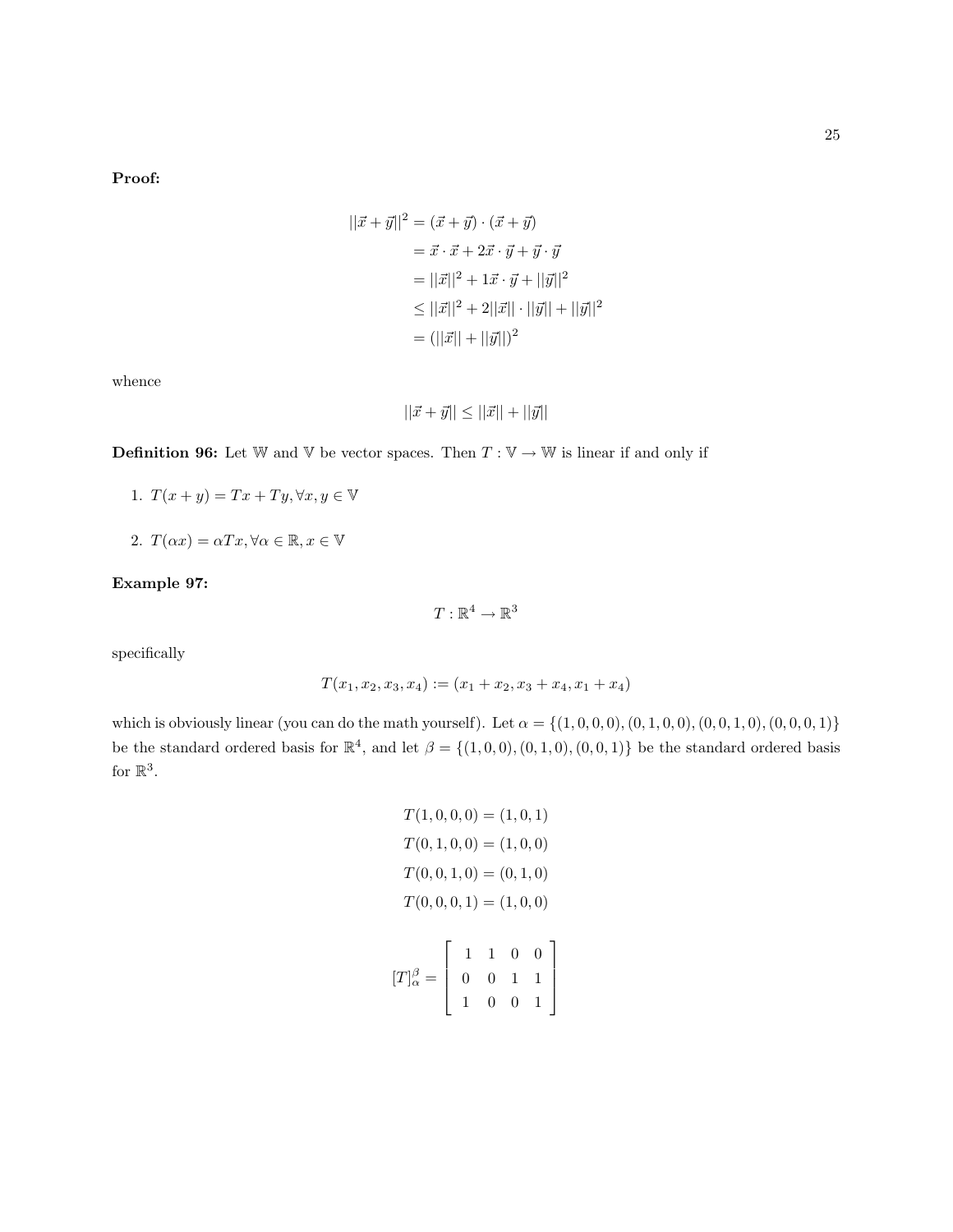Now for example

$$
T(1,1,2,0) = \begin{bmatrix} 1 & 1 & 0 & 0 \\ 0 & 0 & 1 & 1 \\ 1 & 0 & 0 & 1 \end{bmatrix} \begin{bmatrix} 1 \\ 1 \\ 2 \\ 0 \end{bmatrix}
$$

$$
= \begin{bmatrix} 2 \\ 2 \\ 1 \end{bmatrix}
$$

$$
= (2,2,1)
$$

**Theorem 98:** The mapping  $T : \mathbb{R}^n \to \mathbb{R}^m$  is linear if and only of there is a matrix A such that  $Tx =$  $Ax, \forall x \in \mathbb{R}^n$ , where

$$
A = [T]_{\alpha}^{\beta} = \left[ T e_1 \quad T e_2 \quad T e_3 \quad \cdots \quad T e_n \right]
$$

where  $\alpha$  is an ordered basis for  $\mathbb{R}^n$  and  $\beta$  is an ordered basis for  $\mathbb{R}^m$ . (There is something weird about that matrix.)

Proof: The reverse direction is trivially true. To prove the forward direction, let

$$
Te_j := \left[ \begin{array}{c} a_{1j} \\ \vdots \\ a_{mj} \end{array} \right]
$$

and put

$$
A := [a_{ij}]
$$

where  $1 \le i \le m$  and  $1 \le j \le n$ . So, given any  $\vec{x} \in \mathbb{R}^n \ni \vec{x} = (x_1, ..., x_n) = x_1 e_1 + ... + x_n e_n$ ,

$$
Tx = T(x_1e_1 + ... + x_ne_n)
$$
  
=  $x_1Te_1 + ... + x_nTe_n$   
=  $x_1\begin{bmatrix} a_{11} \\ \vdots \\ a_{m1} \end{bmatrix} + ... + x_n \begin{bmatrix} a_{1n} \\ \vdots \\ a_{mn} \end{bmatrix}$   
=  $\begin{bmatrix} x_1a_{11} + x_2a_{12} + ... + x_na_{1n} \\ \vdots \\ x_1a_{m1} + x_2a_{m2} + ... + x_na_{mn} \end{bmatrix}$   
=  $Ax$ 

26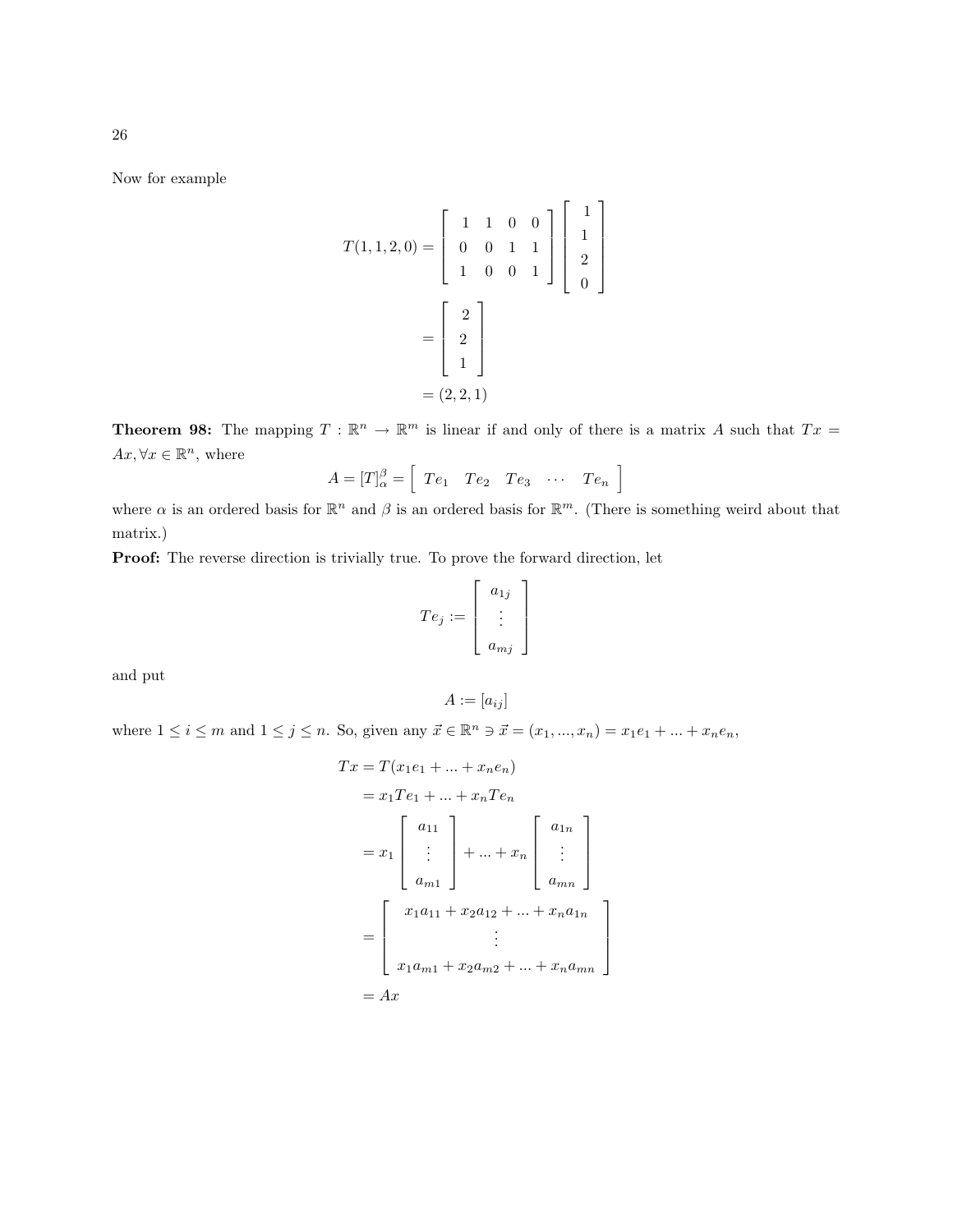## Remark:

1.

$$
T: \mathbb{R}^n \to \mathbb{R}^m
$$

$$
S: \mathbb{R}^m \to \mathbb{R}^p
$$

Ordered Basis Correspondance:

$$
\alpha \to \mathbb{R}^n
$$

$$
\beta \to \mathbb{R}^m
$$

$$
\gamma \to \mathbb{R}^p
$$

$$
[S \cdot T]_{\alpha}^{\gamma} = [S]_{\beta}^{\gamma} [T]_{\alpha}^{\beta}
$$

2. The property in (1.) can be used to prove the associativity of matrix multiplication.

3. All of this works in "complete" generality. For example

$$
T: M_{2\times2}(\mathbb{R}) \to \mathbb{R}^4
$$

$$
T\left(\begin{bmatrix} a & b \\ c & d \end{bmatrix}\right) = (a, b, c, d)
$$

$$
[T]_{\alpha}^{\beta} = \begin{bmatrix} 1 & 0 & 0 & 0 \\ 0 & 1 & 0 & 0 \\ 0 & 0 & 1 & 0 \\ 0 & 0 & 0 & 1 \end{bmatrix} = I_4
$$

**Recall:**  $\vec{F}$  :  $\mathbb{X} \subseteq \mathbb{R}^n \to \mathbb{R}^m$  is differentiable at  $\vec{a} \in \mathbb{X}$  if and only if

$$
\lim_{\vec{x}\to\vec{a}}\frac{\vec{F}(\vec{x}) - \vec{F}(\vec{a}) - D\vec{F}(\vec{a})(\vec{x} - \vec{a})}{||\vec{x} - \vec{a}||} = 0
$$
\n
$$
\Downarrow
$$
\n
$$
\lim_{\vec{x}\to\vec{a}}\frac{\vec{F}(\vec{x}) - [\vec{F}(\vec{a}) + DF(\vec{a})(\vec{x} - \vec{a})]}{||\vec{x} - \vec{a}||} = 0
$$

But  $\vec{F}(\vec{a}) + D\vec{F}(\vec{a})(\vec{x} - \vec{a})$  is affine, not linear. But if we set  $\Delta \vec{F} = \vec{F}(\vec{x}) = \vec{F}(\vec{a})$  and set  $D\vec{F}(\vec{a})(\vec{x} - \vec{a})$  to be a linear transformation  $L$ , we have something cooler. What does it mean to say that  $F$  is differentiable at  $\vec{a}$ ? Answer:  $\vec{F}$  is differentiable at  $\vec{a}$  provided that there exists a linear transformation L such that

$$
\lim {\vec h} \to \vec 0 \frac{\vec F(\vec a+\vec h)-\vec F(\vec a)-L(\vec h)}{||\vec h||}=0
$$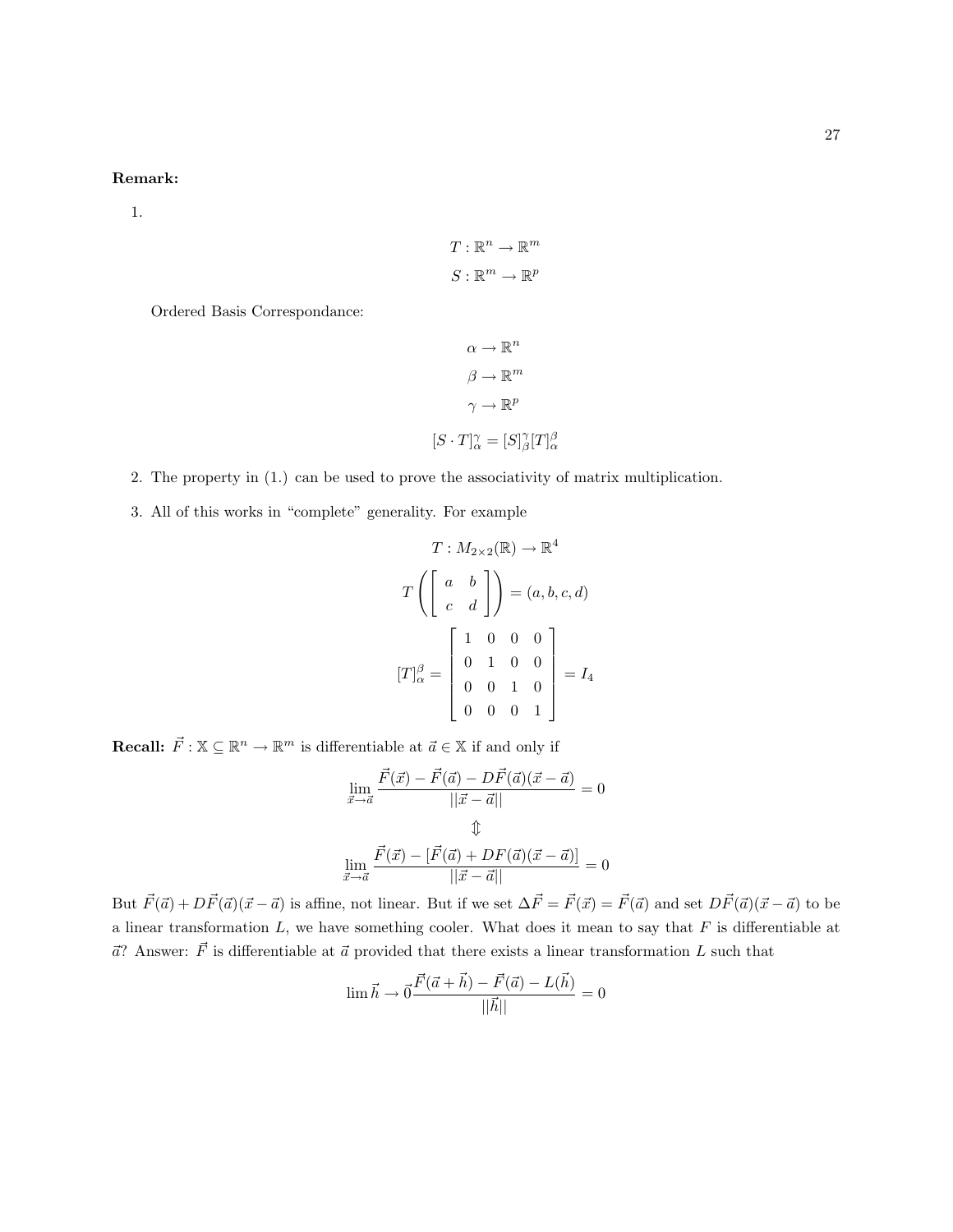and we decide L by  $d\vec{F}_{\vec{a}}$ , whose matrix is  $D\vec{F}(\vec{a})$ .  $D\vec{F}(\vec{a})$  is the unique  $m \times n$  matrix such that  $d\vec{F}_{\vec{a}}(\vec{x}) =$  $D\vec{F}(\vec{a})\vec{x}.$ 

Remark:

$$
f(x,y) = x^2 + y^2
$$
  
\n
$$
\vec{a} = (2, 2)
$$
  
\n
$$
\vec{h} = (dx, dy)
$$
  
\n
$$
\Delta f_{\vec{a}}(\vec{h}) = F(2 + dx, 2 + dy) - F(2, 2)
$$
  
\n
$$
= (2 + dx)^2 + (2 + dy)^2 - 8
$$
  
\n
$$
= 4 + 4dx + dx^2 + 4 + 4dy + dy^2 + 4dy
$$
  
\n
$$
df_{\vec{a}}(\vec{h}) = \begin{bmatrix} f_x(\vec{a}) & f_y(\vec{a}) \end{bmatrix} \begin{bmatrix} dx \\ dy \end{bmatrix}
$$
  
\n
$$
= \nabla f(\vec{a}) \cdot \vec{h}
$$
  
\n
$$
= f_x(\vec{a})dx + f_{\vec{y}}(\vec{a})dy
$$
  
\n
$$
= (2x)|_{(2,2)}dx + (2y)|_{(2,2)}dy
$$
  
\n
$$
= 4dx + 4dy
$$
  
\n
$$
\frac{(dx^2 + 4dx + dy^2 + 4dy) - (4dx + 4dy)}{\sqrt{dx^2 + dy^2}} = \lim_{\vec{h} \to 0} \frac{dx^2 + dy^2}{\sqrt{dx^2 + dy^2}}
$$

**Example 99:** Approximate  $[(13.1)^2 - (4.9)^2]^{1/2}$  by the differential. Put

 $\lim_{\vec{h}\to\vec{0}}$ 

$$
f(x,y) = \sqrt{x^2 + y^2}
$$

$$
\vec{a} = (13,5)
$$

$$
\vec{h} = (0.1, -0.1)
$$

$$
f_x = \frac{x}{\sqrt{x^2 - y^2}}
$$

$$
f_y = \frac{-y}{\sqrt{x^2 - y^2}}
$$

 $=\lim_{\vec{h}\to\vec{0}}$ 

 $= 0\,$ 

 $\sqrt{dx^2 + dy^2}$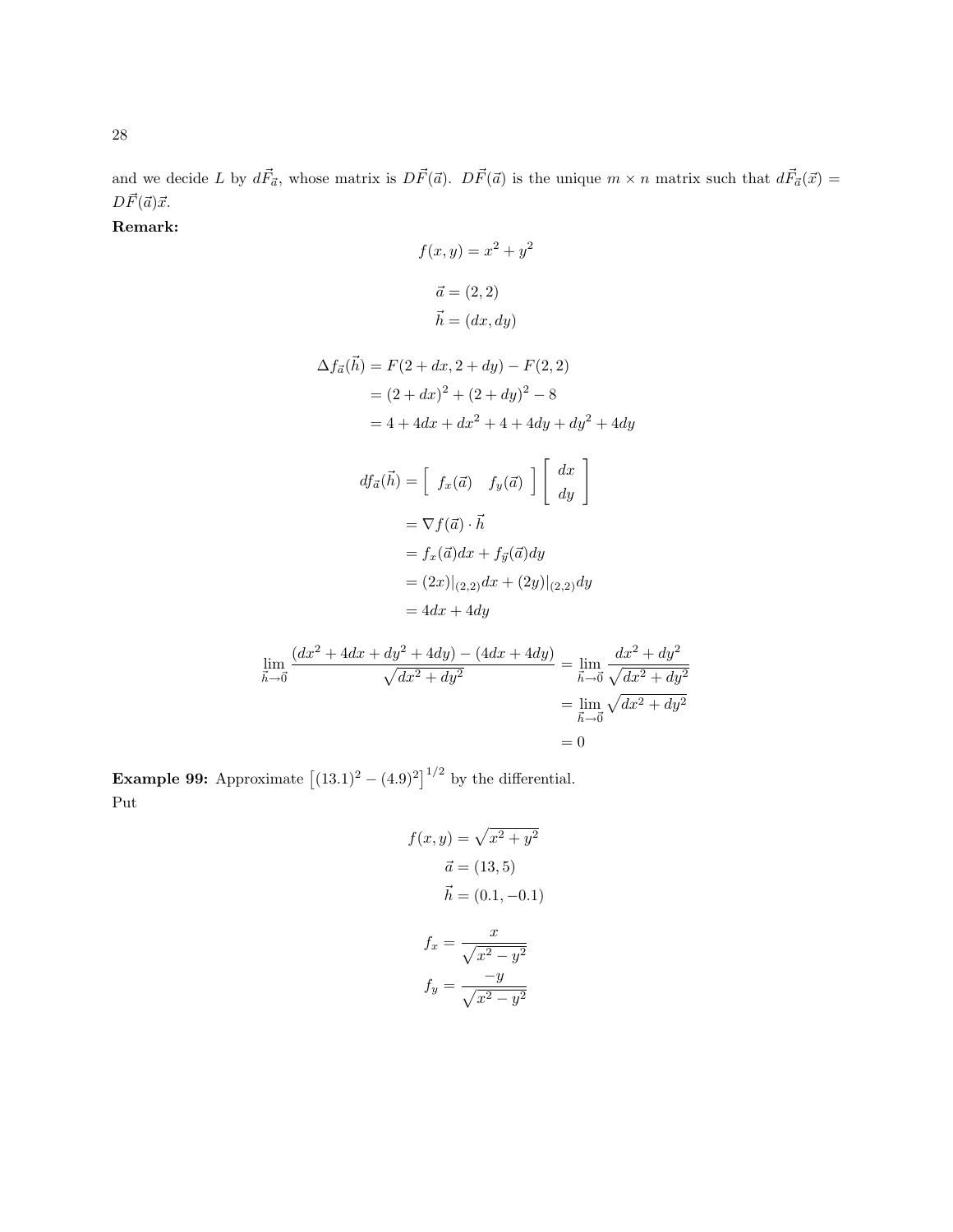$$
df_{\vec{a}} \approx \Delta f_{\vec{a}}(\vec{h}) = f(15 + 0.1, 5 - 0.1) - f(13, 5)
$$
  

$$
f(13.1, 4.9) \approx \nabla f(\vec{a}) \cdot \vec{h} + f(13, 5)
$$
  

$$
= \begin{bmatrix} \frac{13}{12} & -\frac{5}{12} \end{bmatrix} \begin{bmatrix} 0.1 \\ -0.1 \end{bmatrix} + 12
$$
  

$$
= \frac{13}{120} + \frac{5}{120} + \frac{1440}{120}
$$
  

$$
= \frac{1458}{120}
$$
  

$$
= 12.15
$$

**Theorem 100 (Chain Rule):** Let U and V be open subsets of  $\mathbb{R}^n$  and  $\mathbb{R}^m$ , respectively. If the mapping  $F: U \to \mathbb{R}^m$  and  $G: V \to \mathbb{R}^k$  are differentiable at  $\vec{a} \in U$  and  $F(\vec{a}) \in V$ , respectively, then  $H := G \circ F$  is differentiable at  $\vec{a}$  and

- 1.  $dH_{\vec{a}} = dG_{F(\vec{a})} \cdot dF_{\vec{a}}$
- 2.  $DH(\vec{a}) = DG(F(\vec{a}))DF(\vec{a})$

## Example 101:

(a.) If  $n = m = p = 1$  then

$$
DH(a) = [Hi(a)]
$$
  
= 
$$
DG(F(a))DF(a)
$$
  
= 
$$
[Gi(F(a))][Fi(a)]
$$
  
= 
$$
[Gi(F(a))Fi(a)]
$$

(b.)

$$
F: \mathbb{R}^2 \to \mathbb{R}^3
$$

$$
G: \mathbb{R}^3 \to \mathbb{R}^2
$$

So

$$
F(s,t) = (x, y, z)
$$

$$
G(x, y, z) = (u, v)
$$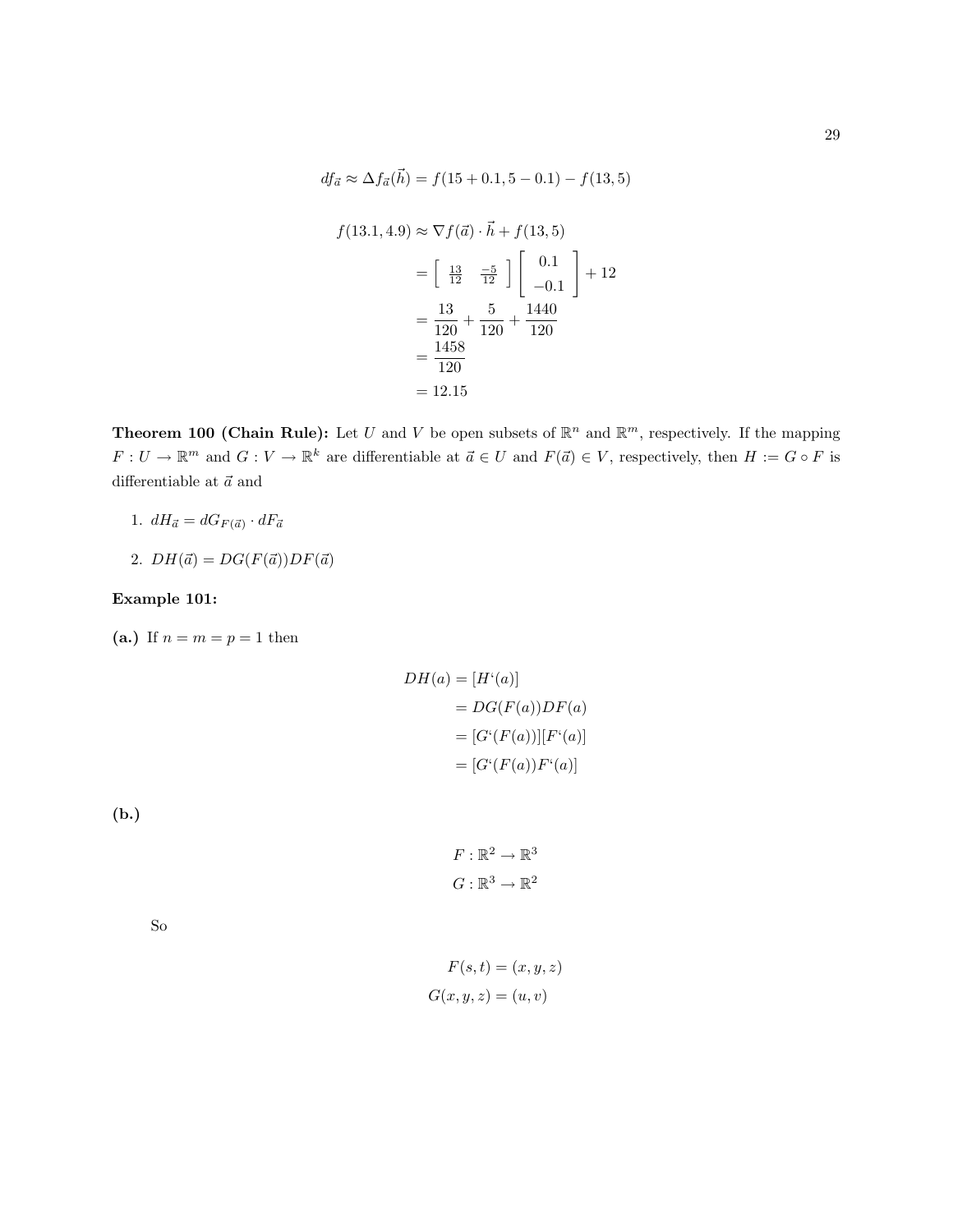$$
DF = \begin{bmatrix} \frac{\partial x}{\partial s} & \frac{\partial x}{\partial t} \\ \frac{\partial y}{\partial s} & \frac{\partial y}{\partial t} \\ \frac{\partial z}{\partial s} & \frac{\partial z}{\partial t} \end{bmatrix}
$$

$$
DG = \begin{bmatrix} \frac{\partial u}{\partial x} & \frac{\partial u}{\partial y} & \frac{\partial u}{\partial z} \\ \frac{\partial v}{\partial x} & \frac{\partial v}{\partial y} & \frac{\partial v}{\partial z} \end{bmatrix}
$$

$$
DGDF = \begin{bmatrix} \frac{\partial x}{\partial s} & \frac{\partial x}{\partial t} \\ \frac{\partial y}{\partial s} & \frac{\partial y}{\partial t} \\ \frac{\partial z}{\partial s} & \frac{\partial z}{\partial t} \end{bmatrix} \begin{bmatrix} \frac{\partial u}{\partial x} & \frac{\partial u}{\partial y} & \frac{\partial u}{\partial z} \\ \frac{\partial v}{\partial x} & \frac{\partial v}{\partial y} & \frac{\partial v}{\partial z} \end{bmatrix}
$$

And you can do the multiplication yourself.

Aside by Guest Lecturer Nick Steinauer (Proof of God's Existence): Notice that God and Gauss both start with the letter G. Also note that

$$
God = Gauss
$$
 (1)

But Gauss's existence is trivially true. So by Equation (1), God exists. Example 102:

$$
f(x, y, z) = (x + y + z, x^{3} - e^{yx})
$$
  
\n
$$
g(s, t, u) = (st, tu, su)
$$
  
\n
$$
(f \circ g)(s, t, u) = (st + tu + su, s^{3}t^{3} - e^{stu^{2}})
$$
  
\n
$$
D(f \circ g) = \begin{bmatrix} t + u & s + u & t + s \\ 3s^{2}t^{3} - tu^{2}e^{stu^{2}} & 3t^{2}s^{3} - su^{2}e^{stu^{2}} & -2uste^{stu^{2}} \\ 3x^{2} - ze^{yz} & -ye^{yz} \end{bmatrix}
$$
  
\n
$$
Dg(s, t, u) = \begin{bmatrix} t & s & 0 \\ 0 & u & t \\ u & 0 & s \end{bmatrix}
$$

And when you multiply  $Dg$  and  $Df$  together and substitute based on the definition of  $g$ , you get the same answer.

Example 103 (1-D wave equation):

$$
f_{tt} = a^2 f_{xx}
$$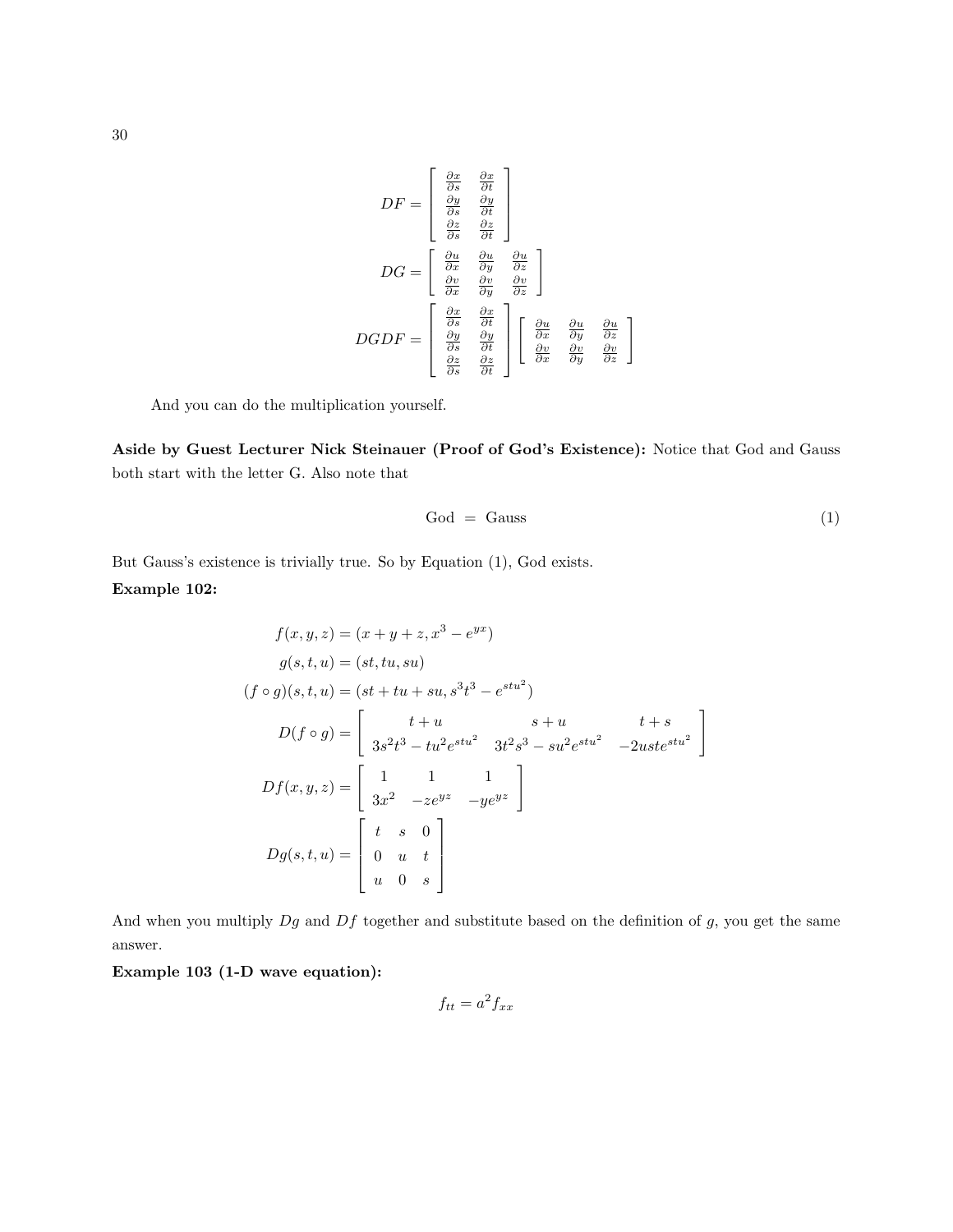$$
g_u = Af_x + Cf_t
$$
  
\n
$$
g_{uv} = (Af_x)_v + (Cf_t)_v
$$
  
\n
$$
= ABf_{xx} + ACf_{xt} + CDf_{tx} + BCf_{tt}
$$
  
\n
$$
= ABf_{xx} + (AD + BC)f_{xt} + CDf_{tt}
$$

Now pick

$$
A := \frac{1}{2}
$$
  

$$
B := \frac{1}{2}
$$
  

$$
C := \frac{1}{2a}
$$
  

$$
D := -\frac{1}{2a}
$$

so that

$$
g_{uv} = ABf_{xx} + (AD + BC)f_{xt} + CDf_{tt}
$$

$$
= \frac{1}{4}f_{xx} - \frac{1}{4a^2}f_{tt}
$$

$$
= 0
$$

So

and

$$
g(u, v) := \phi(u) + \psi(v)
$$

 $\frac{\partial^2 g}{\partial v \partial u} = 0$ 

where 
$$
\phi, \psi : \mathbb{R} \to \mathbb{R}
$$
 are arbitrary functions. Now for some more initial conditions.

$$
f_{tt} = a^2 f_{xx}
$$

$$
f(x, 0) = F(x)
$$

$$
f_t(x, 0) = G(x)
$$

So now

$$
g(u, v) = \phi(u) + \psi(v)
$$
  

$$
f(x, t) = \phi(x + at) + \psi(x - at)
$$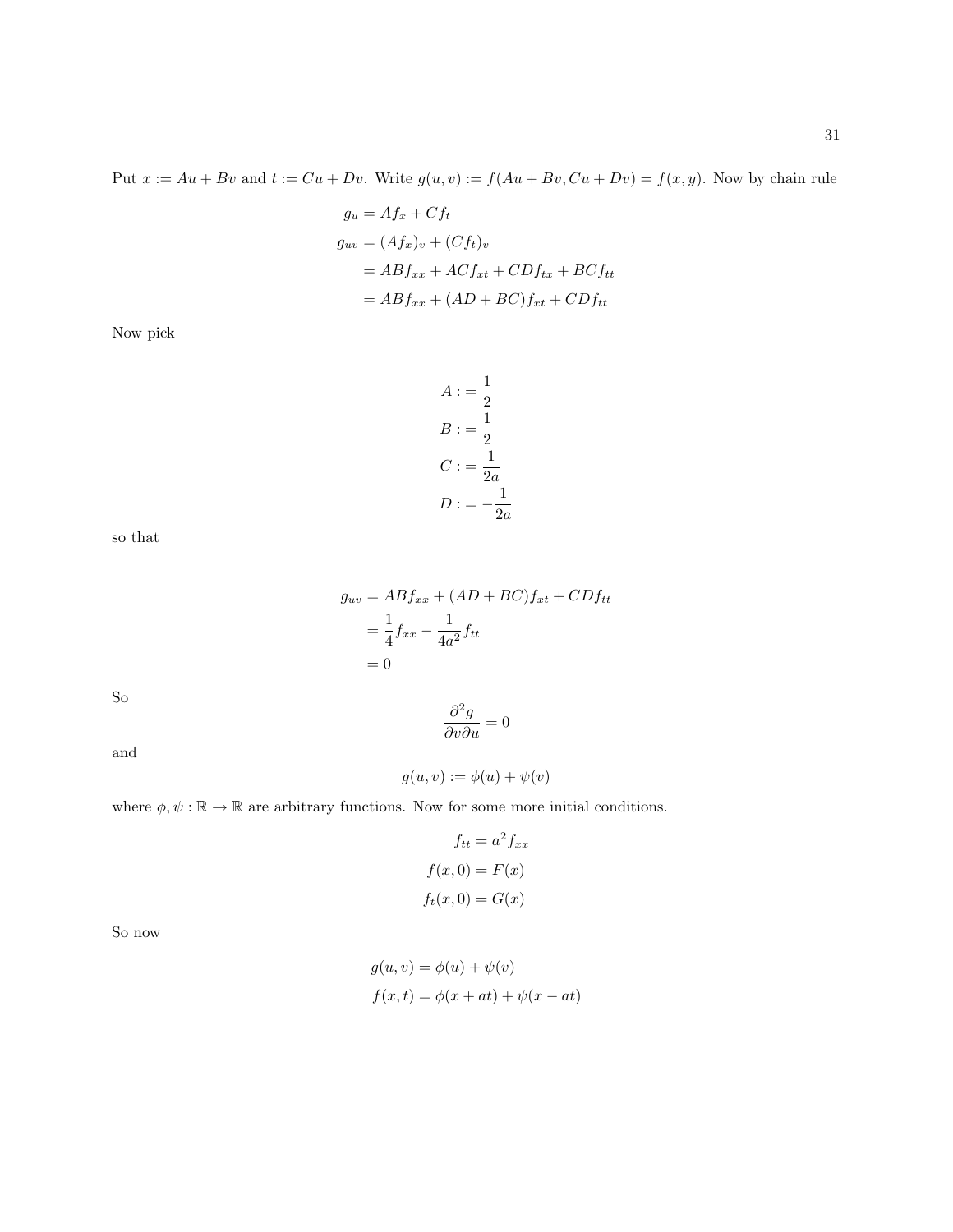From  $f(x, 0) = F(x)$  we get that

$$
f(x,0) = \phi(x) + \psi(x) = F(x)
$$

From  $f_t(x, 0) = G(x)$  we get that

$$
f_t(x,0) = a\phi'(x) - a\psi'(x) = G(x)
$$

and by the Fundemental Theorem of Calculus

$$
a\phi(x) - a\psi(x) = \int_0^x G(s)ds + K
$$

Solve this to get

$$
\phi(x) = \frac{1}{2}F(x) + \frac{1}{2a} \int_1^x G(s)ds + \frac{K}{2a}
$$

$$
\psi(x) = \frac{1}{2}F(x) - \frac{1}{2a} \int_0^x G(s)ds - \frac{K}{2a}
$$

Thus, substituting  $x + at$  for x in  $\phi(x)$  and  $x - at$  in  $\psi(x)$  we get

$$
f(x,t) = \frac{F(x+at) - F(x-at)}{2} + \frac{1}{2a} \int_{x-at}^{x+at} G(s)ds
$$

Example 104: Put

$$
x := r \cos \theta
$$

$$
y := r \sin \theta
$$

$$
w := g(r, \theta) = f(x(r, \theta), y(r, \theta))
$$
  

$$
w := g(r, \theta) = (f \circ \vec{x})(r, \theta)
$$

$$
Dg(r, \theta) = Df(x, y)D\vec{x}(r, \theta)
$$
  
=  $\begin{bmatrix} \frac{\partial f}{\partial x} & \frac{\partial f}{\partial y} \end{bmatrix} \begin{bmatrix} \frac{\partial x}{\partial r} & \frac{\partial x}{\partial \theta} \\ \frac{\partial y}{\partial r} & \frac{\partial y}{\partial \theta} \end{bmatrix}$   
=  $\begin{bmatrix} \frac{\partial f}{\partial x} & \frac{\partial f}{\partial y} \end{bmatrix} \begin{bmatrix} \cos \theta & -r \sin \theta \\ \sin \theta & r \cos \theta \end{bmatrix}$   
=  $\begin{bmatrix} \cos \theta \frac{\partial f}{\partial x} & -r \sin \theta \frac{\partial f}{\partial x} \\ \sin \theta \frac{\partial f}{\partial y} & r \cos \theta \frac{\partial f}{\partial y} \end{bmatrix}$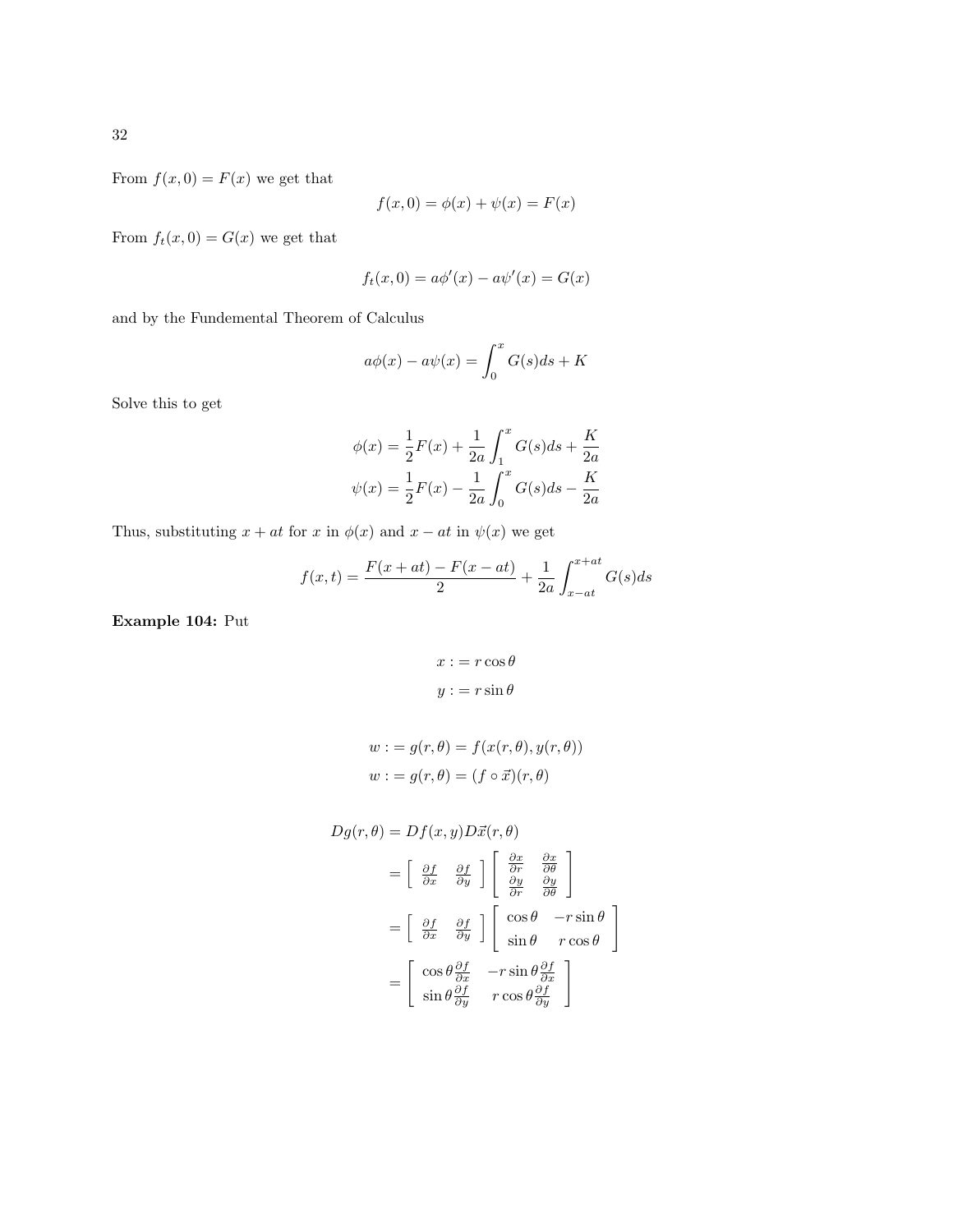$$
\frac{\partial w}{\partial r} = \cos \theta \frac{\partial w}{\partial x} + \sin \theta \frac{\partial w}{\partial y}
$$

$$
\frac{\partial w}{\partial \theta} = -r \sin \theta \frac{\partial w}{\partial x} + r \cos \theta \frac{\partial w}{\partial y}
$$

And in general

$$
\frac{\partial}{\partial r} = \cos \theta \frac{\partial}{\partial x} + \sin \theta \frac{\partial}{\partial y}
$$

$$
\frac{\partial}{\partial \theta} = -r \sin \theta \frac{\partial}{\partial x} + r \cos \theta \frac{\partial}{\partial y}
$$

And in reverse

$$
\frac{\partial}{\partial x} = \cos \theta \frac{\partial}{\partial r} + \frac{\sin \theta}{r} \frac{\partial}{\partial \theta}
$$

$$
\frac{\partial}{\partial y} = \sin \theta \frac{\partial}{\partial r} + \frac{\cos \theta}{r} \frac{\partial}{\partial \theta}
$$

Proof of Theorem 100 (Chain Rule): Recall that it suffices to show that

$$
\lim_{h \to \vec{0}} \frac{H(a+h) - H(a) - dG_{F(a)} \circ dF_a(h)}{||h||} = \vec{0}
$$

As  $F$  is deifferntiable at  $a$ , it follows that

$$
\lim_{h \to 0} \frac{F(a+h) - F(a) - dF_a(h)}{||h||} = 0
$$

and as  $G$  is differentiable at  $F(a)$ , it also follows that

$$
\lim_{h \to \vec{0}} \frac{G(F(a) + h) - G(F(a)) - dG_{F(a)}(h)}{||h||} = \vec{0}
$$

Put

$$
\phi(h) := \lim_{h \to 0} \frac{F(a+h) - F(a) - dF_a(h)}{||h||}
$$

and

$$
\psi(k) := \lim_{k \to 0} \frac{G(F(a) + k) - G(F(a)) - dG_{F(a)}(k)}{||k||}
$$

So

$$
H(a+h) - H(a) = G(F(a+h)) - G(F(a))
$$
  
=  $G(F(a) + (F(a+h) - F(a))) - G(F(a))$   
=  $dG_{F(a)}(F(a) + h - F(a))$   
+  $||F(a+h) - F(a)|| \frac{G(F(a) + F(a+h) - F(a)) - G(F(a)) - dG_{F(a)}(F(a+h) - F(a))}{||F(a+h) - F(a)||}$   
=  $dG_{F(a)}(F(a) + h - F(a)) + ||F(a+h) - F(a)||\psi(F(a+h) - F(a))$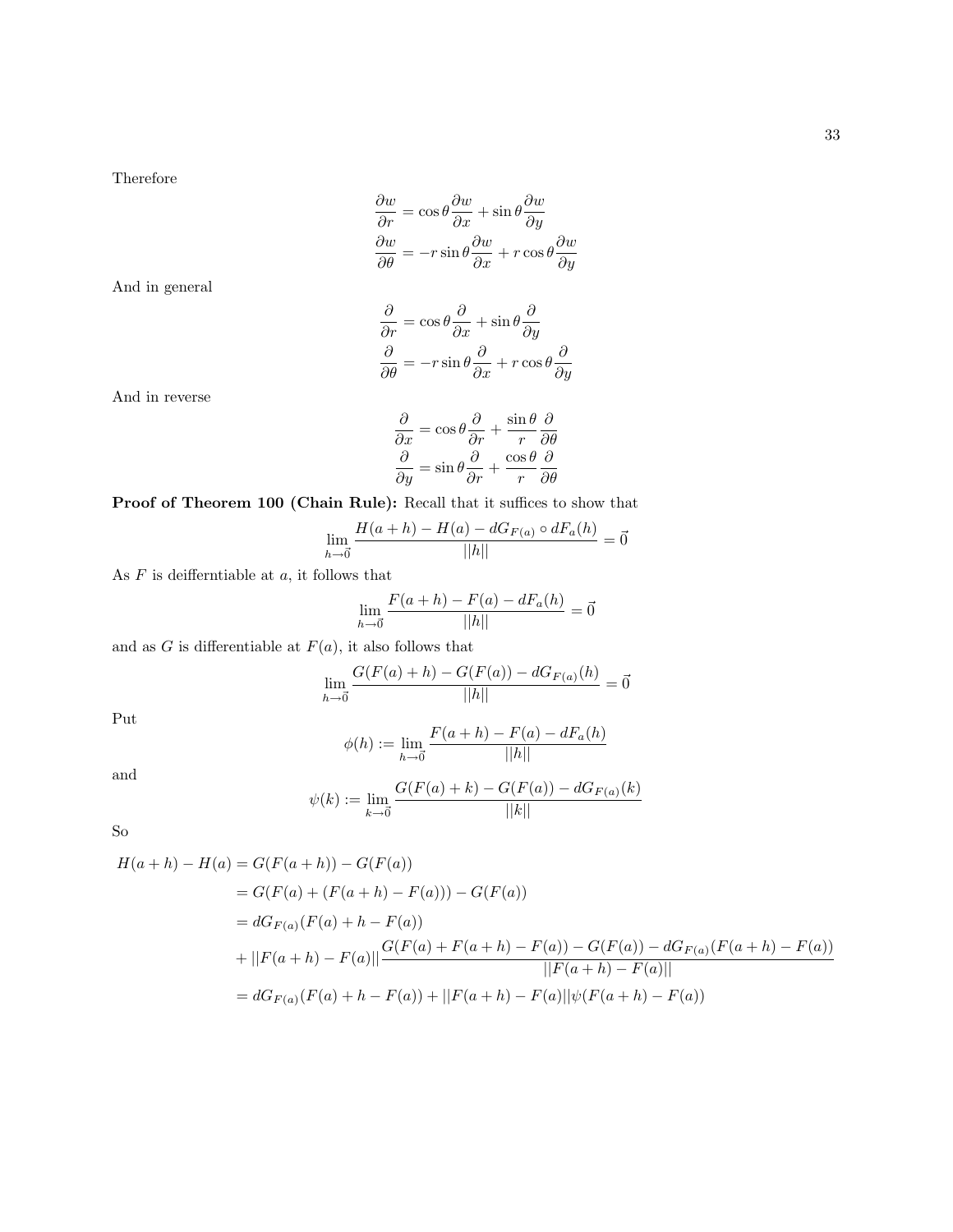Now

$$
dF_a(h) + ||h||\phi(h) = dF_a(h) + F(a+h) - F(a) - dF_a(h)
$$
  
= F(a+h) - F(a)

So

$$
H(a+h) - H(a) = dG_{F(a)}(dF_a(h) + ||h||\phi(h)) + ||F(a+h) - F(a)||\psi(F(a+h) - F(a))
$$
  
=  $dF_{F(a)} \circ dF_a(h) + ||h||dG_{F(a)}(\phi(h)) + ||h|| \left||dF_a\left(\frac{h}{||h||}\right) + \phi(h)\right|| \psi(F(a+h) - F(a))$ 

Note that the first term of this comes from th definition of a linear transform, namely

$$
T(x+y) = Tx + Ty
$$

and

$$
T(\alpha x) = \alpha Tx
$$

and the second term comes from the fact that

$$
||dF_a(h) + ||h||\phi(h)|| = F(a+h) - F(a)
$$

Now

$$
\lim_{h \to 0} \frac{H(a+h) - H(a) - dG_{F(a)} \circ dF_a(h)}{||h||} = \lim_{h \to 0} \left[ dG_{F(a)}(\phi(h)) \left| \left| dF_a\left(\frac{h}{||h||}\right) + \phi(h) \right| \right| \psi(F(a+h) - F(a)) \right]
$$

Now note the following

- 1.  $\lim_{h\to 0} dG_{F(a)}(\phi(h)) = \vec{0}$
- 2.  $\lim_{h\to 0} \psi(F(a+h) F(a)) = \vec{0}$
- 3.  $\lim_{h\to 0}$  $\left| dF_a \left( \frac{h}{||h||} \right) + \phi(h) \right|$  $= ||M + \vec{0}|| = \vec{0}$  because  $dF_a\left(\frac{h}{||h||}\right)$  is a closed and bounded.

So the whole thing is equal to the  $\vec{0}$  and we are done.

Platform  $9\frac{3}{4}$  (Intro to Directional Derivatives):

$$
\frac{\partial f}{\partial x}(a,b) = \lim_{h \to 0} \frac{f(a+h,b) - f(a,b)}{h}
$$

$$
= \lim_{h \to 0} \frac{f((a,b) + h(1,0)) - f(a,b)}{h}
$$

$$
= \lim_{h \to 0} \frac{f(\vec{a} + h\hat{i}) - f(\vec{a})}{h}
$$

$$
= D_{\hat{i}}f(\vec{a})
$$

$$
= \nabla f(\vec{a}) \cdot \vec{v}
$$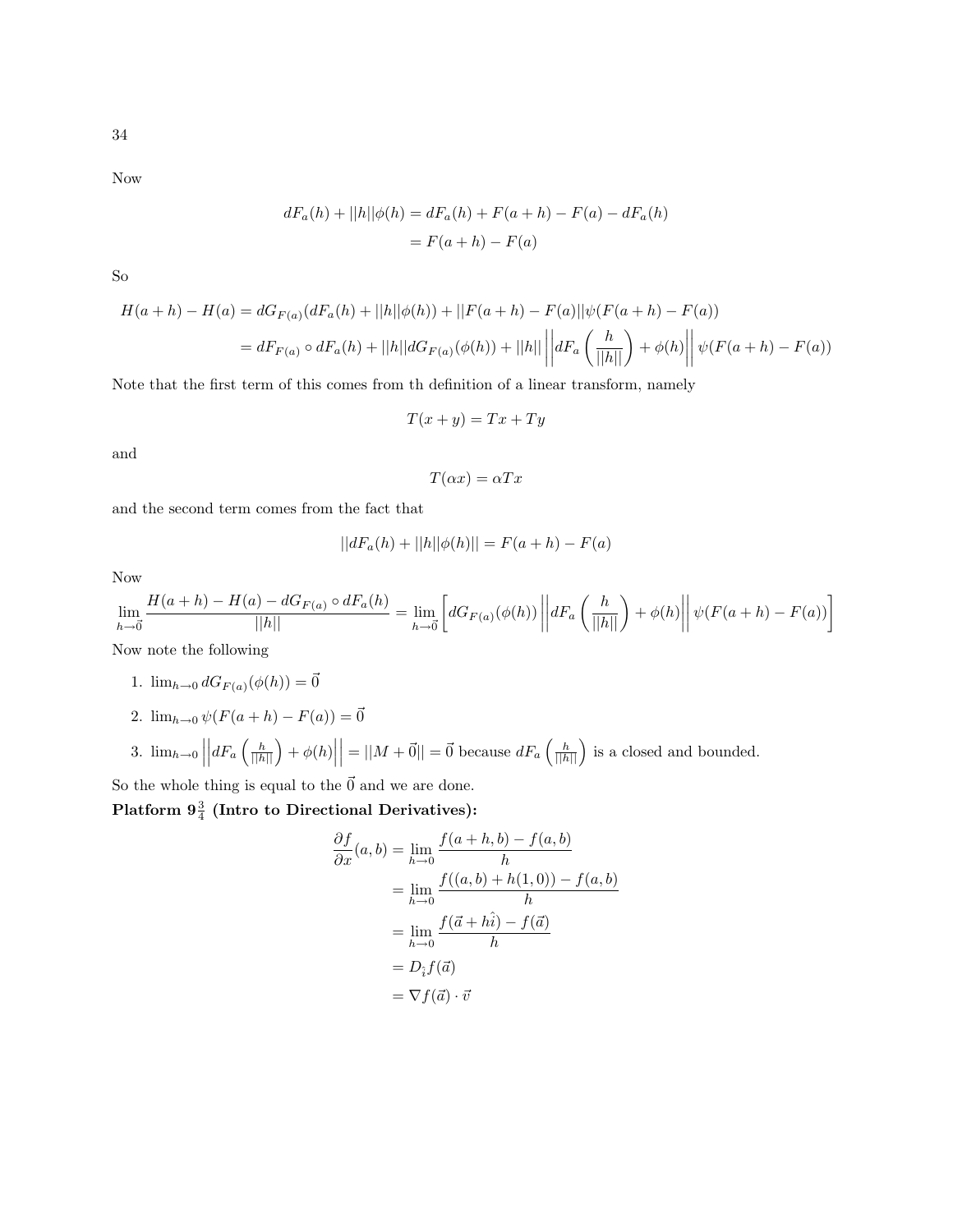And change  $\hat{i}$  to an arbitrary unit vector  $\vec{v}$  to get the directional derivative.

**Definition 105:** Let X be open in  $\mathbb{R}^n$ ,  $f : \mathbb{X} \to \mathbb{R}$  be a scalar-valued function, and  $\vec{a} \in \mathbb{X}$ . If  $\vec{v} \in \mathbb{R}^n$  is any unit vector, then the directional derivative of f at  $\vec{a}$  in the direction of  $\vec{v}$ , denoted  $D_{\vec{v}}f(\vec{a})$ , is

$$
D_{\vec{v}}f(\vec{a}) := \lim_{h \to 0} \frac{f(\vec{a} + h\vec{v}) - f(\vec{a})}{h}
$$

provided that the limit exists

**Remark:** Put  $F(t) = f(\vec{a} + t\vec{v})$ . Note that by Definition 105,

$$
D_{\vec{v}}f(\vec{a}) = \lim_{t \to 0} \frac{F(t) - F(0)}{t - 0} = F'(0)
$$

Also then,

$$
D_{\vec{v}}f(\vec{a}) = \frac{d}{dt}[f(\vec{a} + t\vec{v})]_{t=0}
$$

Now put  $\vec{x}(t) = \vec{a} + t\vec{v}$ . So  $F(t) = (f \circ \vec{x})(t)$ . Thus,

$$
\frac{d}{dt}f(\vec{a} + t\vec{v}) = \frac{d}{dt}(F(t))
$$
\n
$$
= \frac{d}{dt}(f \circ \vec{x})(t)
$$
\n
$$
= Df(\vec{x})D\vec{x}(t)
$$
\n
$$
= \nabla f(\vec{x}) \cdot D\vec{x}(t)
$$

Hence,

$$
\left[\frac{d}{dt}f(\vec{a} + t\vec{v})\right]_{t=0} = \nabla f(\vec{x}(0)) \cdot D\vec{x}(0) = \nabla f(\vec{a}) \cdot \vec{v}
$$

whence

$$
D_{\vec{v}}f(\vec{a}) = \nabla f(\vec{a}) \cdot \vec{v}
$$

**Theorem 106:** Let X be open and suppose that  $f : X \to \mathbb{R}$  be differentiable at  $\vec{a} \in X$ . Then  $D_{\vec{v}}f(\vec{a})$  exists for all  $\vec{v} \in \mathbb{R}^n$  and  $D_{\vec{v}} f(\vec{a}) = \nabla f(\vec{a}) \cdot \vec{v}$ .

Example 107:

$$
f(x,y) = 4 - x^2 - \frac{1}{4}y^2
$$

Find  $D_{\vec{v}}(1,2)$ , when  $\vec{v} = \frac{1}{2}\vec{i} + \frac{\sqrt{3}}{2}\vec{j}$ . First check if  $||\vec{v}|| = 1$ .

$$
||\vec{v}|| = \sqrt{\frac{1}{4} + \frac{3}{4}} = 1
$$

$$
Df(x,y) = \nabla f(x,y) = (f_x, f_y) = (-2x, -\frac{1}{2}y)
$$

$$
\nabla f(1,2) = (-2, -1)
$$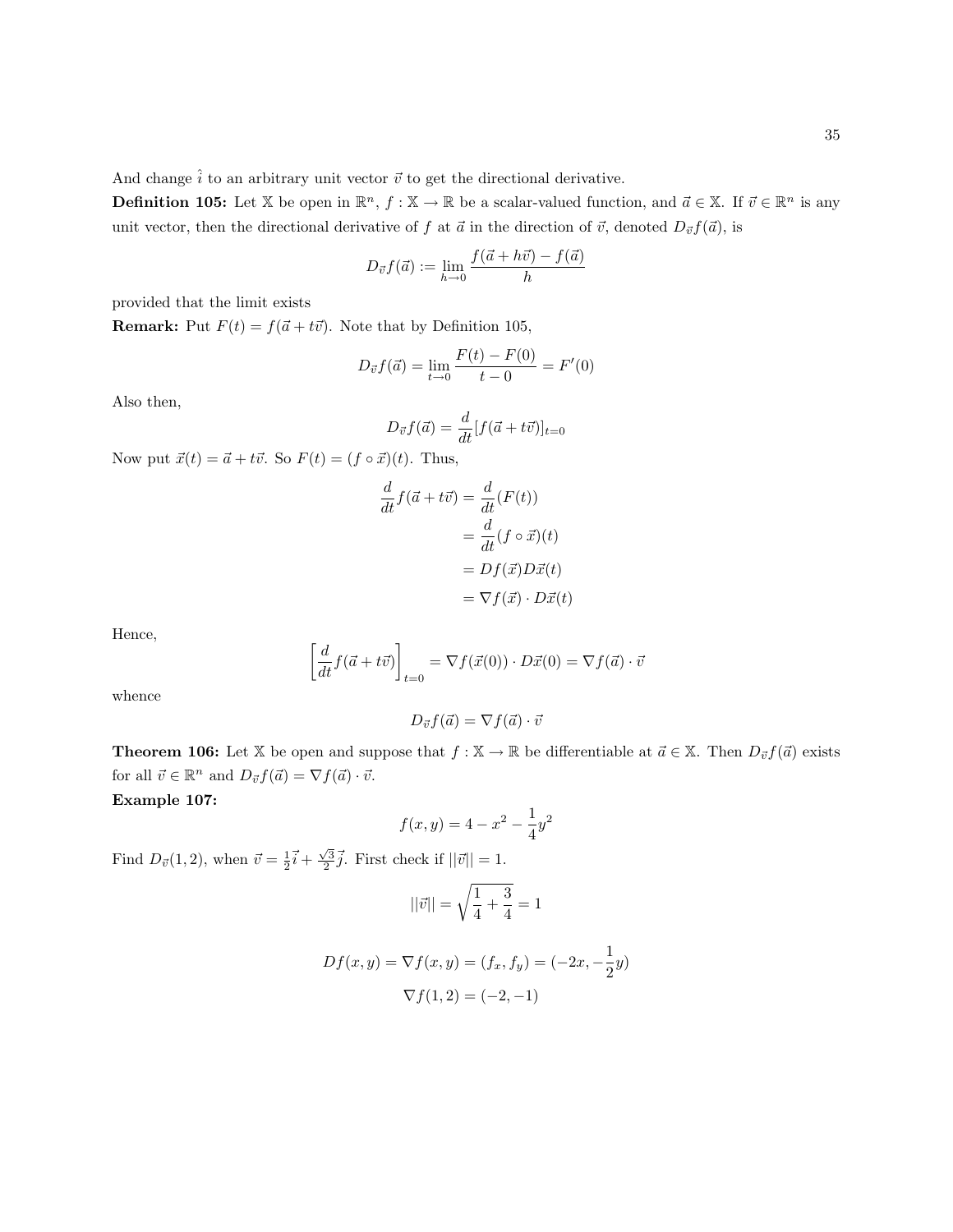$$
\therefore D_{\vec{v}}f(1,2) = \nabla f(1,2) \cdot \vec{v}
$$

$$
= (-2,-1) \cdot (\frac{1}{2},\frac{\sqrt{3}}{2})
$$

$$
= -1 - \frac{\sqrt{3}}{2} \approx 1.866
$$

**Remark:** Why require  $||\vec{v}|| = 1$ ? If not, say  $\vec{w} = k\vec{v}$ , for  $k \neq 0$ . Then

$$
D_{\vec{w}}f(\vec{a}) = \lim_{h \to 0} \frac{f(\vec{a} + h\vec{w}) - f(\vec{a})}{h}
$$

$$
= \nabla f(\vec{a}) \cdot \vec{w}
$$

$$
= \nabla f(\vec{a}) \cdot k\vec{v}
$$

$$
= k \nabla f(\vec{a}) \cdot \vec{v}
$$

$$
= k D_{\vec{v}} f(\vec{a})
$$

**Platform**  $9\frac{3}{4}$ : Note that by Theorem 106,  $D_{\vec{v}}f(\vec{a})\nabla f(\vec{a}) \cdot \vec{v}$ . Recall from THeorem 24 that  $\vec{a} \cdot \vec{b} = ||\vec{a}|| \cdot$  $||\vec{b}|| \cos \theta$ . Thus,

$$
D_{\vec{v}}f(\vec{a}) = \nabla f(\vec{a}) \cdot \vec{v} = ||\nabla f(\vec{a})|| \cdot ||\vec{v}|| \cos \theta = ||\nabla f(\vec{a})|| \cos \theta
$$

Therefore,

$$
-||\nabla f(\vec{a})|| \le D_{\vec{v}} \le ||\nabla f(\vec{a})||
$$

Moreover, it is clear that this is the best possible bound (i.e., it is sharp).

**Theorem 108:**  $D_{\vec{u}}f(\vec{a})$  is maximized with respect to direction when  $\vec{u}$  points in the same direction as  $\nabla f(\vec{a})$  and minimized when  $\vec{u}$  has direction opposite of  $\nabla f(\vec{a})$ . Furthermore,  $\max_{\vec{u}} D_{\vec{u}} f(\vec{a}) = ||\nabla f(\vec{a})||$  and  $\min_{\vec{a}} D_{\vec{a}} f(\vec{a}) = -||\nabla f(\vec{a})||.$ 

Example 109 [number 11, pg 168]:

$$
D(x, y) = 400 - 3x^2y^2
$$

$$
\nabla D(x, y) = (-6xy^2, -6x^2y)
$$
  

$$
\nabla D(1, 2) = (-24, 12)
$$

Put

$$
\vec{u}:=\frac{\nabla D(1,-2)}{||\nabla D(1,-2)||}=\frac{(-24,12)}{\sqrt{720}}=\frac{-2\vec{i}+\vec{j}}{\sqrt{5}}
$$

 $D_{\vec{u}}D(1,-2) = ||\nabla D(1,-2)|| = 12\sqrt{5}\frac{\text{ft}}{m}$ m

36

And now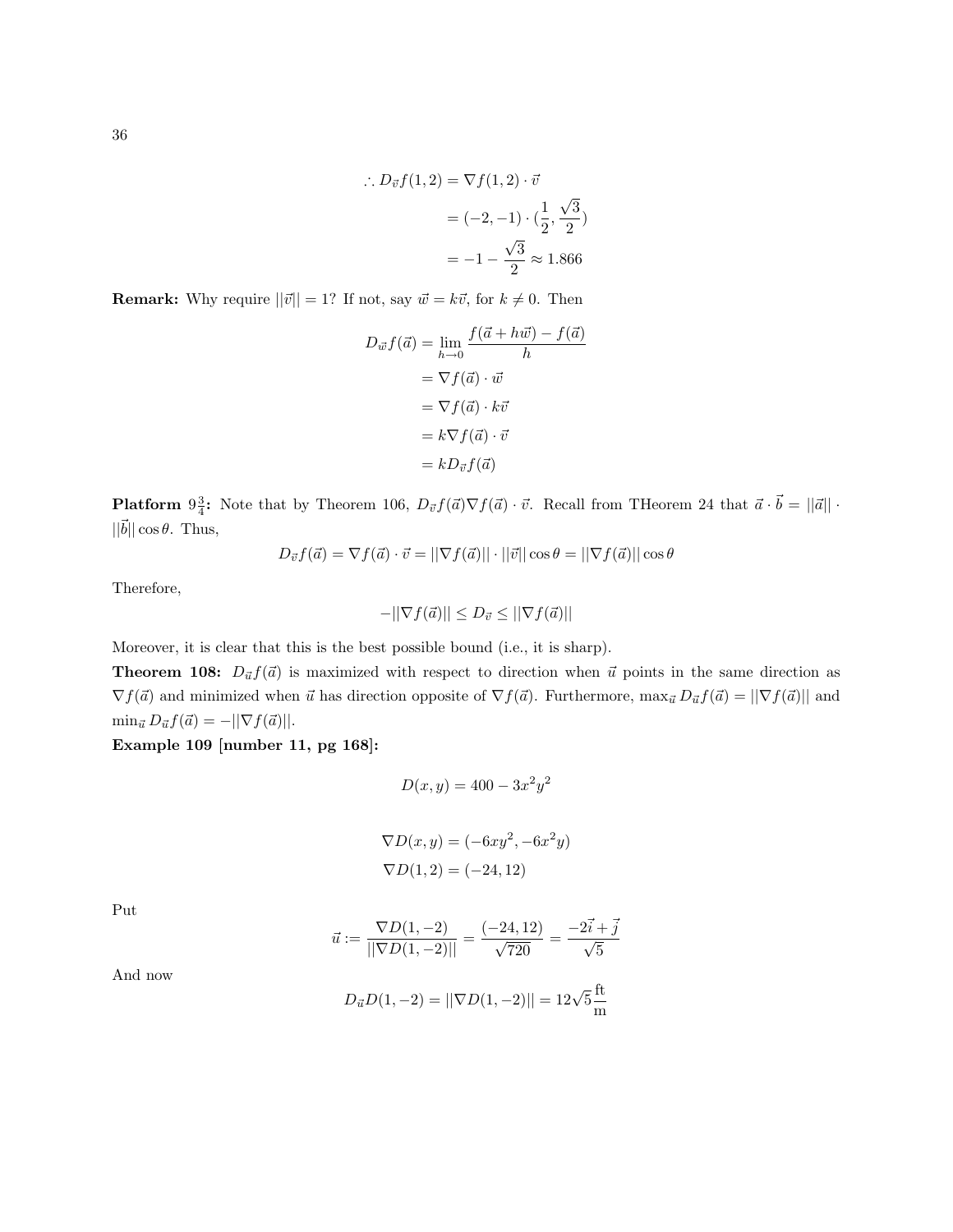**Theorem 110:** Let  $\mathbb{X} \subseteq \mathbb{R}^n$  be open and  $f : \mathbb{X} \to \mathbb{R}$  be a function of class  $C^1$ . If  $\vec{x}_0$  is a point on the level set  $S := \{\vec{x} \in \mathbb{X} : f(\vec{x}) = c\}$ , then  $\nabla f(\vec{x}_0) \perp S$ 

**Proof:** Let  $\Gamma$  be given parametrically by  $\vec{x}(t) = (x_1(t), ..., x_n(t))$ , where  $a < b < t$  and  $\vec{x}(t_0) = \vec{x}_0$  (so,  $\vec{x}'(t_0) = \vec{v}$ . Since  $\Gamma \in S$ , we have

$$
f(\vec{x}(t)) = f(x_1(t), ..., x_n(t)) = c
$$

thus

$$
\frac{d}{dt}[f(\vec{x}(t))] = \frac{d}{dt}[c] = 0
$$
\n
$$
\frac{d}{dt}[f(\vec{x}(t))] = \nabla f(\vec{x}(t_0)) \cdot \vec{x}'(t)
$$

But then

$$
\nabla f(\vec{x}(t_0)) \cdot \vec{x}'(t) = \nabla f(\vec{x}(t_0)) \cdot \vec{v} = 0
$$

**Platform 9**<sup>3</sup>/<sub>4</sub> (Return to Tangent Planes): In gereral, if S is a surface defined by the equation  $f(x, y, z)$  = c, then if  $\vec{x}_0 \in S$ , then  $\nabla f(\vec{x}_0) \perp S$ , and so  $\nabla f(\vec{x}_0) \cdot (\vec{x} - \vec{x}_0) = 0$  or in other words

$$
0 = f_x(x_0, y_0, z_0)(x - x_0) + f_y(x_0, y_0, z_0)(y - y_0) + f_z(x_0, y_0, z_0)(z - z_0)
$$

Example 111:

$$
x^{3} + y^{3} + z^{3} = 7
$$

$$
x_{0} = (0, -1, 2)
$$

Put  $F(x, y, z) = x^3 + y^3 + z^3$ . Then

$$
F_x = 3x^2
$$

$$
F_y = 3y^2
$$

$$
F_z = 3z^2
$$

$$
\nabla F(\vec{x}) = (3x^2, 3y^2, 3z^2)
$$

$$
\nabla F(0, -1, 2) = (0, 3, 12)
$$

Therefore the equation of the plane is

$$
(0,3,12) \cdot (x-0, y+1, z-2) = 0
$$

$$
3(y+1) + 12(z-2) = 0
$$

Remark: Sometimes this fails.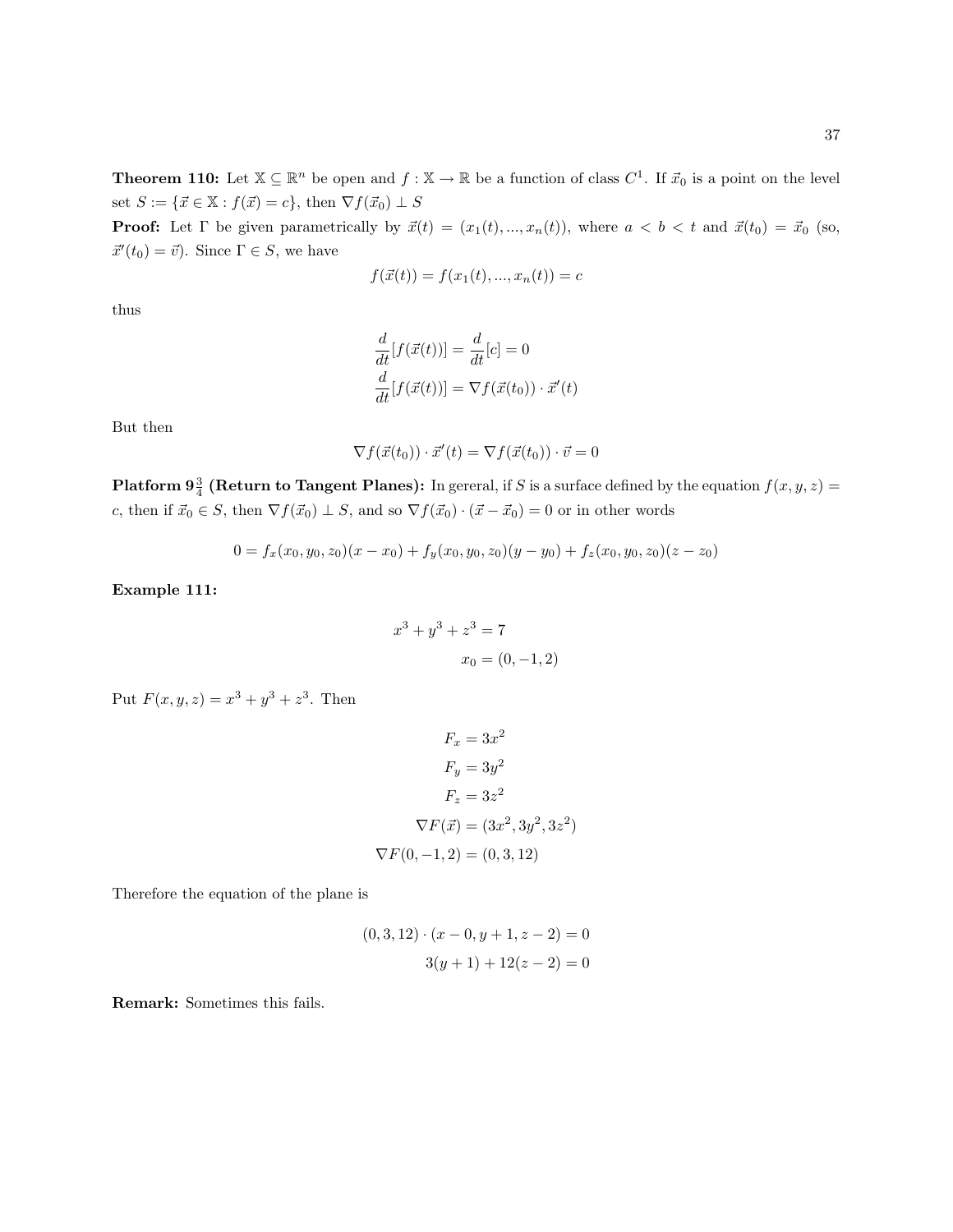**Remark:** Let  $z = f(x, y)$  be differentiable. Recall that the tangent plane to the graph of z at point  $(a, b)$ is given by

$$
z = f(a, b) + f_x(a, b)(x - a) + f_y(a, b)(y - b)
$$

Note that if we put  $F(x, y, z) := f(x, y) - z = 0$ , then  $\nabla F(x, y, z) = (f_x(x, y), f_y(x, y), -1)$ 

$$
\therefore \nabla F(a, b, f(a, b)) \cdot (x - a, y - b, z - f(a, b)) = 0
$$
  

$$
f_x(a, b)(x - a) + f_y(a, b)(y - b) - z + f(a, b) = 0
$$

so

$$
z = f(a, b) + f_x(a, b)(x - a) + f_y(a, b)(y - b)
$$

and of course all of this works in  $\boldsymbol{n}$  dimensions.

## Example 112:

$$
F(x_1, ..., x_5) := \sin x_1 + \cos x_2 + \sin x_3 + \cos x_4 + \sin x_5 = -1
$$

$$
\nabla F(x_1, ..., x_5) = (\cos x_1, -\sin x_2, \cos x_3, -\sin x_4, \cos x_5)
$$

$$
\nabla F(\pi, \pi, \frac{3\pi}{2}, 2\pi, 2\pi) = (-1, 0, 0, 0, 1)
$$

Therefore the equation of the taangent plane is

$$
\nabla F(\pi, \pi, \frac{3\pi}{2}, 2\pi, 2\pi) \cdot (x_1 - \pi, x_2 - \pi, x_3 - \frac{3\pi}{2}, x_4 - 2\pi, x_5 - 2\pi) = 0
$$

$$
(-1)(x_1 - \pi) + 1(x_5 - 2\pi) = 0
$$

$$
-x_1 + x_5 = \pi
$$

#### Example 113:

$$
tu_{xx} - 4u_x = 0
$$

Where  $u = u(x, t)$ . Put  $v = u_x$ . Then  $tv_x - 4v = 0 \iff tv' - 4v = 0 \iff v' = \frac{4}{t}v$ . Now

$$
\int \frac{1}{v} dv = \int \frac{4}{t} dx
$$
  
ln  $v = \frac{4}{t}x + \alpha(t)$   
 $v(x) = e^{\frac{4}{t}x} e^{\alpha(t)} = e^{\frac{4}{t}x} \beta t$ 

Where  $\beta(t) = e^{\alpha(t)}$ . Now

$$
u_x = e^{\frac{4}{t}x} \beta t
$$

$$
u = \int e^{\frac{4}{t}x} \beta t \partial x + \gamma(t)
$$

$$
u(x, t) = \frac{1}{4} \beta(t) e^{\frac{4x}{t}} + \gamma(t)
$$

38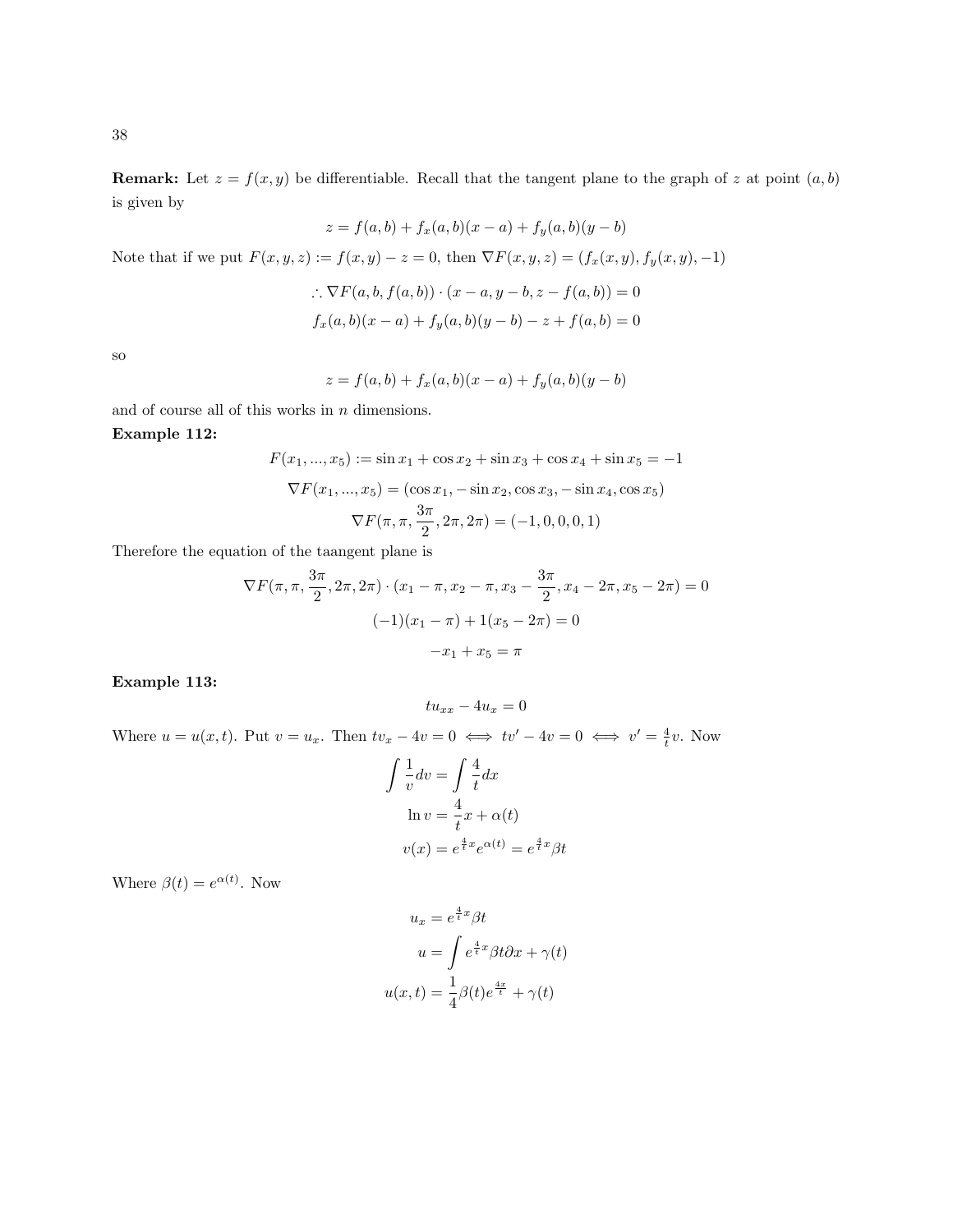**Example 114:** Consider  $u_t = k u_{xx}$ , the one-dimensional diffusion equation. Let's find the caloric equation that satisfies our PDE. Find a solution of the form  $u(x,t) = U(z)$  where  $z = \frac{x}{\sqrt{kt}}$ , k constant. Find  $u_t$  in terms of  $U$ :

$$
u(t) = U'(z) \cdot \frac{\partial z}{\partial t} = U'(z) \cdot \frac{-xk}{2kt\sqrt{kt}} = -\frac{xU'(z)}{2t\sqrt{kt}}
$$

Now by chain rule:

$$
u_x = U'(z)u_x
$$
  

$$
u_{xx} = U''u_xu_x + U'(t)u_{xx}
$$

So

$$
u_{xx} = U'(z)\frac{\partial^2 z}{\partial x^2} + \left(\frac{\partial z}{\partial x}\right)^2 U''(z)
$$
  

$$
= U'(z) \cdot 0 + \frac{1}{kt} \cdot U''(z)
$$
  

$$
= \frac{1}{kt}U''(z)
$$
  

$$
\therefore \frac{-xU'(z)}{2t\sqrt{kt}} = k\frac{1}{kt}U''(z)
$$
  

$$
U''(z) + \frac{x}{2\sqrt{kt}}U'(z) = 0
$$
  

$$
U''(z) + \frac{1}{2}zU'(z) = 0
$$

**Definition 115 (Path in**  $\mathbb{R}^n$ **):** A **path in**  $\mathbb{R}^n$  is a continuous function  $\vec{x}$ :  $I \subseteq [a, b] \to \mathbb{R}^n$ , where  $\vec{x}(a)$  and  $\vec{x}(b)$  are called the **endpoints** of the path  $\vec{x}$ . (Note that [a, b] can be replaced by a more general set.) Example 116:

$$
\vec{y} : [0, 2\pi) \to \mathbb{R}^3
$$

$$
\vec{y}(t) := (2\cos t, 2\sin t, t)
$$

Let  $\vec{y} := (2 \cos t, 2 \sin t, 0)$ , which is the projection of  $\vec{y}$  onto  $\mathbb{R}^2$ . Then  $||\vec{y}|| = 2$  and it is a circle. Now put back the z-coordinate and we get a spiral helix thing which everyone has heard about because of deoxyribonucleic acid.

**Remark:** What should  $\vec{x}'(t)$  be?

$$
\vec{x}(t) = (x_1(t), ..., x_n(t))
$$

$$
D\vec{x}(t) = \vec{x}'(t) = \begin{bmatrix} \vec{x}'_1(t) \\ \vdots \\ \vec{x}'_n(t) \end{bmatrix}
$$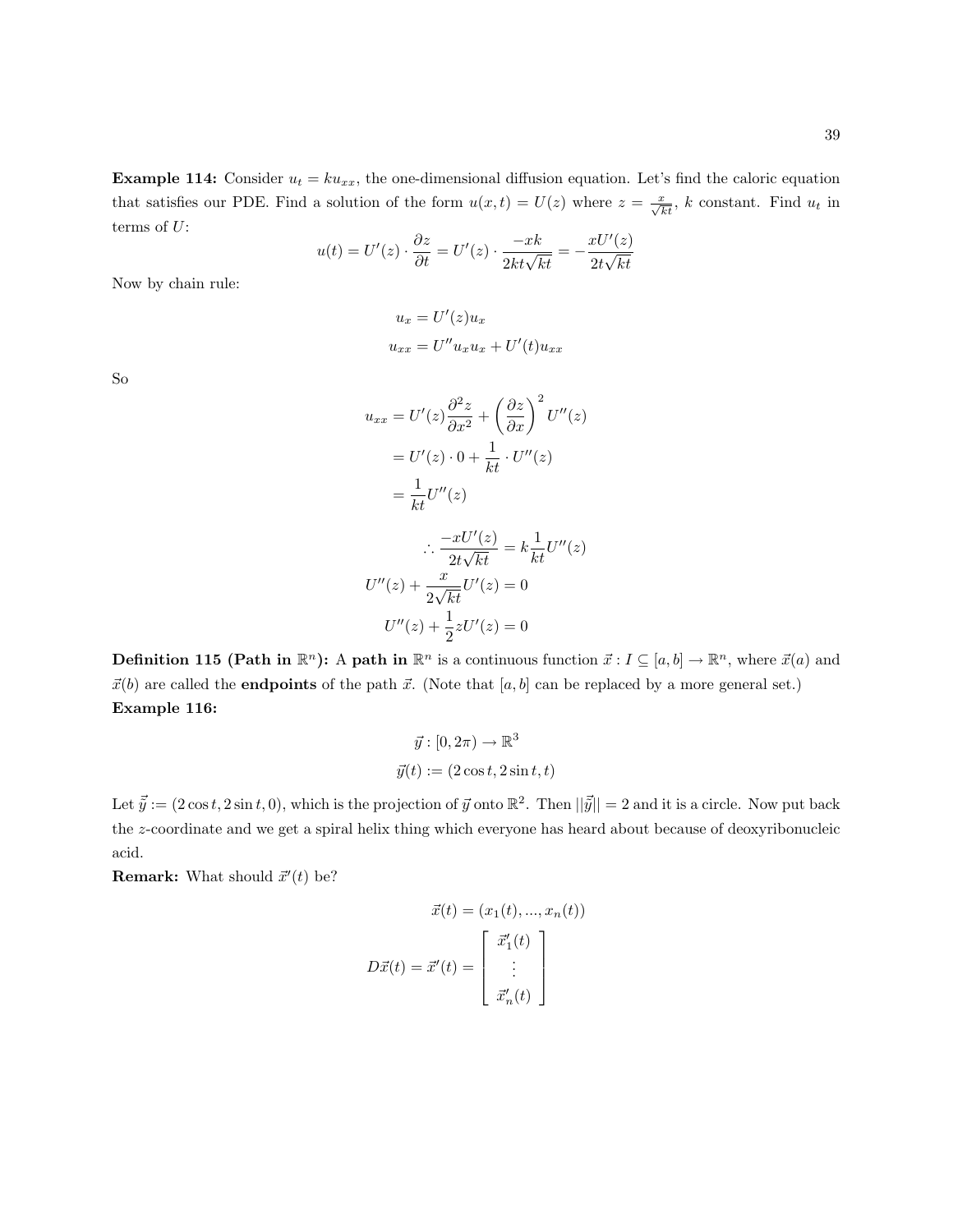Now back to the example.

$$
\vec{y}' = (-2\sin t, -2\cos t, 1)
$$

$$
\vec{y}'' = (-2\cos t, -2\sin t, 0)
$$

And note that  $||\vec{y}''|| \equiv 2$ .

**Proposition 117:** Let  $\vec{x}$  be a differentiable path and assume that  $\vec{v}_0 = \vec{v}(t_0) \neq 0$ . Then a vector parametric equation for the line tangent to  $\vec{x}$  at  $\vec{x}_0$  is either

$$
\vec{l}(s) = \vec{x}_0 + s\vec{v}_0
$$

or

$$
\vec{v}(t) = \vec{x}_0 + (t - t_0)
$$

**Definition 118:** A vector field on  $\mathbb{R}^n$  is a mapping of the sort  $F: X \subseteq \mathbb{R}^n \to \mathbb{R}^n$ . Example 119:

$$
\vec{F}(x,y):=\vec{i}+\vec{j}
$$

There was a picture of a really boring vector field here. Example 120:

$$
\vec{F}(x,y) := (y, -x)
$$

Hey it looks like a swastika. Moving on then. Note that because of the way the vector field works, all inputs on a circle of radius  $r$  have magnitude  $r$  and are tangent to the circle pointing in the counterclockwise or, as you may prefer, anticlockwise direction.

Definition 121: A gradient field on  $\R^n$  or conservative vector field is a vector field  $\vec F:X\subseteq\R^n\to\R^n$ such that there exists a scalar function  $f : X \mathbb{R}$  so that  $\vec{F}(\vec{x}) = \nabla f(\vec{x}), \forall \vec{x} \in X$ . In this case,  $f(\vec{x})$  is called a potential function. (We will find out how to actually do this in Section 6.3.)

**Definition 122:** A flow line of a vector field  $\vec{F}$  :  $X \subseteq \mathbb{R}^n \to \mathbb{R}^n$  is a differentiable path  $\vec{x}$  :  $I \to X \ni$  $\vec{x}'(t) = \vec{F}(\vec{x}(t)).$ 

$$
\vec{x}'(t) = \begin{bmatrix} x'_1(t) \\ x'_2(t) \\ \vdots \\ x'_n(t) \end{bmatrix} = \begin{bmatrix} F_1(x_1(t), x_2(t), ..., x_n(t)) \\ F_2(x_1(t), x_2(t), ..., x_n(t)) \\ \vdots \\ F_n(x_1(t), x_2(t), ..., x_n(t)) \end{bmatrix} = \vec{F}(\vec{x}(t))
$$

$$
x'_1(t) = F_1(x_1(t), x_2(t), ..., x_n(t))
$$

$$
x'_2(t) = F_2(x_1(t), x_2(t), ..., x_n(t))
$$

$$
\vdots = \vdots
$$

$$
x'_n(t) = F_n(x_1(t), x_2(t), ..., x_n(t))
$$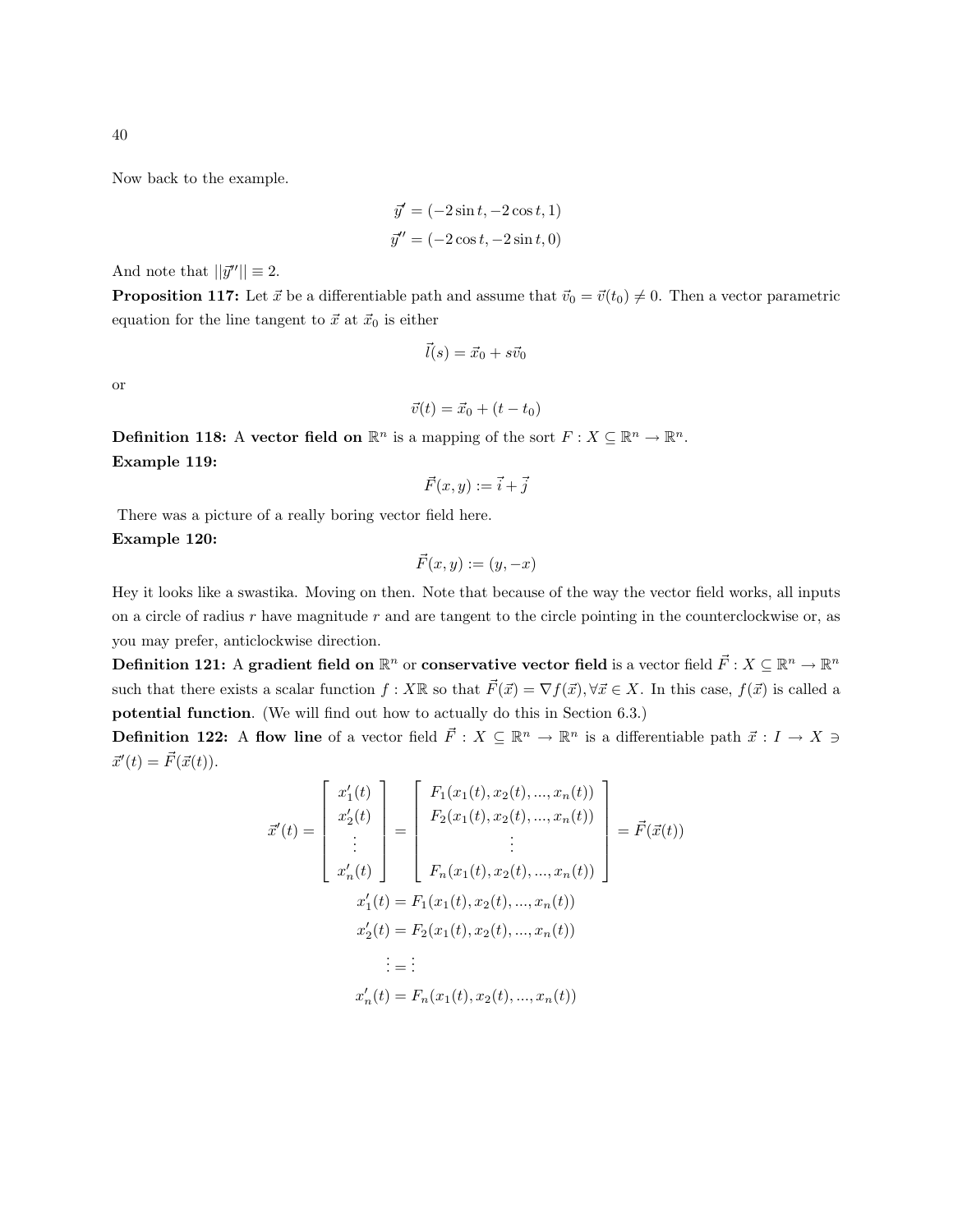Which is an n-dimensional system of ODEs.

**Example 123:** Back to the vector field  $F(x, y) = (y, -x)$ . Now let's find the flow lines. By Definition 122 we need to solve:

$$
x'(t) = y
$$

$$
y'(t) = -x
$$

Now look at it and see that  $\ddot{x} = \dot{y} = -x$ . This means that  $\ddot{x} + x = 0$ . Now for our ansatz: we think the answer will be of the form  $x(t) := c_1 \cos t + c_2 \sin t$  because then  $\ddot{x} + x = 0$ . Thus  $y(t) = -\dot{x} = -c_1 \sin t + c_2 \cos t$ Now for some initial conditions:

$$
x(0) = 0
$$

$$
y(0) = 1
$$

To satisfy these we want

$$
c_1 = 0
$$
  

$$
c_2 = 1
$$

So that

$$
x(t) = \sin t
$$

$$
y(t) = \cos t
$$

And we are done. Now to find a function such that given initial conditions it returns the flow line as a function of t. To do this, put  $c_1 = x_0$  and  $c_2 = y_0$  and treat these as constants. Now we have

$$
x_0 = x \cos t_0 + y \sin t_0
$$
  

$$
y_0 = -x \sin t_0 + y \cos t_0
$$

So now given the initial positions  $x_0$  and  $y_0$  at the initial time  $t_0$ ,

$$
x(t) = x_0 \cos t_0 + y_0 \sin t_0
$$
  

$$
y(t) = -x_0 \sin t_0 + y_0 \cos t_0
$$

Thus the flow of the vector field is

$$
\vec{\phi}(t, x, y) = \vec{\phi}(t, \vec{x}) = (x \cos t + y \sin t, -x \sin t + y \cos t)
$$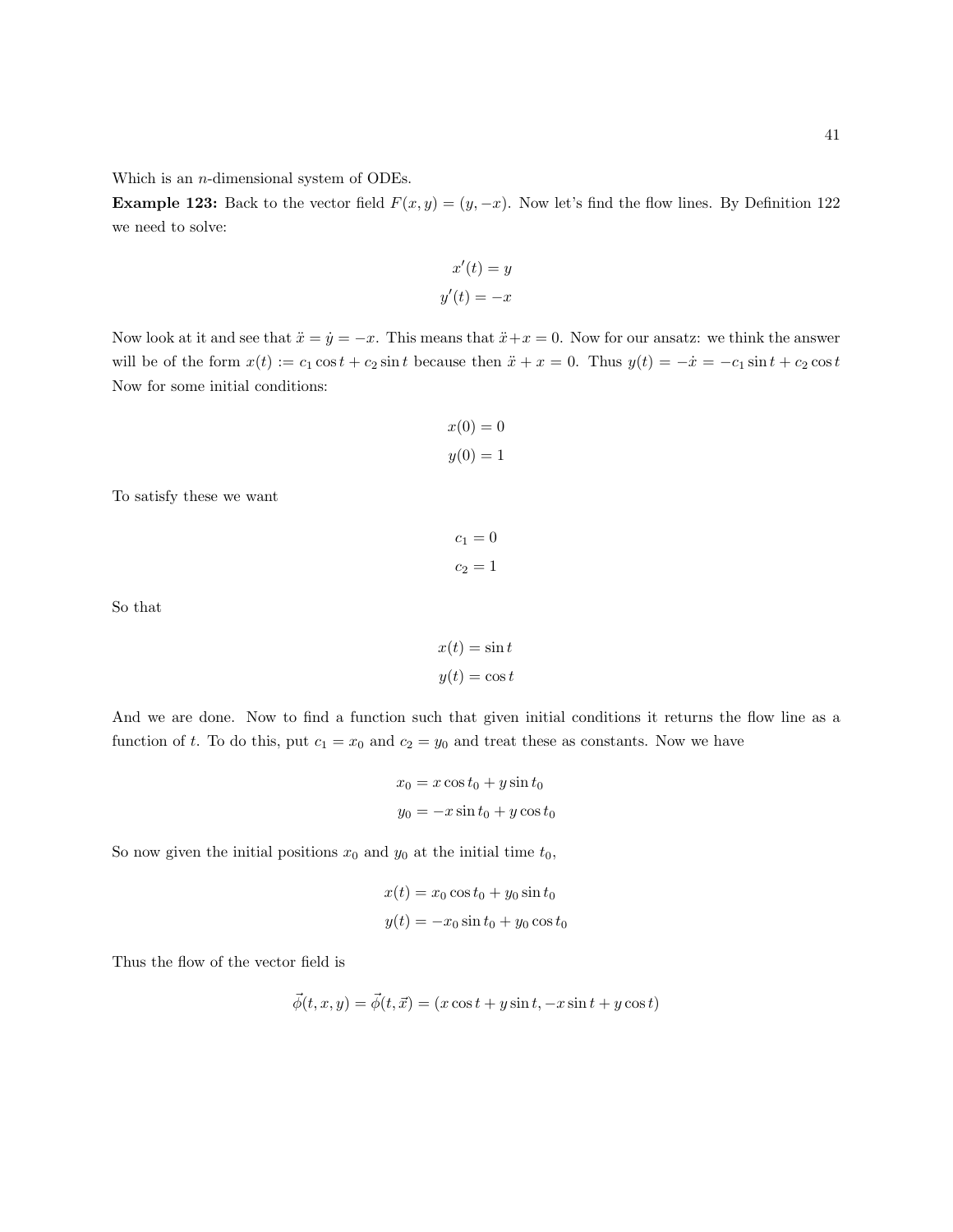Where t is the time you want and  $\vec{x}$  contains your initial conditions. And note that  $\vec{\phi}: \mathbb{R} \times \mathbb{R}^2 \to \mathbb{R}^2$ . (It maps time by space to space.)

Example 124:

$$
\vec{F}(x,y) = (y,x) \iff \begin{cases} x'(t) = y \\ y'(t) = x \end{cases}
$$

We know that  $\dot{x} = y$ ,  $\dot{y} = x$ , and  $\ddot{x} = \dot{y}$ , so  $\ddot{x} - x = 0$ . So our ansatz suggests that the solution will have the form  $x(t) = e^{at}$ . So

$$
a2eat - eat = 0
$$

$$
a2 - 1 = 0
$$

$$
a = \pm 1
$$

Thus  $e^t$ ,  $e^{-t}$  are solutions. So the general solution is

$$
x(t) = c_1 e^t + c_2 e^{-t}
$$

$$
y(t) = c_1 e^t - c_2 e^{-t}
$$

Now to find the flow. At time  $t = 0$ ,  $x = x_0$  and  $y = y_0$  so

$$
x_0 = c_1 + c_2
$$

$$
y_0 = c_1 - c_2
$$

Solving for  $c_1$  and  $c_2$  we get

$$
c_1 = \frac{x_0 + y_0}{2}
$$

$$
c_2 = \frac{x_0 - y_0}{2}
$$

And thus the flow of the vector field is

$$
\vec{\phi}(t, x, y) = \left( \left( \frac{1}{2}x + \frac{1}{2}y \right) e^t + \left( \frac{1}{2}x - \frac{1}{2}y \right) e^{-t}, \left( \frac{1}{2}x + \frac{1}{2}y \right) e^t - \left( \frac{1}{2}x - \frac{1}{2}y \right) e^{-t} \right)
$$

**Definition 125:** Let  $\vec{F}$  be a vector field on some subset of  $\mathbb{R}^n$ . The flow of  $\vec{F}$  (the flow of  $\vec{x}' = \vec{F}(\vec{x})$ ) is the function  $\vec{\phi}(t, \vec{x})$  satisfying:

1.  $t \longmapsto \vec{\phi}(t, \vec{x})$  is a solution of the ODE  $\vec{x}' = \vec{F}(\vec{x})$  for each fixed  $\vec{x}$ 

2.  $\phi(0, \vec{x}) = \vec{x}$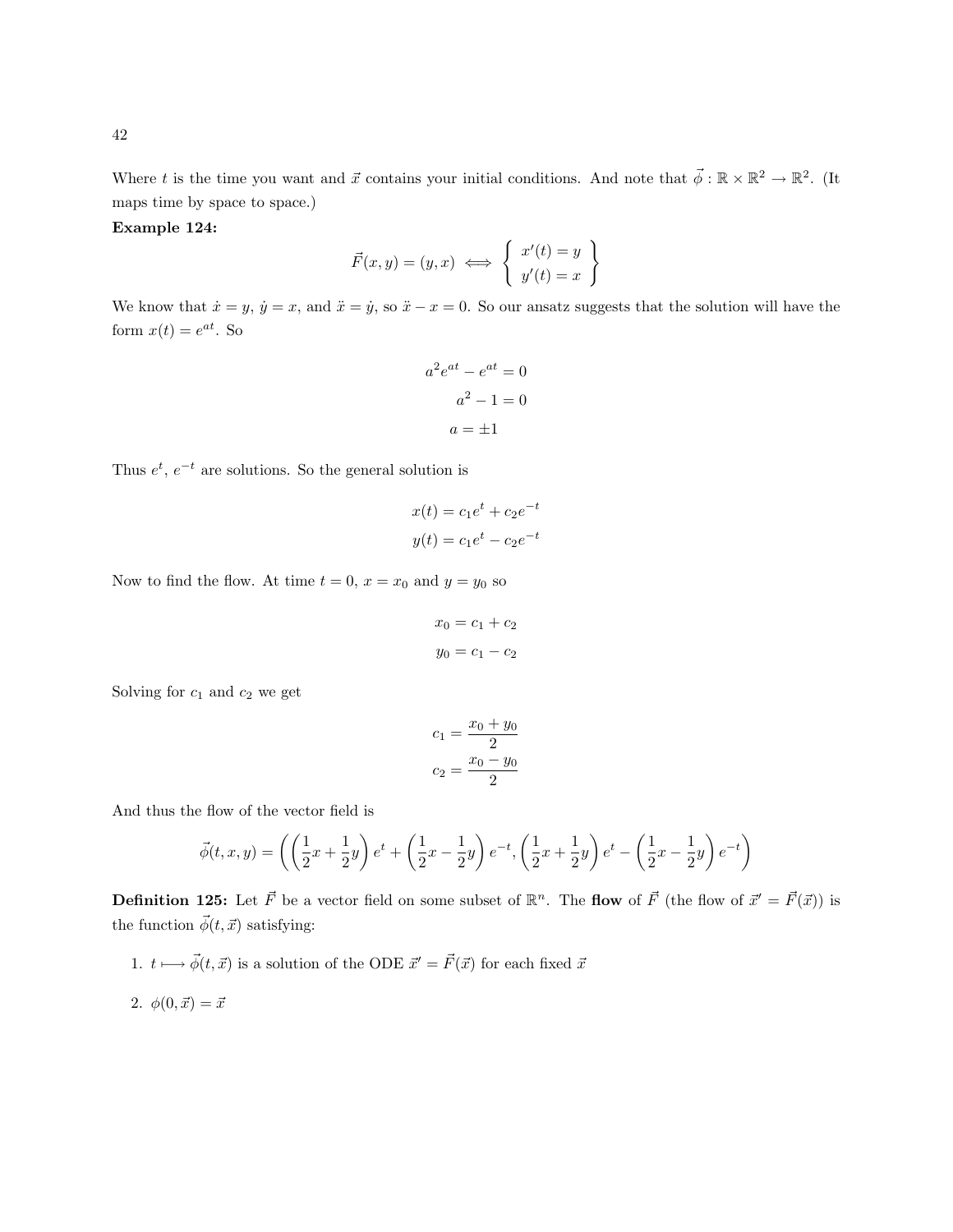**Theorem 126:** If  $\vec{F}(\vec{x})$  is Lipschitz, then  $\phi_{\vec{F}}(t, \vec{x})$  is continuous in all veriables.

**Proposition 127:** The flow of the vector field  $\vec{F}(\vec{x})$  satisfies the following whenever the indicated flows exist:

$$
\phi_{\vec{F}}(t_1, \phi_{\vec{F}}(t_0, \vec{x})) = \phi_{\vec{F}}(t_0 + t_1, \vec{x})
$$

**Definition 128:** Let X and Y be metric spaces. A mapping  $f : X \to Y$  is a **homeomorphism** if

- 1.  $f$  is continuous
- 2. f is bijective (so  $f^{-1}$  exists)
- 3.  $f^{-1}$  is continuous

#### Example 129:

$$
h(x, y) = (x, \sqrt[3]{y}), h : \mathbb{R}^2 \to \mathbb{R}^2
$$

$$
(x_1, \sqrt[3]{y_1}) = (x_2, \sqrt[3]{y_2}) \iff x_1 = x_2 \text{ and } y_1 = y_2
$$

$$
(x_1, y_1) \longmapsto (x_1, \sqrt[3]{y_1})
$$

So

 $h^{-1}(x, y) = (x, y^3)$ 

And by the above all three conditions are satisfied and  $h$  is a homeomorphism.

**Definition 130:** Suppose that  $\vec{F}_1$  and  $\vec{F}_2$  are vector fields defined, respectively, on  $\Omega_1$ ,  $\Omega_2 \subseteq \mathbb{R}^n$ . A homeomorphism h is called a **topological equivalence** of  $\vec{F}_1$  and  $\vec{F}_2$  if h sends oriented trajectories of  $\vec{x}' = \vec{F}_1(\vec{x})$  to oriented trajectories of  $\vec{x}' = \vec{F}_2(\vec{x})$ .

**Definition 131:** The homeomorphism  $h$  is a **topological conjugacy** of the flows  $\phi_{\vec{F}_1}(t,\vec{x})$  and  $\phi_{\vec{F}_2}(t,\vec{x})$  if

$$
h(\phi_{\vec{F}_1}(t,\vec{x})) = \phi_{\vec{F}_2}(t, h(\vec{x}))
$$

**Definition 132:** The homeomorphism  $h$  is a differential conjugacy of the vector fields  $\vec{F}_1(\vec{x})$  and  $\vec{F}_2(\vec{x})$ if  $h$  and  $h^{-1}$  are differentiable and

$$
d_{\vec{x}}h(f_1(\vec{x})) = f_2(h(\vec{x}))
$$

Example 133:

$$
\vec{F} : \mathbb{R}^2 \to \mathbb{R}^2, \vec{F}(x, y) = (x, y)
$$

$$
\vec{G} : \mathbb{R}^2 \to \mathbb{R}^2, \vec{G}(x, y) = (x + 1, y + 1)
$$

For  $\vec{F}$ ,  $x' = x$  and  $y' = y$  so

$$
\phi_{\vec{F}}(t,x,y)=(xe^t, ye^t)
$$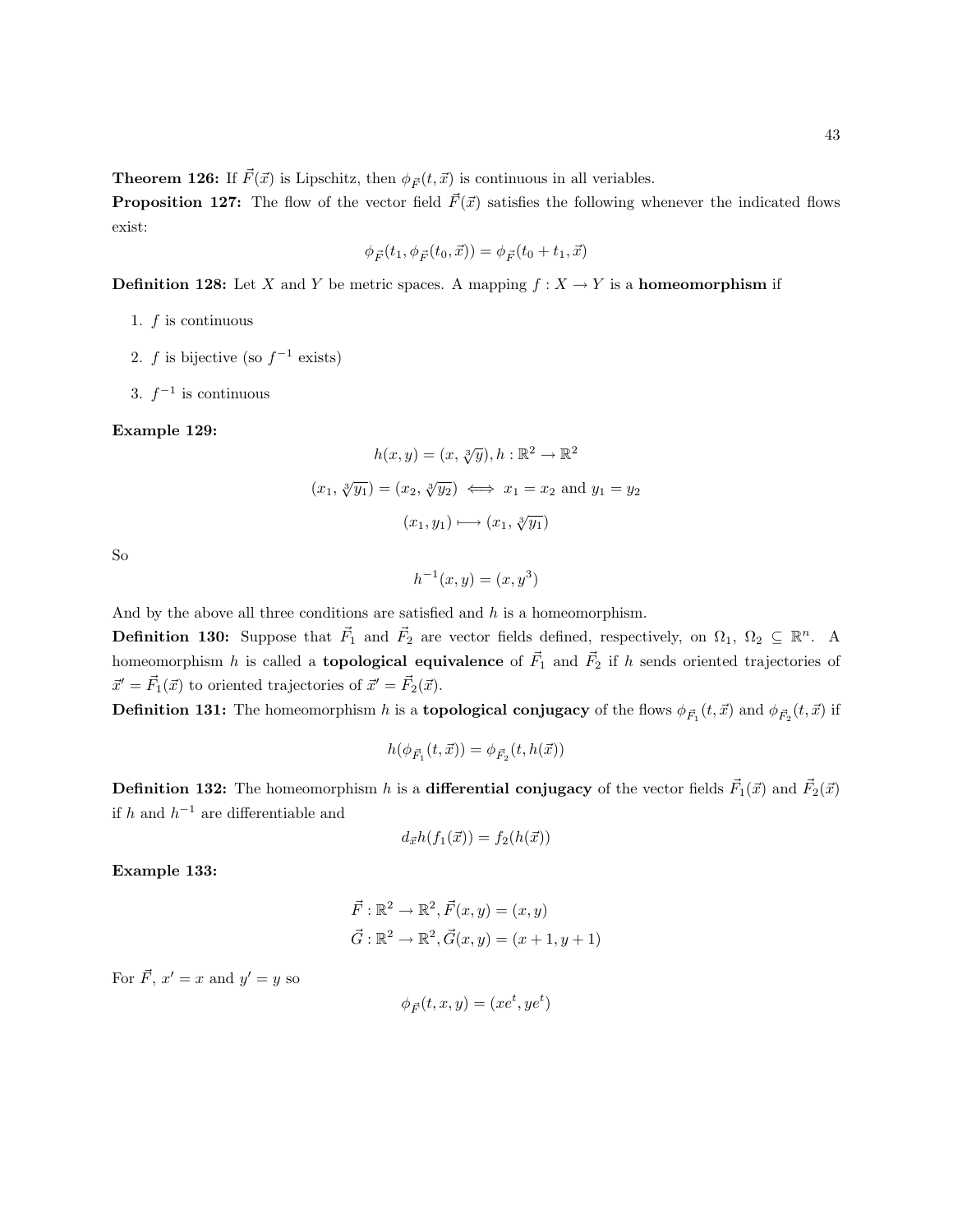Likewise for  $\vec{G}$ ,  $x' = x + 1$  and  $y' = y + 1$  so

$$
\phi_{\vec{G}}(t, x, y) = ((x + 1)e^{t} - 1, (y + 1)e^{t} - 1)
$$

Now consider the function

$$
\vec{h}(x, y) := (x - 1, y - 1)
$$

Note that  $\vec{h}$  is a contiuously invertable bijection and therefore a homeomorphism. So now consider

$$
h(\phi_{\vec{F}})(t, \vec{x}) = h(xe^t - 1, ye^t - 1)
$$
  
\n
$$
\phi_{\vec{G}}(t, h(\vec{x})) = \phi_{\vec{G}}(t, x - 1, y - 1)
$$
  
\n
$$
= ((x - 1 + 1)e^t - 1, (y - 1 + 1)e^t - 1)
$$
  
\n
$$
= (xe^t - 1, ye^t - 1)
$$

Therefore  $\vec{F}$  and  $\vec{G}$  are topologically conjugate. (Thus the trajectories of  $\vec{F}$  can be "stretched and superimposed" on the trajectories of  $\vec{G}$  such that the parametrizations coincide.) Also note that since  $\vec{h}$  is a diffeomorphism and considering

$$
D\vec{h}(\vec{F}(\vec{x})) = \begin{bmatrix} 1 & 0 \\ 0 & 1 \end{bmatrix}
$$

$$
= \begin{bmatrix} x \\ y \end{bmatrix}
$$

$$
= \begin{bmatrix} (x-1) + 1 \\ (y-1) + 1 \end{bmatrix}
$$

$$
= \vec{G}(\vec{h}(\vec{x}))
$$

And therefore  $\vec{F}$  and  $\vec{G}$  are differnetially conjugate, which has applications as a change of variables equation. **Definition 134:** In  $\mathbb{R}^n$ , the  $\nabla$  (del or gradient) operator is

$$
\nabla:=\frac{\partial}{\partial x_1}\vec{e}_1+\frac{\partial}{\partial x_2}\vec{e}_2+\ldots+\frac{\partial}{\partial x_n}\vec{e}_n=\sum_{i=1}^n\frac{\partial}{\partial x_i}\vec{e}_i
$$

**Definition 135:** Let  $\vec{F}$  :  $X \subseteq \mathbb{R}^n \to \mathbb{R}^n$  be a differentiable vector field. Then the **divergence** of  $\vec{F}$ , denoted  $\nabla \cdot \vec{F}$  or div  $\vec{F}$ , is the scalar field

div 
$$
\vec{F} = \nabla \cdot \vec{F} := \frac{\partial F_1}{x_1} + \dots + \frac{\partial F_n}{x_n}
$$

Remark:

$$
\operatorname{div}\vec{F} = \operatorname{tr}(D\vec{F})
$$

44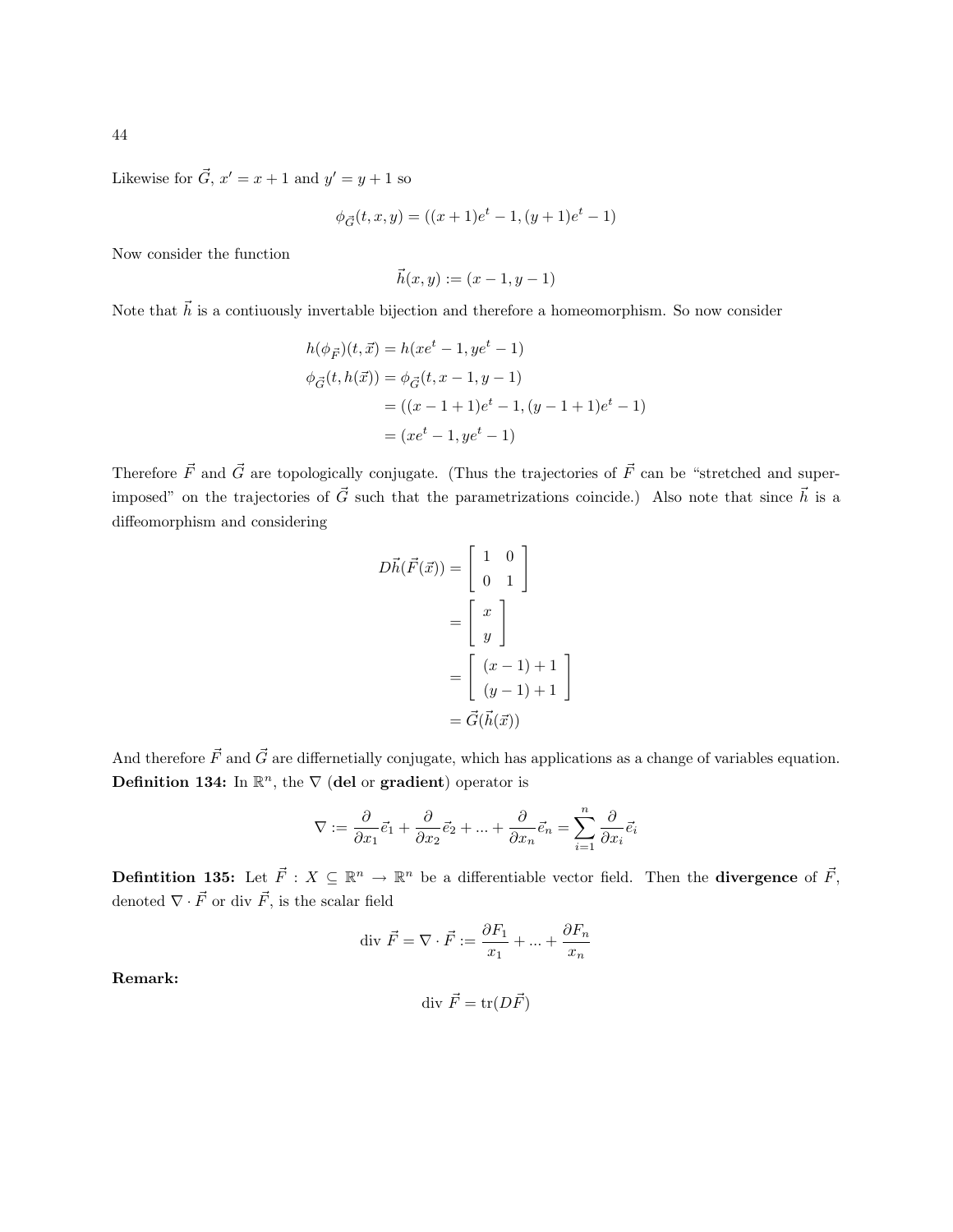Example 136:

$$
\vec{F} = x_1^2 \vec{e}_1 + 2x_2^2 \vec{e}_2 + \dots + nx_n^2 \vec{e}_n
$$

$$
= (x_1^2, 2x_2^2, ..., nx_n^2)
$$

$$
\therefore \text{div } \vec{F} = \nabla \cdot \vec{F} = \frac{\partial F_1}{x_1} + \dots + \frac{\partial F_n}{x_n}
$$

$$
= 2x_1 + 4x_2 + \dots + 2nx_n
$$

**Remark:** div  $\vec{F}$  at  $x_0$  is a measure of the net mass flow or flux density of  $\vec{F}$  out of  $x_0$ . **Remark:** If  $\vec{F}$  is a velocity field, then

- 1.  $\nabla \cdot \vec{F} = 0 \Rightarrow$  rate of fluid in at  $x_0 =$  rate of fluid out at  $x_0$  and  $\vec{F}$  is a divergence free field is this holds at each  $x_0 \in \mathbb{R}$ , which has to do with incompressibility and solenoidal things
- 2.  $\nabla \cdot \vec{F} > 0 \Rightarrow$  more flowing in than out
- 3.  $\nabla \cdot \vec{F} < 0 \Rightarrow$  more flowing out than in

**Definition 137:** Let  $\vec{F}$  :  $X \subseteq \mathbb{R}^3 \to \mathbb{R}^3$  be a differentiable vector field. Then the curl of  $\vec{F}$ , denoted  $\nabla \times \vec{F}$ or curl  $\vec{F}$  is the vector field given by

$$
\nabla \times \vec{F} := \begin{vmatrix} \vec{i} & \vec{j} & \vec{k} \\ \frac{\partial}{\partial x} & \frac{\partial}{\partial y} & \frac{\partial}{\partial z} \\ F_1 & F_2 & F_3 \end{vmatrix}
$$
  
=  $\left( \frac{\partial F_3}{\partial y} - \frac{\partial F_2}{\partial z} \right) \vec{i} + \left( \frac{\partial F_1}{\partial z} - \frac{\partial F_3}{\partial x} \right) \vec{j} + \left( \frac{\partial F_2}{\partial x} - \frac{\partial F_1}{\partial y} \right) \vec{k}$ 

Example 138:

$$
\vec{F} = x^2 \vec{i} - e^y \vec{j} + 2xyz \vec{k}
$$

$$
\nabla \times \vec{F} = \begin{vmatrix} \vec{i} & \vec{j} & \vec{k} \\ \frac{\partial}{\partial x} & \frac{\partial}{\partial y} & \frac{\partial}{\partial z} \\ x^2 & -e^y x & 2xyz \end{vmatrix}
$$
  
= 2xz\vec{i} + 0\vec{j} - e^y \vec{k} + 0\vec{i} - 2yz\vec{j} - 0\vec{k}  
= 2xz\vec{i} - 2yz\vec{j} - e^y\vec{k}

**Definition 139:** A vector field is **irrotational** is  $\nabla \times \vec{F} \equiv 0$ .

**Theorem 140:** Let  $f: X \subseteq \mathbb{R}^3 \to \mathbb{R}$  be of class  $C^2$ . Then  $\nabla \times (\nabla f) \equiv 0$ . So, gradient fields are irrotational.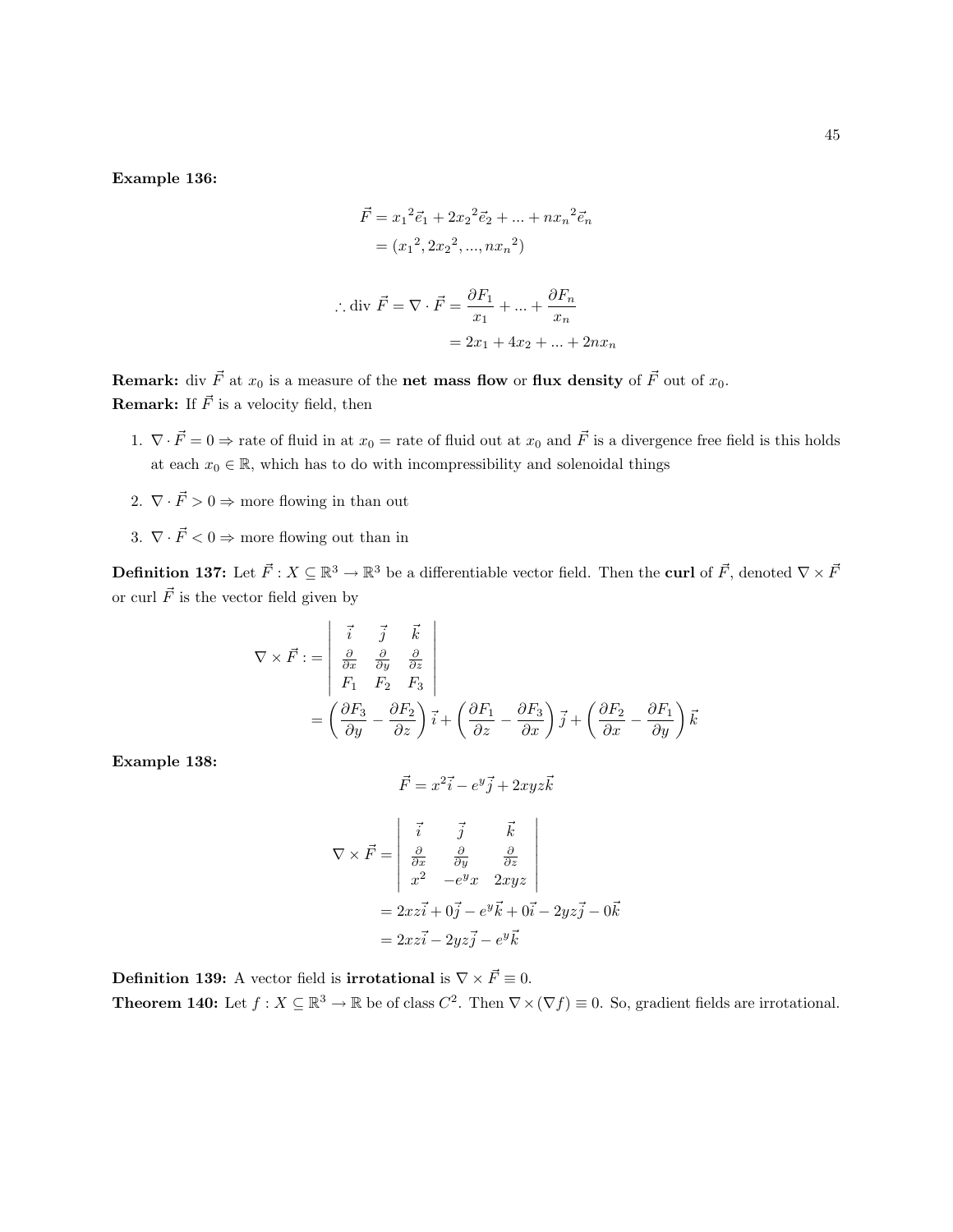**Theorem 141:** Let  $\vec{F}$  :  $X \subseteq \mathbb{R}^3 \to \mathbb{R}^3$  be a vector field of class  $C^2$ . Then  $\nabla \cdot (\nabla \times \vec{F}) \equiv 0$ . Thus, the curl of  $\vec{F}$  is an incompressible vector field.

**Theorem 142 (Taylor's Theorem in Several Variables):** Let  $X \subseteq \mathbb{R}^n$  be open and let  $f: X \to \mathbb{R}$  be differentiable at  $\vec{a} \in X$ . Let  $p_1(\vec{x}) = f(\vec{a}) + Df(\vec{a})(\vec{x} - \vec{a})$ . Then  $f(\vec{x}) = p_1(\vec{x}) + R_1(\vec{x}, \vec{a})$ , where

$$
\frac{R_1(\vec{x}, \vec{a})}{\|\vec{x} - \vec{a}\|} \to 0
$$

as  $\vec{x} \rightarrow \vec{a}$ .

**Reminders:** The **total differential** of  $f$  is

$$
df_{\vec{a}}(\vec{h}) = df(\vec{a}, \vec{h}) = \nabla f(\vec{a}) \cdot \vec{h}
$$

since

$$
\delta f_{\vec{a}}(\vec{h}) = f(\vec{a} + \vec{h}) \cdot f(\vec{a})
$$

and now back to

## Taylor's Theorem in Several Variable at Second Degree:

$$
p_2(x, y) = Ax^2 + Bxy + Cy^2 + Dx + Ey + F
$$

and we want all possible first and second order partials of p to equal all possible first and second order partials of  $f$ , respectively. The only way to get this is

$$
p_2(x) = f(a) + \sum_{i=1}^n f_{x_i}(a)(x_i - a_i) + \frac{1}{2} \sum_{i=1}^n \sum_{j=1}^m f_{x_i x_j}(a)(x_i - a_i)(x_j - a_j)
$$

**Definition 143:** Let  $f: X \subseteq \mathbb{R}^n \to \mathbb{R}$  be a function. Then the **Hessian** of f, denoted by Hf or  $D^2f$ , is the matrix

$$
[Hf]_{ij} = [D^2f]_{ij} = f_{x_ix_j}
$$

and no I'm not going to spell it out for you.

Remark: tr( $Hf$ ) =  $\Delta f$ 

Rewrite of Taylor's Theorem in Several Variable at Second Degree With the Hessian: Put  $h = x - a$ . Then

$$
p_2(x) = f(a) + Df(a) \cdot h + \frac{1}{2} \begin{bmatrix} h_1 & \dots & h_n \end{bmatrix} \begin{bmatrix} f_{x_1x_1}(a) & \dots & f_{x_1x_n}(a) \\ \vdots & \ddots & \vdots \\ f_{x_nx_1}(a) & \dots & f_{x_nx_n}(a) \end{bmatrix} \begin{bmatrix} h_1 \\ \vdots \\ h_n \end{bmatrix}
$$

$$
= f(a) + Df(a) \cdot h + h^{\mathrm{T}} Hf(a) h
$$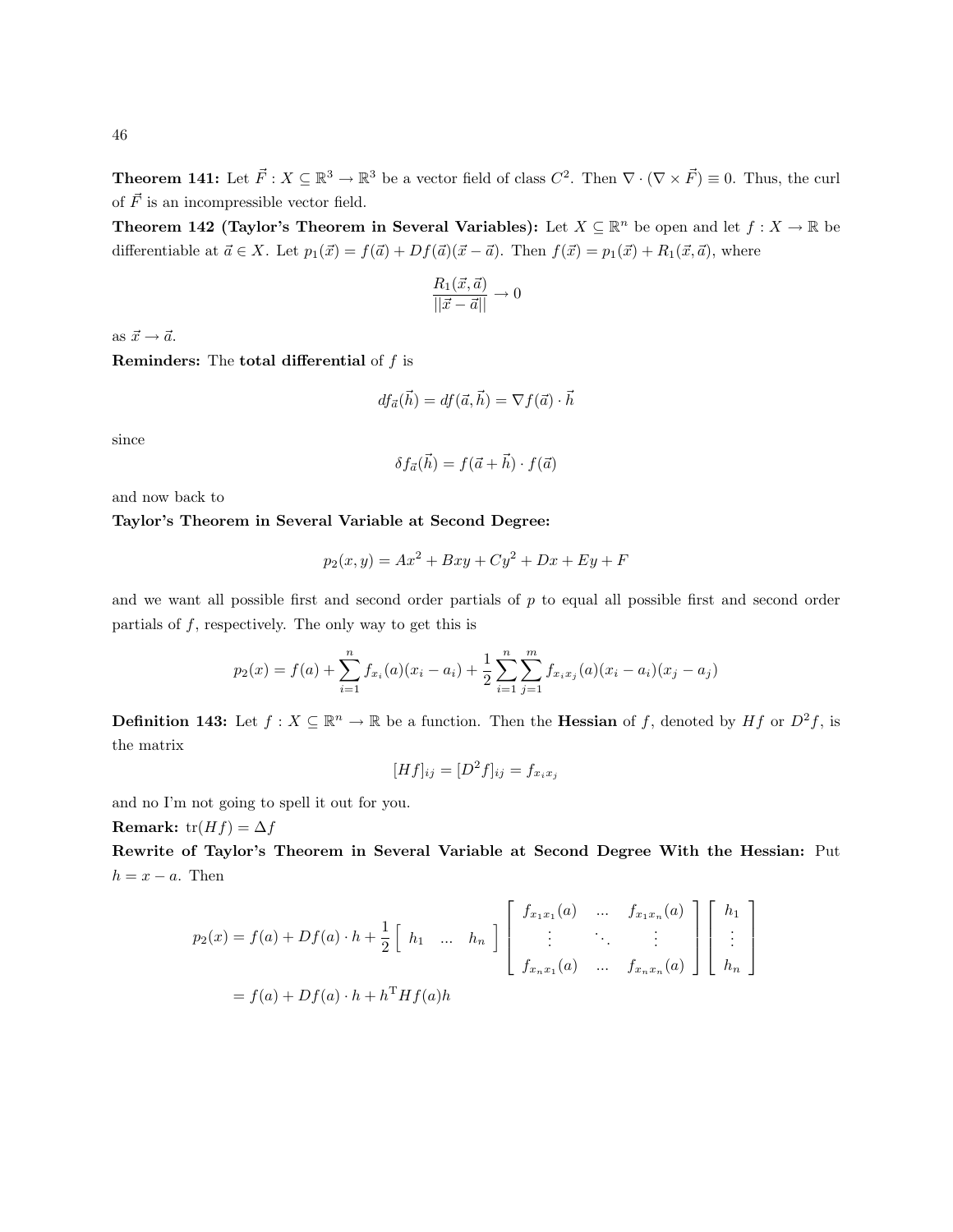**Definition 144:** Given  $A = [a_{ij}], A^{\mathrm{T}} = [a_{ji}].$ 

**Definition 145:** Let X be open in  $\mathbb{R}^n$  and  $f: X \subseteq \mathbb{R}^n \to \mathbb{R}$ . We say that f has a local minimum at  $a \in X$  if  $\exists \epsilon > 0 \ni f(x) \ge f(a) \forall x \in \mathcal{B}_{\epsilon}(a)$ . Similarly, f has a local maximum at  $a \in X$  if  $\exists \epsilon > 0 \ni f(x) \le f(x)$  $f(a)\forall x\in\mathcal{B}_{\epsilon}(a).$ 

**Definition 146:** A point  $a \in X$ , where  $f: X \subseteq \mathbb{R}^n \to \mathbb{R}$ , is called a **critical point** of f if  $\nabla f(a) = \vec{0}$ . **Theorem 147:** Let X be open in  $\mathbb{R}^n$  and  $f : X \subseteq \mathbb{R}^n \to \mathbb{R}$ . If f has a local extremum at  $a \in X$ , then  $Df(a) = 0.$ 

Example 148:

$$
f(x,y) = x2 - y2
$$

$$
Df(x) = \begin{bmatrix} 2x & -2y \end{bmatrix}
$$

Therefore the only critical point is  $x = \vec{0}$ . But notice that it is neither a minimum nor a maximum, rather it exhibits a mixed behavior which makes it a saddle point.

Example 149:

$$
f(x, y) = 4x + 6y - 12 - x^{2}y^{2}
$$

$$
Df(x, y) = \begin{bmatrix} 4 - 2x & 6 - 2y \end{bmatrix}
$$

So  $(2,3)$  is the only critical point of f. Now looking at the increment of f, we can see that  $(2,3)$  is a local maximum.

**Theorem 150 (Second Derivative Test):** Given a critical point a of a function f of class  $C^2$ , consider the Hessian of f at a. Calculate the sequence of principal minors of  $Hf(a)$ , which is the sequence  $\{d_k\}_{k=1}^n$ , where  $d_k := \text{det}H_k$ , where  $H_k$  is the upper-leftmost  $k \times k$  submatrix of  $Hf(a)$ . Then the following holds:

- 1.  $d_k > 0 \forall k \Rightarrow f$  has a local minimum at a
- 2.  $d_k < 0$  for odd k and  $d_k > 0$  for even  $k \Rightarrow f$  has a local maximum at a
- 3. If neither case above applies but  $\det Hf(a) \neq 0$ , then a is a saddlw point.
- 4. If  $\det Hf(a) = 0$ , then the test fails and we call a degenerate.

**Example 151:** Let  $f(x, y, z) = x^2 + y^2 + 2z^2 + xz$ . Then

$$
Df(x, y, z) = \left[2x + z \quad 2y \quad 4z + x\right]
$$

Therefore the only critical point is (0,0,0). Now

$$
Hf(x, y, z) = \begin{bmatrix} 2 & 0 & 1 \\ 0 & 2 & 0 \\ 1 & 0 & 4 \end{bmatrix}
$$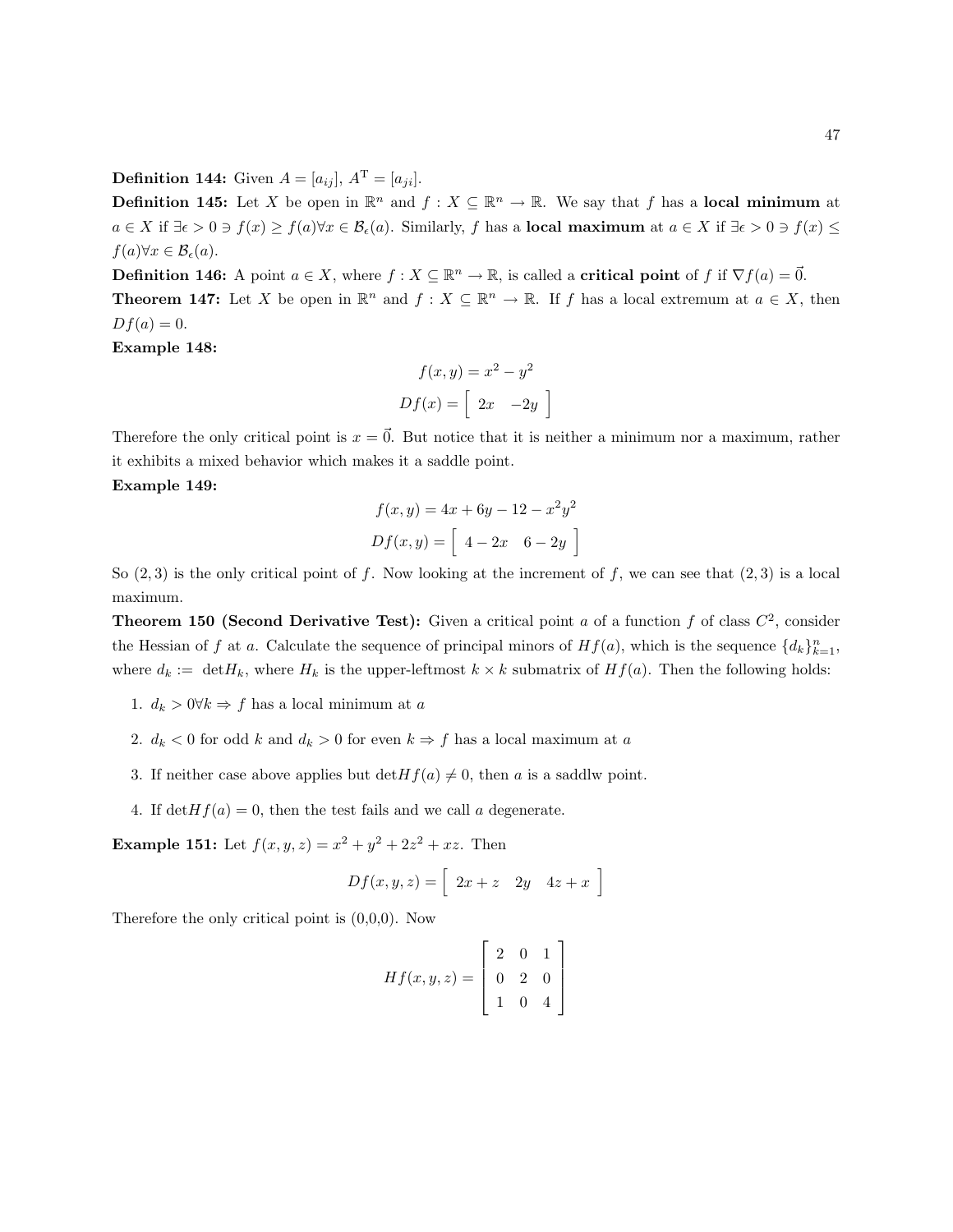Thus we can look at the sequence of principal minors

$$
d_1 = 2
$$

$$
d_2 = 4
$$

$$
d_3 = 14
$$

Therefore f has a relative minimum at  $x = a$ .

**Theorem 152 (Extreme Value Theorem):** If  $X \subseteq \mathbb{R}^n$  is compact and f is continuous, then f attains both its absolute maximium and absolute minimum on its domain.

**Example 153:** Let  $f(x,y) = x^2 + xy + y^2 - 6y$ ,  $[-3,3] \times [0,5] \rightarrow \mathbb{R}$ . Along the boundary  $x = 3$ ,  $f(x,y)$ reduces to  $g_1(y) = f(3, y) = y^2 - 3y + 9$ . Since  $g'_1(y) = 2y - 3$ , the f could have an extremum at (3,0), (3,5),  $(3, \frac{3}{2})$ . Repeat for every boundary and the interior to find the absolute maximum. Example 158:

$$
f(x,y) = 5x + 2y
$$

Constraint:

 $5x^2 + 2y^2 = 14$ 

Put  $g(x) = 5x^2 + 2y^2 = 14$ . So the constraint is a level surface of  $g(x, y)$ .

$$
\nabla f(x, y) = (5, 2)
$$

$$
\nabla g(x, y) = (10x, 4y)
$$

$$
5 = 10\lambda x
$$

$$
2 = 4\lambda y
$$

$$
5x^2 + 2y^2 = 14
$$

because  $\nabla f = \lambda \nabla g$ . Solving the system (which is easy), we quickly see that

$$
x = \frac{1}{2\lambda}
$$

$$
y = \frac{1}{2\lambda}
$$

Solving for  $\lambda$  we get

$$
\lambda=\pm\frac{1}{2\sqrt{2}}
$$

and therefore

$$
(x,y) = \left\{ \left( \sqrt{2}, \sqrt{2} \right), \left( -\sqrt{2}, -\sqrt{2} \right) \right\}
$$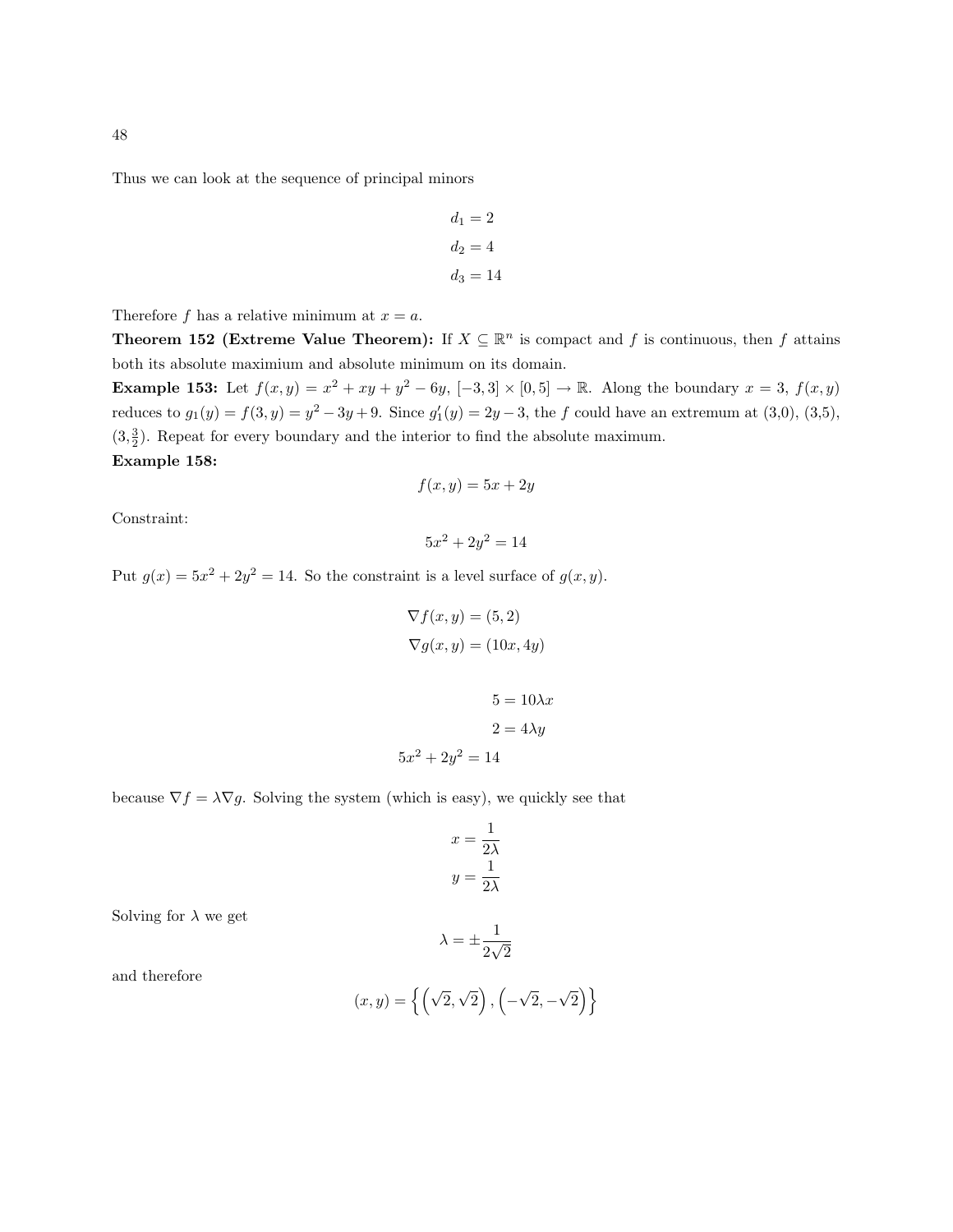So if there is a constrained extremum these are the only places it could happen.

**Theorem 159 (Multiple Constraints):** Let X be open in  $\mathbb{R}^n$  and let  $f, g_1, g_2, ..., g_k : X \subseteq \mathbb{R}^n \to \mathbb{R}$  be  $C^1$  functions where  $k < n$ . Let  $S = {\{\vec{x} \in X : g_1(\vec{x}) = c_1, ...g_k(\vec{x}) = c_k\}}$ . If  $f|_S$  has an extremum at  $\vec{x}_0 \in S$ , where  $\{\nabla g_1(\vec{x}_0), ..., \nabla g_k(\vec{x}_0)\}$  is a linearly independent set, then  $\exists \lambda_1, ..., \lambda_k \in \mathbb{R} \ni$ 

$$
\nabla f(\vec{x})_0 = \lambda_1 \nabla g_1(\vec{x}_0) + \dots + \lambda_k \nabla g_k(\vec{x}_0)
$$

Example 160:

$$
f(x, y, z) = 2x + y^2 - z^2
$$

Constraints:

$$
x - 2y = 0
$$

$$
x + z = 0
$$

Thus

$$
\nabla f(x, y, z) = (2, 2y, -2z)
$$

$$
\nabla g_1(x, y, z) = (1, -2, 0)
$$

$$
\nabla g_2(x, y, z) = (1, 0, 1)
$$

We want

$$
\nabla f = \lambda_1 \nabla g_1 + \lambda_2 \nabla g_2
$$

So our system is

$$
2 = \lambda_1 + \lambda_2
$$

$$
2y = -2\lambda
$$

$$
-2z = \lambda_2
$$

$$
-2y = 0
$$

$$
x + z = 0
$$

 $\overline{x}$ 

We quickly find that

$$
2=-y-2z
$$

which, together with the last 2 equations form and easily solvable system.

$$
(x, y, z) = \left(\frac{4}{3}, \frac{2}{3}, -\frac{4}{3}\right)
$$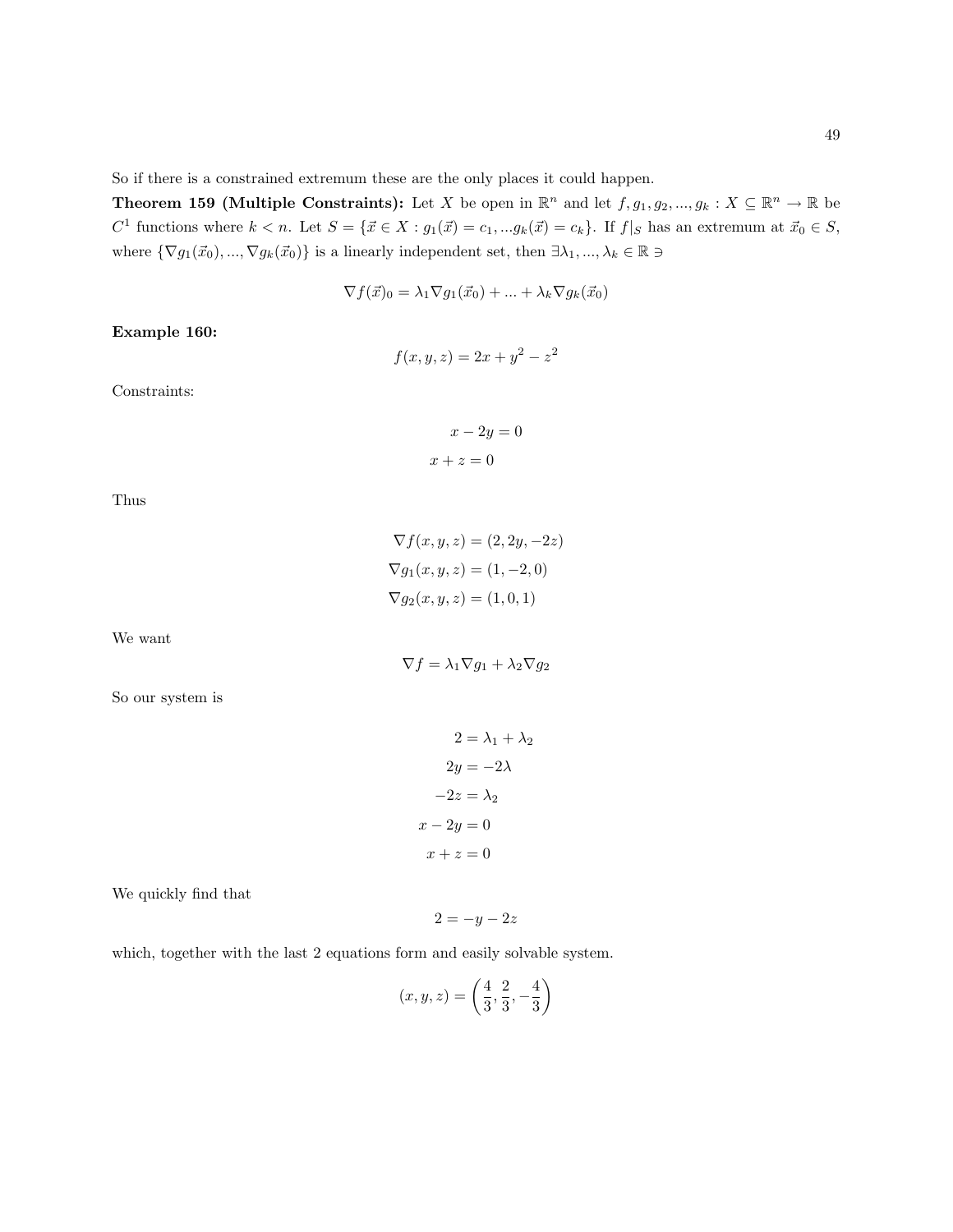**Proposition 161:** Let R be a rectangle  $R := \{(x, y) \in \mathbb{R}^2 : a \le x \le b, c \le y \le d\}$ . Let f be continuous and nonnegative on  $R$ . Then the volume  $V$  under the graph of  $f$  and above  $R$  is

$$
V := \int_a^b \int_c^d f(x, y) dy dx = \int_c^d \int_a^b f(x, y) dx dy
$$

**Definition 162:** Given a closed rectangle  $R := [a, b] \times [c, d]$ , a **partition of** R consists of a collection of partition points that break up or subdivide R into a union of  $n^2$  subrectangles. Remarks:

> $a = x_0 < x_1 < \ldots < x_n = b$  $c = y_0 < y_1 < \ldots < y_n = d$  ${x_n}_{n=0}^\infty$

$$
\{y_n\}_{n=0}^{\infty}
$$

$$
P_x = \{x_0, ..., x_n\}
$$

 $P_y = \{y_0, ..., y_n\}$ 

$$
\Delta x_i := x_i - x_{i-1}, 1 \le i \le n
$$
  

$$
\Delta y_i := y_i - y_{i-1}, 1 \le i \le n
$$

**Definition 163:** Let f be aby funciton defined on  $R = [a, b] \times [c, d]$ , partition R in some way. Let  $\vec{c}_{ij}$  be any point in the ij<sup>th</sup> subrectangle, that is,  $\vec{c}_{ij} \in [x_{i-1}, x_i] \times [y_{i-1}, y_i]$  for  $1 \leq i, j \leq n$ . Then  $S := \sum_{n=1}^{n} \sum_{j=1}^{n} f(\vec{c}_{ij}) \Delta A_{ij}$  where  $\Delta A_{ij} = \Delta x_i \Delta y_j$  which is the area of the  $ij$ <sup>th</sup> subrectangle, is called the **Riemann sum** of  $f$  on  $R$  corresponding to the partition.

**Definition 164:** The **double integral** of f over R denoted  $\int \int_R f dA$  or  $\int \int_R f(x, y) dA$  or  $\int \int_R f(x, y) dxdy$ , is defined by

$$
\int\int_R f dA := \lim_{\max \Delta x_i, \Delta y_j \to 0} \sum_{i=1}^n \sum_{j=1}^n f(\vec{c}_{ij}) \Delta x_i \Delta y_i
$$

If this limit exists then we say that  $f$  is **Riemann integrable** on  $R$ 

**Theorem 165:** If f is continuous on the closed rectangle R, then  $\iint_R f dA$  exists.

**Theorem 166:** If F is bounded on R and if the set of dicontinuities of f on R has zero area, then  $\int \int_R f dA$ exists.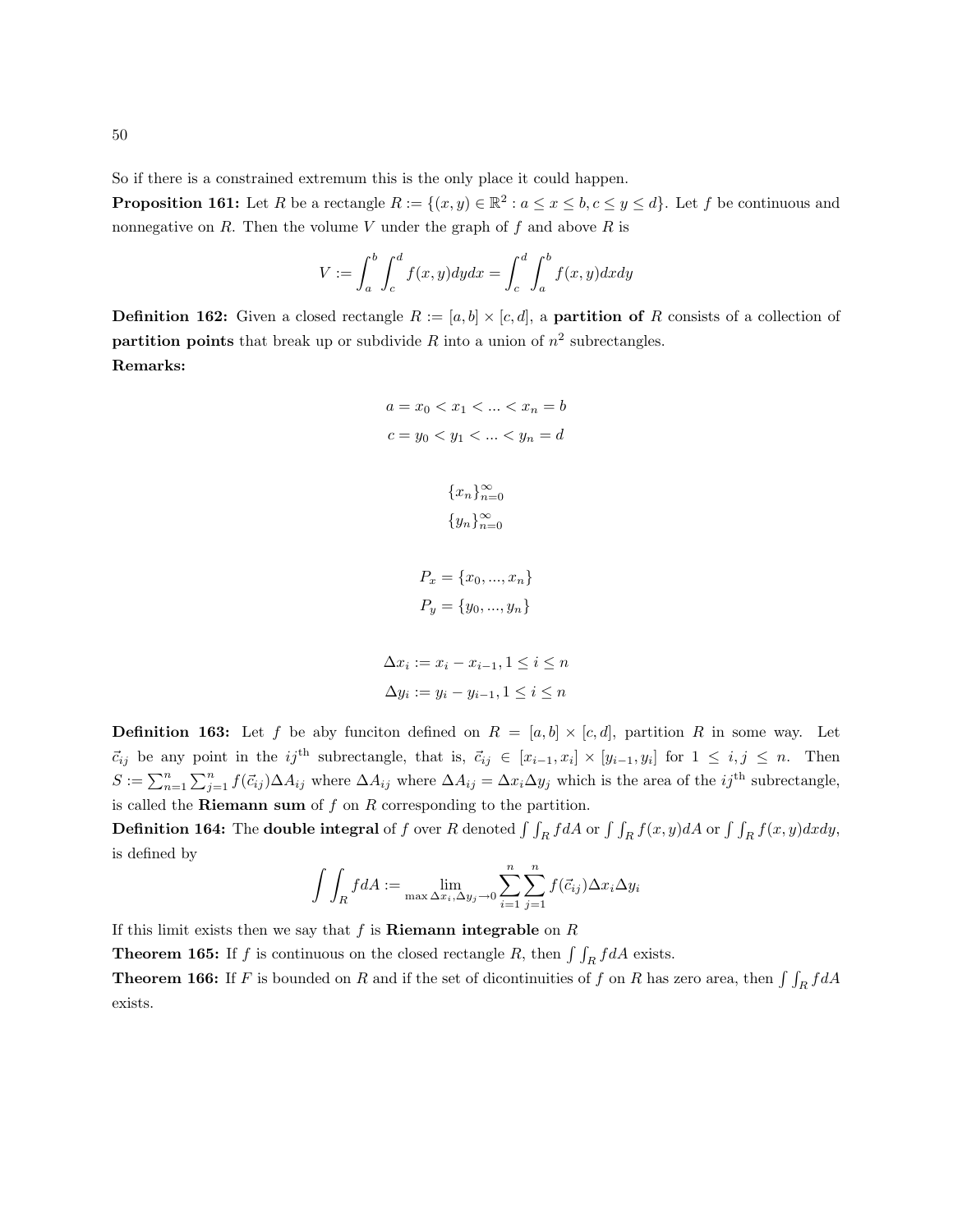Aside: The set of discontinuitues must have two-dimensional Lebesque measure zero, or in other words  $m^2(D) = 0$ 

**Theorem 167 (Fubini's - First Type):** Let f be bounded on  $R = [a, b] \times [c, d]$  and assune that the set S of discontinuities of f on R has zero area. If every line parallel to the coordinate axes meets S at at most finitely many points, then

$$
\int \int_R f dA = \int_a^b \int_c^d f(x, y) dy dx = \int_c^d \int_a^b f(x, y) dx dy
$$

Example 168: Say  $R := [-2, 2] \times [-1, 3]$  and  $f(x, y) = x$ . Thus by Fubini's Theorem

$$
\int \int_{R} x dA = \int_{-1}^{3} \int_{-2}^{2} x dx dy
$$

$$
= \int_{-1}^{3} \frac{1}{2} x^{2} ||_{-1}^{2} dy
$$

$$
= \int_{-1}^{3} 0 dy
$$

$$
= 0
$$

**Propostion 169:** Suppose that f and g are integrable on the closed rectangle R. Then:

- 1.  $f \pm g$  is integrable on R and  $\int \int_R f \pm g dA = \int \int_R f dA \pm \int \int_R g dA$
- 2.  $\alpha f$  is integrable  $\forall \alpha \mathbb{R}$ ,  $\int \int_R \alpha f dA = \alpha \int \int_R f dA$
- 3. If  $f(x, y) \le g(x, y) \forall (x, y) \in \mathbb{R}^2$ , then  $\int \int_R f dA \le \int \int_R g dA$
- 4.  $|f|$  is also integrable on R and

$$
\left| \int \int_R f dA \right| \le |f| dA
$$

**Definition 170:** We say that  $D$  is an elementary region in the plane if it can be described as a subset of  $\mathbb{R}^2$  of one of the following three types:

**Type I** (x-simple):  $D = \{(x, y) : \gamma(x) \le y \le \delta(x), a \le x \le b\}$ , where  $\gamma, \delta : [a, b] \to \mathbb{R}$  are continuous.

Type II (y-simple):  $D = \{(x, y) : c \le y \le d, \alpha(y) \le x \le \beta(y)\}\$ 

Type III: neither Type I nor Type II

**Definition 171:** If  $f(x, y)$  is a function, then the **extension** of f, denoted  $f^{\text{ext}}$ , is

$$
f(x,y)\chi_D = f^{\text{ext}}(x,y) := \left\{ \begin{array}{ccc} f(x,y) & , & (x,y \in D) \\ 0 & , & (x,y) \notin D \end{array} \right\}
$$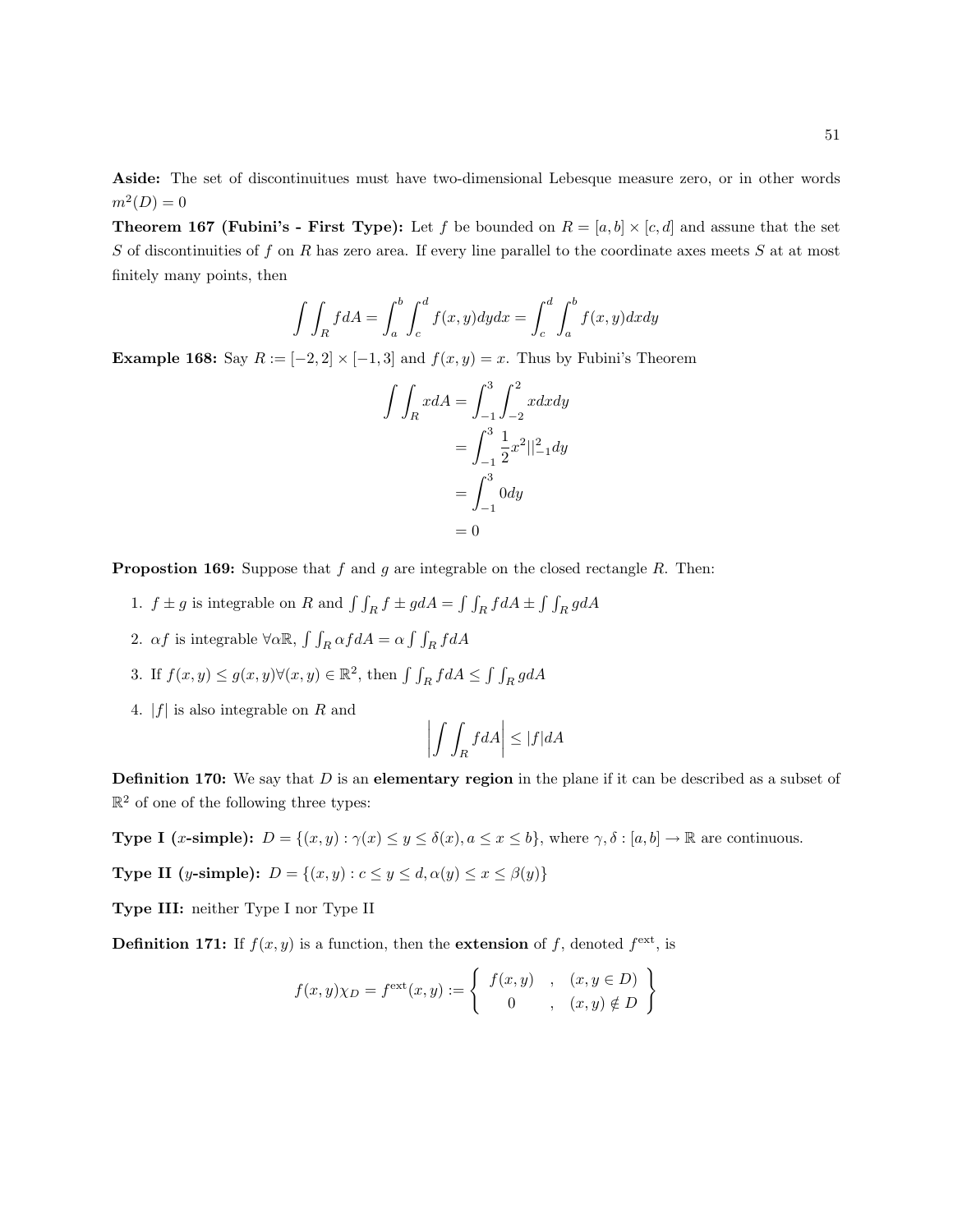**Remark:** In general,  $f^{\text{ext}}$  is not continuous. However, if f is continuous on  $D = \text{int } D$ , then  $f^{\text{ext}}$  has its discontinuities on  $\partial D$ , which has zero area.

**Definition 172:** Under the previous assumptions and notation, if R is any rectangle such that  $R \supseteq D$ , then

$$
\int \int_D f dA := \int \int_R f^{\text{ext}} dA
$$

**Theorem 173 (Fubini's Theorem II):** Let D bean elementary region on  $\mathbb{R}^2$  and f is a continuous function on D. Then:

1. If D is Type I, then

$$
\int \int_D f dA = \int_a^b \int_{\gamma(x)}^{\delta(x)} f(x, y) dy dx
$$

2. If D is Type II, then

$$
\int \int_D f dA = \int_c^d \int_{\alpha(y)}^{\beta(y)} f(x, y) dx dy
$$

**Proof (Part (1.) only):** Let  $D := \{(x, y) : \gamma(x) \le y \le \delta(x), a \le x \le b\}$ . By Definition 172,  $\int \int_D f dA =$  $\int \int_R f^{\text{ext}} dA$ , where R is any rectangle such that  $R \supseteq D$ . To fix notation, consider the following.  $R =$  $[a',b'] \times [c',d']$  where  $a' \le a \le b \le b'$  and  $c' \le \gamma(x) \le \delta(x) \le d', \forall x \in [a,b]$ . Also  $R = R_1 \cup R_2 \cup R_3$ . Since  $f^{\text{ext}} = 0$  outside of  $R_2$ , it follows that

$$
\int \int_R f^{\text{ext}} dA = \int \int_{R_2} f^{\text{ext}} dA = \int_a^b \int_{c'}^{d'} f^{\text{ext}}(x, y) dy dx
$$

Observe that for each fixed  $x$ ,

$$
\int_{c'}^{d'} f^{\text{ext}}(x, y) dy dx = \int_{\gamma(x)}^{\delta(x)} f^{\text{ext}}(x, y) dy
$$

So

$$
\int \int_{R} f^{\text{ext}} dA = \int_{a}^{b} \int_{c'}^{d'} f^{\text{ext}}(x, y) dy dx
$$

$$
= \int_{a}^{b} \int_{\gamma(x)}^{\delta(x)} f^{\text{ext}}(x, y) dy dx
$$

whence

$$
\int_D f dA = \int_a^b \int_{\gamma(x)}^{\delta(x)} f^{\text{ext}}(x, y) dy dx
$$

as desired.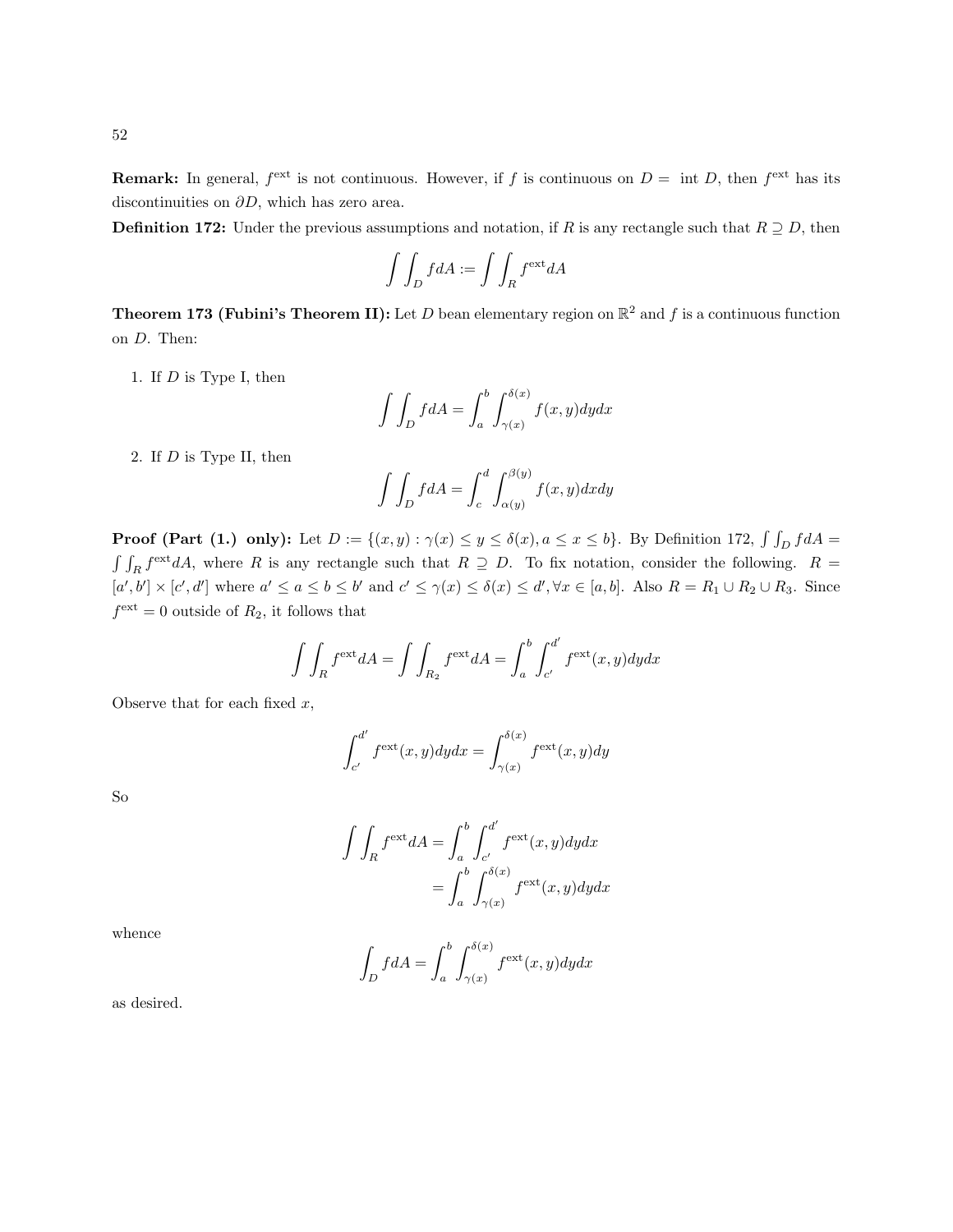**Example 174:** Find  $\int \int_D y dA$ , where D is the area in the plane bounded by  $x = y^2$ ,  $x = 0$ , and  $y = 2$ .

$$
\int \int_{D} y dA = \int_{0}^{4} \int_{\sqrt{x}}^{2} y dy dx
$$
  
=  $\int_{0}^{4} \left[ \frac{1}{2} y^{2} \right]_{\sqrt{x}}^{2} dx$   
=  $\int_{0}^{4} 2 - \frac{1}{2} x dx$   
=  $\left[ 2x - \frac{1}{4} x^{2} \right]_{0}^{4}$   
= 4  
=  $\int_{0}^{2} \int_{0}^{y^{2}} y dx dy$   
=  $\int_{0}^{2} [yx]_{0}^{y^{2}} dy$   
=  $\int_{0}^{2} y^{3} dy$   
=  $\left[ \frac{1}{4} y^{4} \right]_{0}^{2}$   
= 4

Example 175:

Example 176:

$$
\int_{0}^{\frac{\pi}{2}} \int_{0}^{\cos x} \sin x dy dx
$$

$$
\int_{0}^{1} \int_{0}^{\arccos(y)} \sin x dx dy
$$

$$
\int_{0}^{3} \int_{0}^{9-x^{2}} \frac{xe^{3y}}{9-y} dy dx
$$

$$
\int_{0}^{9} \int_{0}^{\sqrt{9-y}} \frac{xe^{3y}}{9-y} dx dy
$$

$$
\int_{0}^{9} \left[ frac \frac{1}{2}x^{2}e^{3y}9 - y \right]_{0}^{\sqrt{9-y}} dy
$$

$$
\frac{1}{2} \int_{0}^{9} (9-y) \frac{e^{3y}}{9-y} dy
$$

$$
\frac{1}{2} \int_{0}^{9} e^{3y} dy
$$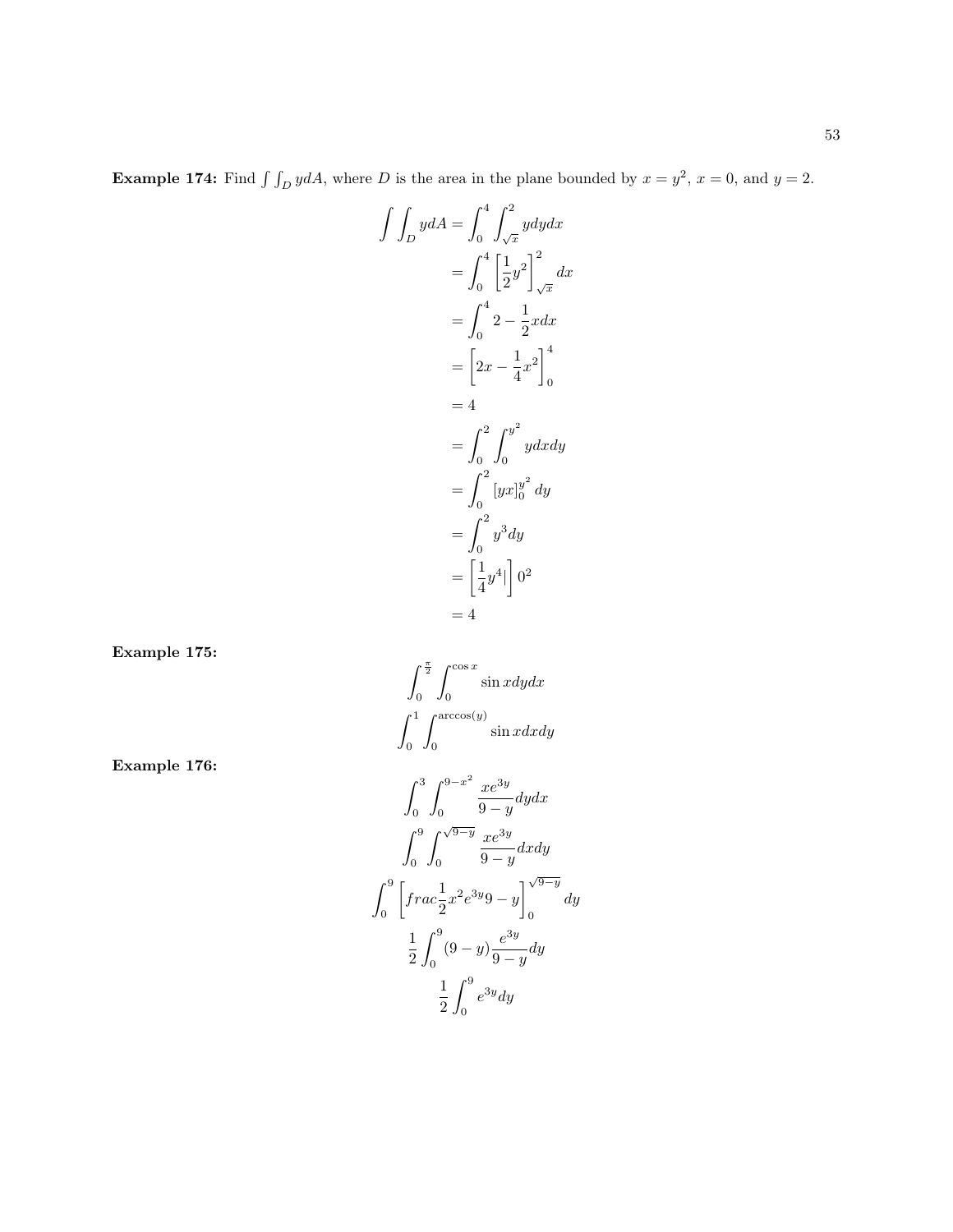**Definition 177:** A closed box in  $\mathbb{R}^3$  is defined to be the set B, where  $B := \{(x, y, z) \in \mathbb{R}^3 : a \le x \le b, c \le c\}$  $y\leq d, p\leq z\leq q\}$  or  $B:=[a,b]\times [c,d]\times [p,q]$ 

**Definition 178:** A partition of B, a box in  $\mathbb{R}^3$ , of order n consists of three collections of partition points that divide  $B$  into a union of  $n^3$  subboxes.

**Definition 179:** Let f be any function  $\ni f : [a, b] \times [c, d] \times [q, p] \subseteq D \rightarrow \mathbb{R}$ . Let  $\vec{c}_{ijk}$  be any point in the *ijk*<sup>th</sup> subbox  $B_{ijk} := [x_{i-1}, x_i] \times [y_{j-1}, y_j] \times [z_{k-1}, z_k]$ . Then

$$
S := \sum_{i=1}^{n} \sum_{j=1}^{n} \sum_{k=1}^{n} f(\vec{c}_{ijk}) \Delta V_{ijk}
$$

where  $\Delta V_{ijk} := \Delta x_i, \Delta y_j, \Delta z_k$ , is called a **Riemann sum** of f corresponding to the partition. Also, **triple** integral.

#### Example 189:

$$
T(u, v) := (u + 1, v + 2)
$$

$$
S(u, v) := (2u, 3v)
$$

Now look at D defined to be the unit square centered at  $(\frac{1}{2}, \frac{1}{2})$  and transform it with T and S and draw a pretty picture. Or just imagine it, it's that easy.

**Remark:** We are interested in linear transformations  $T : \mathbb{R}^2 \to \mathbb{R}^2$  having the form

$$
T(u, v) = (au + bv, cu + dv) = \begin{bmatrix} a & b \\ c & d \end{bmatrix} \begin{bmatrix} u \\ v \end{bmatrix}
$$

**Proposition 190:** Let  $A := \begin{bmatrix} a & b \\ c & d \end{bmatrix}$ , where det  $A \neq 0$ . If  $T : \mathbb{R}^2 \to \mathbb{R}^2$  is defined by  $T(u, v) = A$  $\lceil u \rceil$ v 1 , then T is bijective, maps parallelograms to parallelograms, and the vertices of parallelograms to the vertices of parallelograms. Moreover, if  $D^*$  is a parallelogram in the uv plane that is mapped onto the parallelogram  $D := T(D^*)$  in the xy plane, then

Area of 
$$
D = |\det A|
$$
 (Area of  $D^*$ )

Example 191:

$$
T(u,v) = \left[ \begin{array}{cc} 2 & 3 \\ -1 & 1 \end{array} \right] \left[ \begin{array}{c} u \\ v \end{array} \right]
$$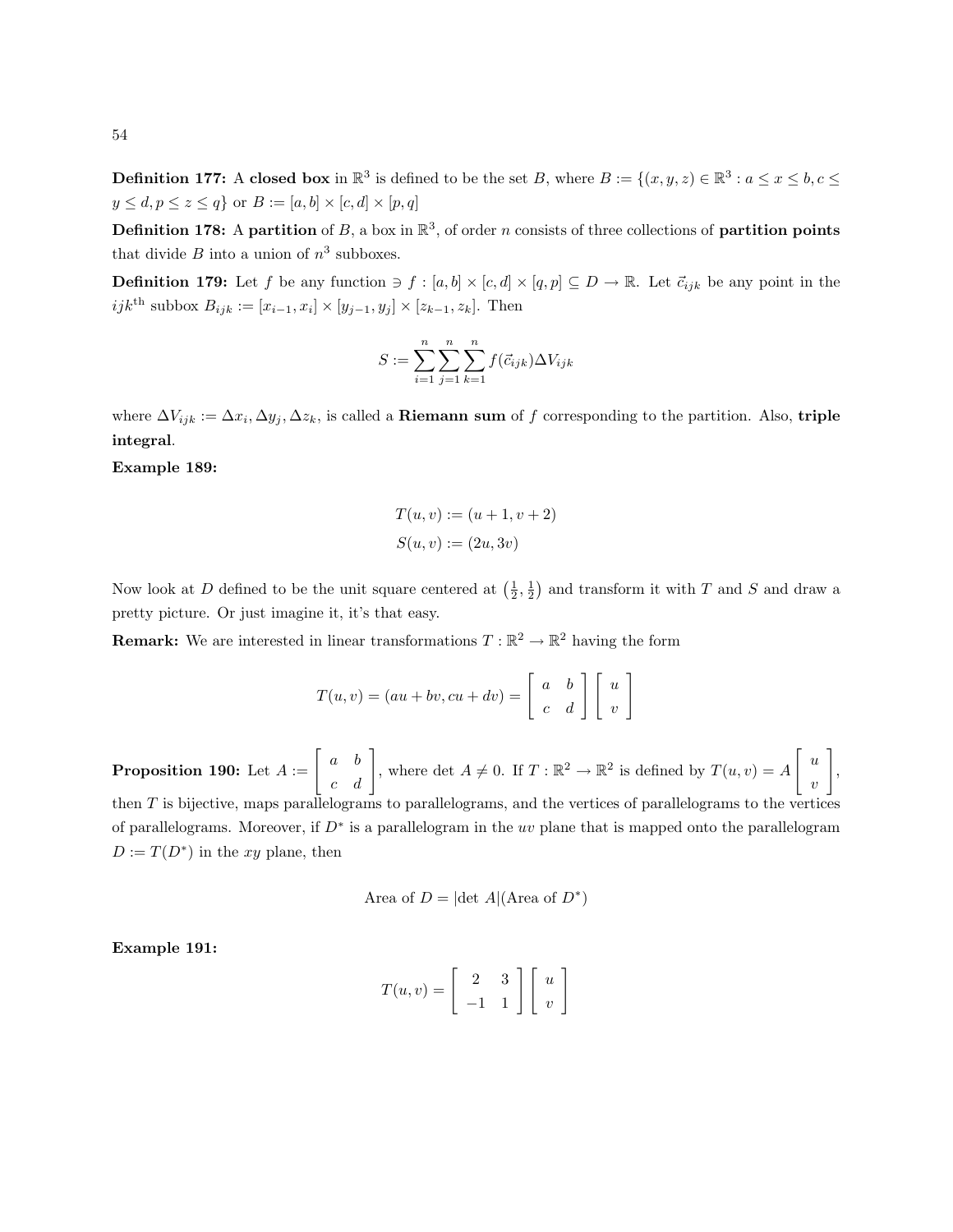$$
T(0,0) = (0,0)
$$
  
\n
$$
T(1,3) = \begin{bmatrix} 2 & 3 \\ -1 & 1 \end{bmatrix} \begin{bmatrix} 1 \\ 3 \end{bmatrix} = (11,2)
$$
  
\n
$$
T(-1,2) = (4,3)
$$
  
\n
$$
T(0,5) = (15,5)
$$

#### Example 192:

$$
T(u, v) = (u, uv)
$$

T is niether linear nor injective. Draw your picture if you must but this one is pretty obvious that it maps the unit square into a triangle.

**Recall:** Change of variables in Calc I ( $u$ -substitution)

$$
\int_0^2 2x \cos(x^2) dx
$$

$$
u = x^2
$$

$$
du = 2x dx
$$

$$
\int_0^4 \cos(u) du
$$

**Definition 193:** The **Jacobian** of the transformation T, denoted  $\frac{\partial(x,y)}{\partial(u,v)}$ , is the determinant of the matrix  $DT(u, v)$ . That is,

$$
J := \frac{\partial(x, y)}{\partial(u, v)} = \det DT(u, v) = \frac{\partial x}{\partial u} \frac{\partial y}{\partial v} - \frac{\partial x}{\partial v} \frac{\partial y}{\partial u}
$$

**Definition 194:** Given any differentiable coordinate transformation  $T : \mathbb{R}^2 \to \mathbb{R}^2$ , the Jacobian of T is

$$
\frac{\partial(x_1, ..., x_n)}{\partial(u_1, ..., u_n)} = \det DT
$$

Theorem 195 (Change of Variables Theorem): Let  $D$  and  $D^*$  be elementary regions in the xy- and uv-planes, respectively. Suppose that  $T : \mathbb{R}^2 \to \mathbb{R}^2$  is a coordinate transformation that maps  $D^*$  onto D in a one-to-one fashion. If  $f: D \to \mathbb{R}$  is any integrable function and we use the transformation T ti make the substitution  $x = x(u, v), y = y(u, v)$ , then

$$
\int \int_D f(x, y) dx dy = \int \int_{D^*} f(x(u, v), y(u, v)) \left| \frac{\partial(x, y)}{\partial(u, v)} \right| du dv
$$

Examples 196-199: Some good examples for coordinate transformations.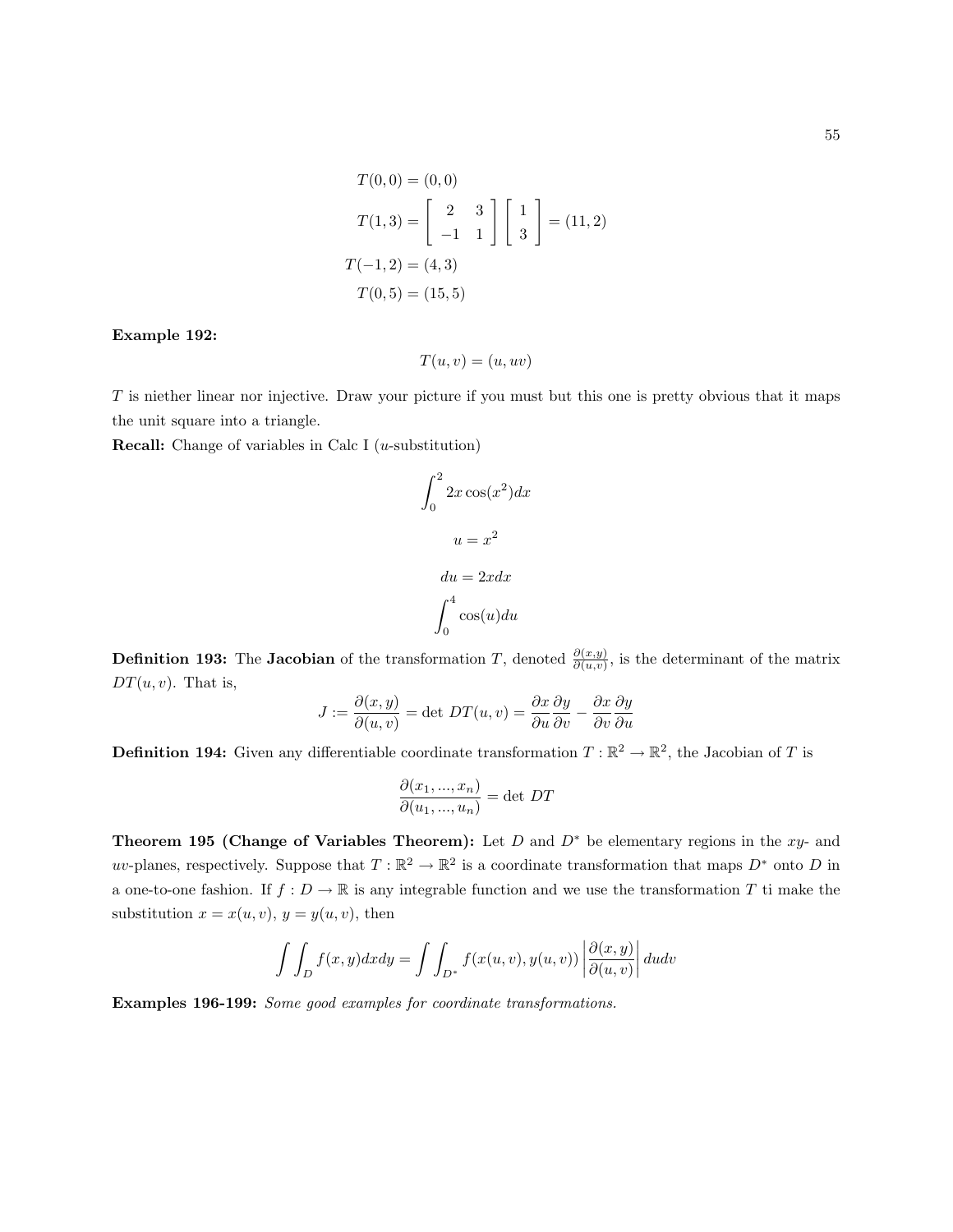**Remark (Average Value):** The average value of  $f(x_1, ..., x_n)$  is

$$
\frac{1}{\text{Vol }\Omega}\int_\Omega f d\vec{x}
$$

**Theorem 200:** Let  $f[0,1] \to \mathbb{R}$  be Lebesgue integrable. Let  $f^+ := \max\{0, f(x)\}\$ . Then

$$
\lim_{n \to \infty} \frac{1}{n} \int_{[0,1]} \ln(1 + e^{nf(x)}) dm(x) = \int_{[0,1]} f^+(x) dm(x)
$$

**Platform**  $9\frac{3}{4}$ : Let  $x : [a, b] \to \mathbb{R}^3$  be a  $C^1$  path. Let  $f : X \subseteq \mathbb{R}^3 \to \mathbb{R}$  be continuous such that  $X \subseteq x([a, b])$ . Let  $a = t_0 < t_1 < \ldots < t_k < \ldots < t_n = b$  be a partition of  $[a, b]$ , and let  $t_k^*$  be any point in the  $k^{\text{th}}$  subinterval  $[t_{k-1}, t_k]$ . Consider the sum

$$
\sum_{k=1}^{n} f(x(t_k^*)) \Delta s_k
$$

where

$$
\Delta s_k := \int_{t_{k-1}}^{t_k} ||x'(t)|| dt
$$

which is the length of the  $k^{\text{th}}$  segment. Now putting all the segmants sogether we get

$$
\lim_{\max\{\Delta s_k\}\to 0} \sum_{k=1}^n f(x(t_k^*))\Delta s_k
$$

$$
\lim_{\max\{\Delta t_k\}\to 0} \sum_{k=1}^n f(x(t_k^*))\Delta s_k
$$

Note by the Mean Value Theorem for integrals that  $\exists t_k^{**} \in [t(k-1), t_k] \ni$ 

$$
\Delta s_k = \int_{t_{k-1}}^{t_k} ||x'(t)||dt
$$
  
=  $(t_k - t_{k-1})||x'(t_k^{**})||$   
=  $||x'(t_k^{**})||\Delta t_k$ 

Now let  $t_k^* = t_k^{**}$ . Thus we get

$$
\lim_{\max\{\Delta t_k\}\to 0} \sum_{k=1}^k f(x(t_k^{**}))||x'(t_k^{**})||\Delta t_k
$$

$$
\int_a^b f(x(t))||x'(t)||dt
$$

Definition 201: Definition of a line integral. Example 202: A nice example for line integrals.

56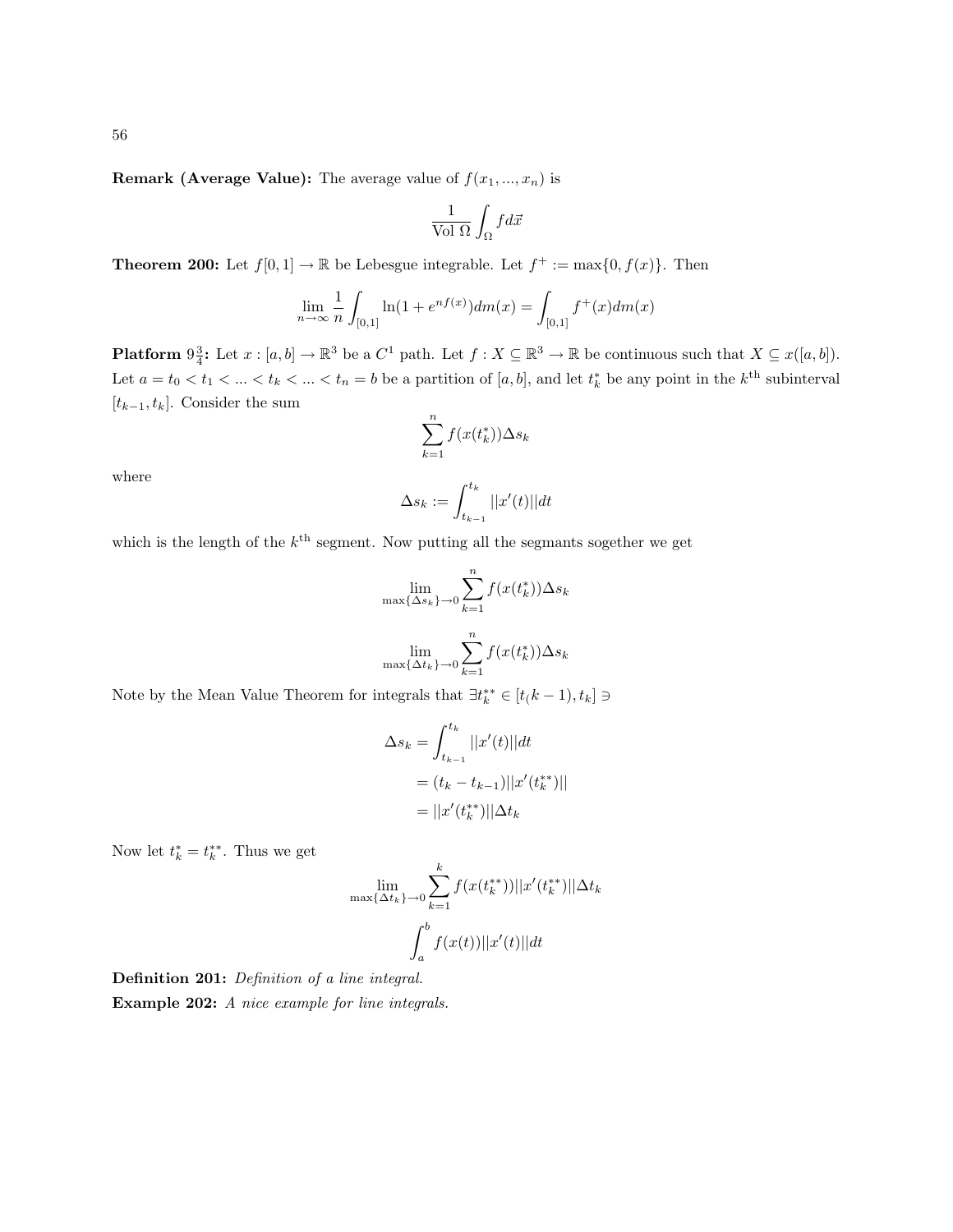**Definition 203:** The vector line integral of  $\vec{F}$  along  $\vec{x}$  :  $[a, b] \rightarrow \mathbb{R}^n$ , denoted  $\int_{\vec{x}} \vec{F} \cdot d\vec{s}$ , is

$$
\int_{\vec{x}} \vec{F} \cdot d\vec{s} = \int_{a}^{b} \vec{F}(\vec{x}(t)) \cdot \vec{x}'(t) dt
$$

Example 204:

$$
\vec{F}(t) = (y+2)\vec{i} + x\vec{j}
$$

$$
\vec{x}(t) = (\sin t, -\cos t), 0 \le t \le \frac{\pi}{2}
$$

$$
\vec{F}(\vec{x}(t)) = \vec{F}(\sin t, -\cos t) = (-\cos t + 2)\vec{i} + (\sin t)\vec{j}
$$

$$
\vec{x}'(t) = (\cos t, \sin t)
$$

 $\vec{F} \cdot d\vec{s} = -\cos^2 t + 2\cos t + \sin^2 t = 2\cos t - \cos 2t$ 

$$
\int_{\vec{x}} \vec{F} \cdot d\vec{s} = \int_0^{\frac{\pi}{2}} 2 \cos t - \cos 2t dt
$$

$$
= [2 \sin t - \frac{1}{2} \sin 2t]_0^{\frac{\pi}{2}}
$$

$$
= 2 - 0
$$

$$
= 2
$$

Theorem 215 (Circulation-Curl Form of Green's Theorem): If  $D$  is a region to which Green's THeorem applies and  $\vec{F}(x, y) = M(x, y)\vec{i} + N(x, y)\vec{j}$  is a vector field of class  $C^1$  on D, then orienting  $\partial D$ appropriately,

$$
\oint_{\partial D} \vec{F} \cdot \vec{T} ds = \oint_{\partial D} \vec{F} \cdot d\vec{s} = \int \int_{D} (\nabla \times \vec{F}) \cdot \vec{k} dA
$$

Theorem 216 (Divergence Theorem in  $\mathbb{R}^2$  or Flux-Divergence Form of Green's Theorem): If D is a region to which Green's Theorem applies,  $\vec{n}$  is the unit outward normal vector to D, and  $\vec{F}(x, y) =$  $M(x, y)\vec{i} + N(x, y)\vec{j}$  is a vector field of class  $C^1$  on D, then

$$
\oint_{\partial D} \vec{F} \cdot \vec{n} ds = \int \int_{D} \nabla \cdot \vec{F} dA
$$

**Proof:** Parametrize  $\partial D \vec{x}(t) = (x(t), y(t))$ . Note that  $\vec{n}$  at the point  $(x, y)$  is given by

$$
\vec{n} = \frac{y'(t)\vec{i} - x'(t)\vec{j}}{\sqrt{(x'(t))^2 + (y'(t))^2}}
$$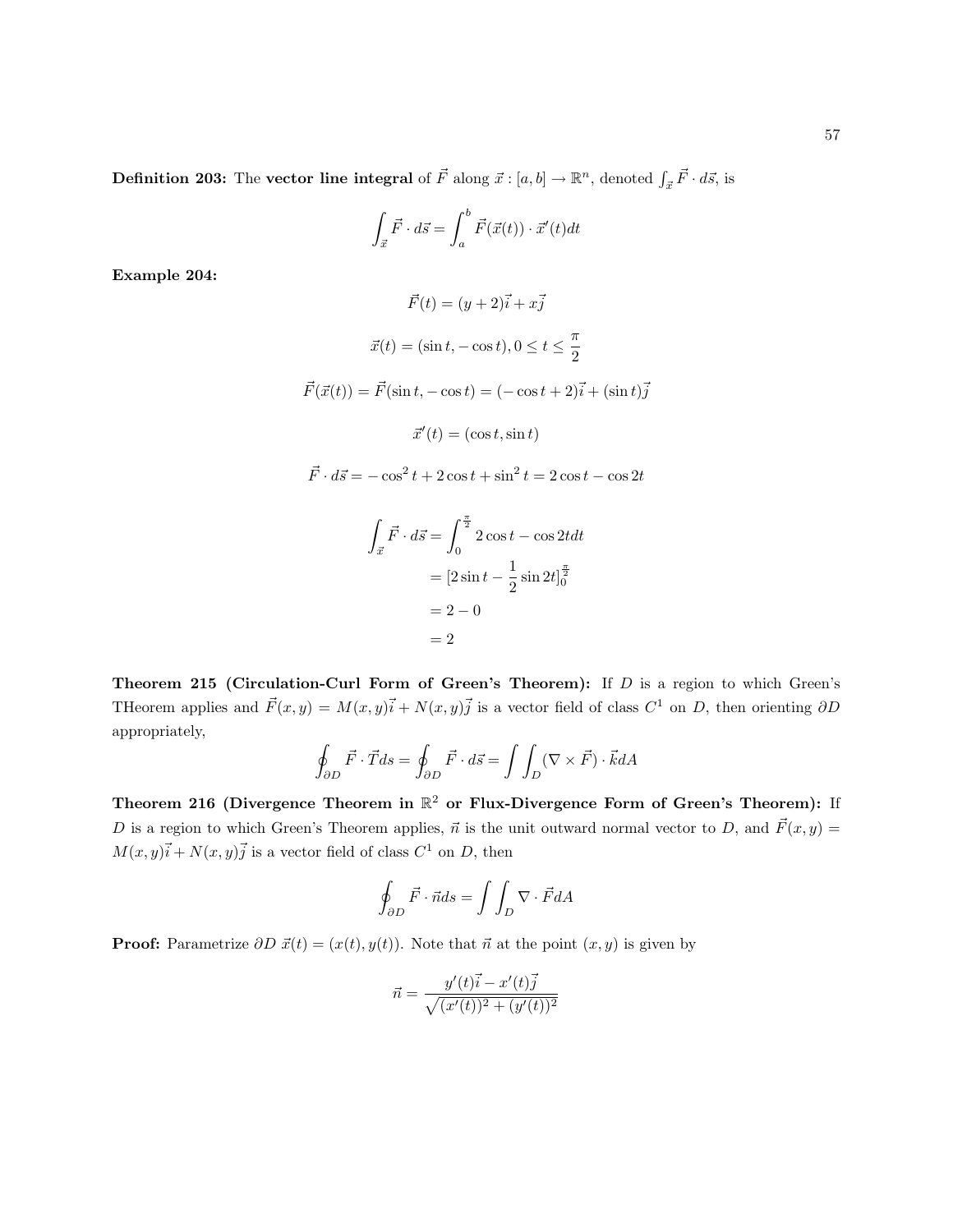Therefore

$$
\oint_{\partial D} \vec{F} \cdot \vec{n} ds = \int_{a}^{b} (\vec{F}(\vec{x}(t)) \cdot \vec{n}(t)) ||\vec{x}'(t)|| dt
$$
\n
$$
= \int_{a}^{b} (M(x(t), y(t))\vec{i} + N(x(t), y(t))\vec{j}) \cdot \frac{y'(t)\vec{i} - x'(t)\vec{j}}{\sqrt{(x'(t))^2 + (y'(t))^2}} ||\vec{x}'(t)|| dt
$$
\n
$$
= \int_{a}^{b} M(x(t), y(t))y'(t) - N(x(t), y(t))x'(t)dt
$$
\n
$$
= \oint_{\partial D} M dy - N dx
$$
\n
$$
= \int \int_{D} \frac{\partial (M)}{\partial x} - \frac{\partial (-N)}{\partial y} dA
$$
\n
$$
= \int \int_{D} M_x + N_y dA
$$
\n
$$
= \int \int_{D} \nabla \cdot \vec{F} dA
$$

**Definition 217:** A continuous vector field  $\vec{F}$  has **path-independent line integrals** if

$$
\int_{c_1} \vec{F} \cdot d\vec{s} = \int_{c_2} \vec{F} \cdot d\vec{s}
$$

for any two simple, piecewise  $C^1$  oriented curves lying in the domain of  $\vec{F}$  and having the same terminal and initial points.

**Theorem 218:** Let  $\vec{F}$  be a continuous vector field. Then  $\vec{F}$  has path-independent line integrals if and only if

$$
\oint_c \vec{F} \cdot d\vec{s} = 0
$$

for each piecewise  $C^1$  simple closed curve c in the domain of  $\vec{F}$ .

Assume that  $\vec{F}$  is continuous and that  $\vec{F} = \nabla f$  for some scalar function f of class  $C^1$ . Thus  $\vec{F}$  is **conservative** or gradient. (Recall that f is called a potential function for  $\vec{F}$ .) Then for each path  $\vec{x}$  from  $\vec{A} = \vec{x}(a)$  to  $\vec{B} = \vec{x}(b)$ :

$$
\int_{\vec{x}} \nabla f \cdot d\vec{s} = \int_{\vec{x}} \nabla f \cdot d\vec{s}
$$
\n
$$
= \int_{a}^{b} \nabla f(\vec{x}(t)) \cdot \vec{x}'(t)
$$
\n
$$
= \int_{a}^{b} \frac{d}{dt} (f(\vec{x}(t))) dt
$$
\n
$$
= f(\vec{x}(b)) - f(\vec{x}(a))
$$
\n
$$
= f(\vec{B}) - f(\vec{A})
$$

58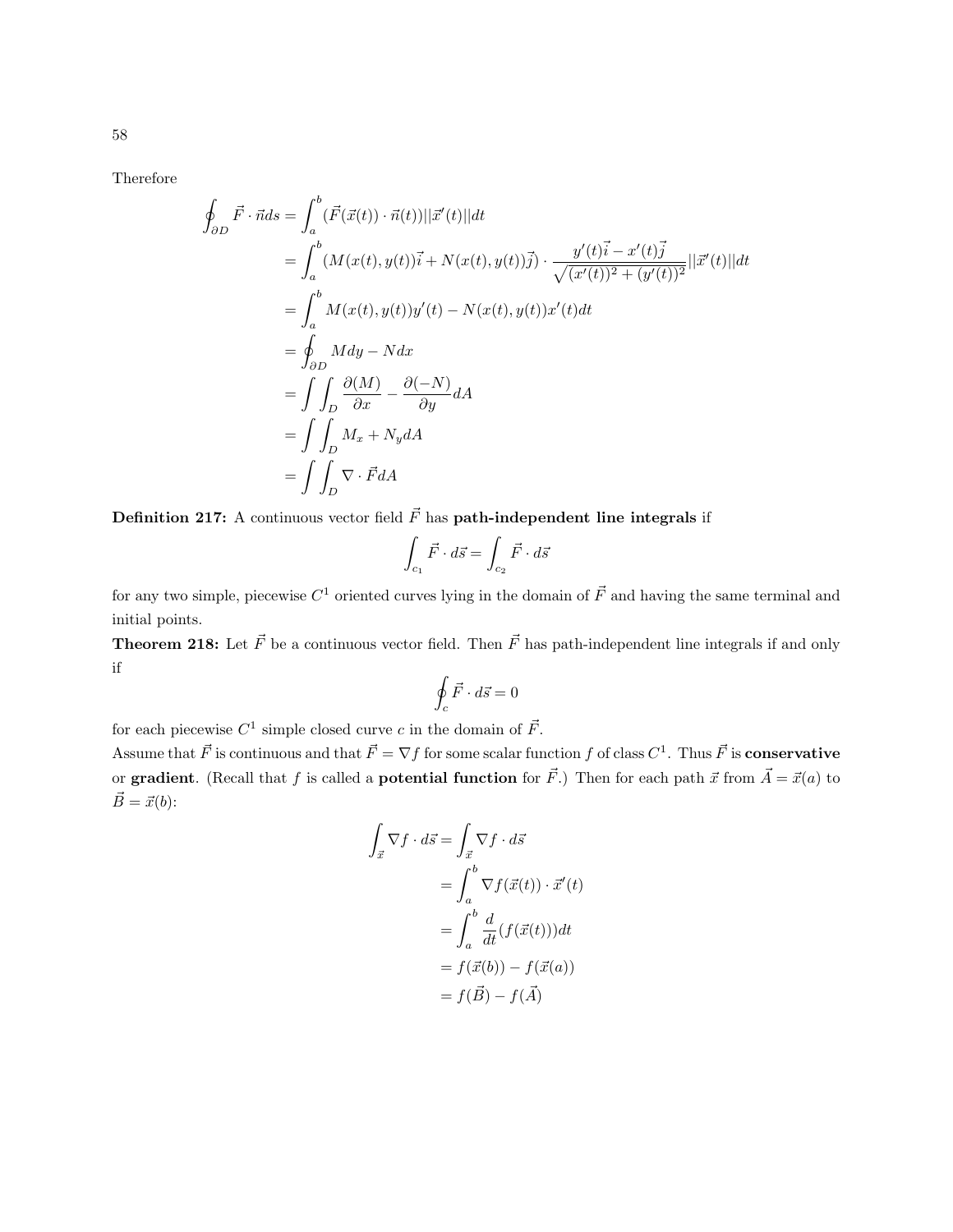**Definition 219:** A region  $R \subseteq \mathbb{R}^n$  is **connected** if any two points in R can be joined by a path whose image lies in R.

**Theorem 220:** Let  $\vec{F}$  be defined and continuous on a connected, open region R of  $\mathbb{R}^n$ . Then,  $\vec{F} = \nabla f$ , where f is  $C^1$  on R, if and only if  $\vec{F}$  has path-independent line integrals over curves in R. Moreover, if c is any piecewise  $C^1$  oriented curve in R with initial point  $\vec{A}$  and terminal point  $\vec{B}$ , then

$$
\int_c \vec{F} \cdot d\vec{s} = f(\vec{B}) - f(\vec{A})
$$

Example 221: Let

$$
\vec{F} := 2xy\vec{i} + (x^2 + z^2)\vec{j} + 2yz\vec{k}
$$

Note that

$$
\nabla (x^2y + yz^2) = \vec{F}
$$

So  $\vec{F}$  is conservative. Now let

$$
\vec{x}(t) = (t^2, t^3, t^5), 0 \le t \le 1
$$

where  $\vec{x}$  is a parametrization of curve c. Therefore

$$
\int_{\vec{x}} \vec{F} \cdot d\vec{s} = f(\vec{x}(1)) - f(\vec{x}(0))
$$

$$
= f(1, 1, 1) - f(0, 0, 0)
$$

$$
= 2
$$

**Definition 222:** A region R in  $\mathbb{R}^2$  or  $\mathbb{R}^3$  is **simply connected** if it consists of a single connected piece and if every simple closed curve  $c$  in  $R$  can be continuously shrunk to a point while remaining in  $R$  throughout the transformation.

**Definition 223:** Let  $\vec{F}$  be a vector field of class  $C^1$  where the domain of  $\vec{F}$  is a simply connected region R in either  $\mathbb{R}^2$  or  $\mathbb{R}^3$ . Then  $\vec{F} = \nabla f$  for some  $C^2$  scalar function f on R if and only if

$$
\nabla \times \vec{F} = \vec{0}, \forall \vec{x} \in R
$$

Example 224:

$$
\vec{F}(x, y, z) = (e^x \sin y - yz)\vec{i} + (e^x \cos y - xz)\vec{j} + (z - xy)\vec{k}
$$

Note that  $\nabla \times \vec{F} \equiv \vec{0}$ . Now by Theorem 223,  $\exists f \in C^2(\mathbb{R}^3) \ni \vec{F} = \nabla f$ . Thus

$$
\frac{\partial f}{\partial x} = e^x \sin y - yz
$$

$$
\frac{\partial f}{\partial y} = e^x \cos y - xz
$$

$$
\frac{\partial f}{\partial z} = z - xy
$$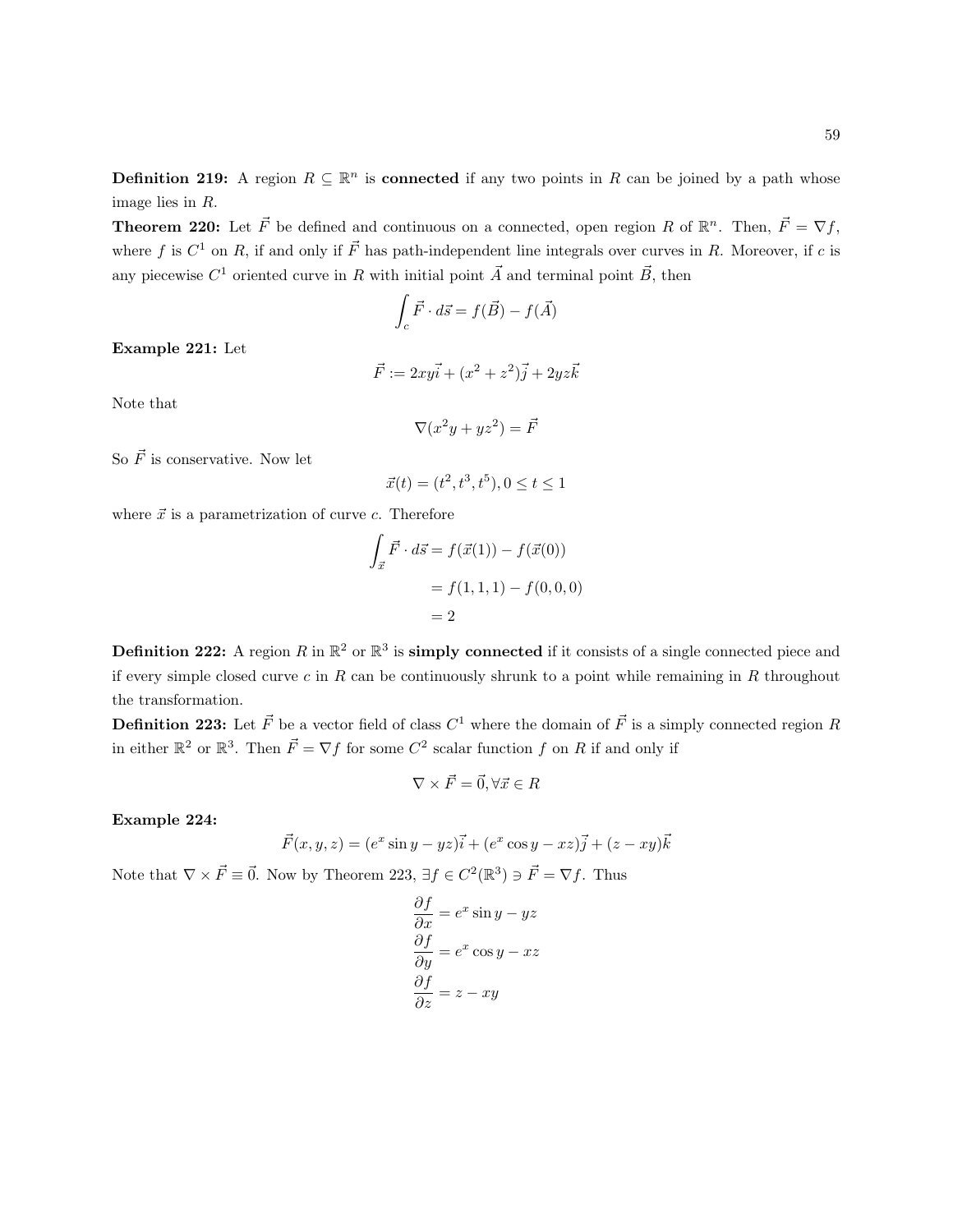Now we use all that to solve for f. Based on  $f_x$  we start with

$$
f(x, y, z) = e^x \sin y - xyz + \psi(y, z)
$$

where  $\psi$  is an arbitrary function of y and z. Now consider  $f_y$  as above and as computed from our tentative f. We notice that since based on our f,  $f_y = e^x \cos y - xz + \psi_y(y, z)$ . But since from above we have  $f_y = e^x \cos y - xz$ ,  $\psi_y(y, z) \equiv \vec{0}$ . Thus  $\psi(y, z) = \phi(z)$ , where  $\phi$  is an arbitrary function of z. Thus

$$
f(x, y, z) = e^x \sin y - xyz + \phi(z)
$$

But now looking at  $f_z$  from above we see that  $\phi'(z) = z$  so  $\phi(z) = \frac{1}{2}z^2 + C$  and

$$
f(x, y, z) = e^x \sin y - xyz + \frac{1}{2}z^2 + C
$$

Hogsmeade Station (The Lebesgue Integral): The Riemann integral sucks. Let's make a better one. And let's make it use measure theory somehow. First, let's look at some properties of Riemann integrals. Notation (Extended Real Numbers):

$$
\bar{\mathbb{R}} := \mathbb{R} \cup \{+\infty\} \cup \{-\infty\}
$$

**Definition 225:** A finite sequence of points  $P := \{t_0, t_1, ..., t_n\}$  is called a **partition** of [a, b] if  $a = t_0 <$  $t_1 < ... < t_n = b$ . The norm of P is  $||P|| := \max_{1 \le j \le n} (t_j - t_{j-1}).$ **Definition 226:** With  $E$  a set, put

$$
B(E) := \{ f : E \to \mathbb{R} : f \text{ is bounded} \}
$$

**Definition 227:** Given  $f \in B([a, b])$ , the **upper sum** of f with respect to partition P is

$$
S_P f := \sum_{j=1}^n M_j \cdot (t_j, t_{j-1})
$$

where  $M_j := \max_{x \in [t_j, t_{j-1}]} f(x)$ . Similarly, the lower sum of f with respect to P is

$$
s_Pf:=\sum_{j=1}^n m_j\cdot (t_j,t_{j-1})
$$

where  $m_j := \min_{x \in [t_j, t_{j-1}]} f(x)$ .

**Definition 228:** Given  $f \in B([a, b])$  the upper **Darboux integral** of f is

$$
\overline{I}_a^b(f) = \overline{\int}_a^b f dx := \inf\{S_P f : P \text{ is a partition of } [a, b]\}
$$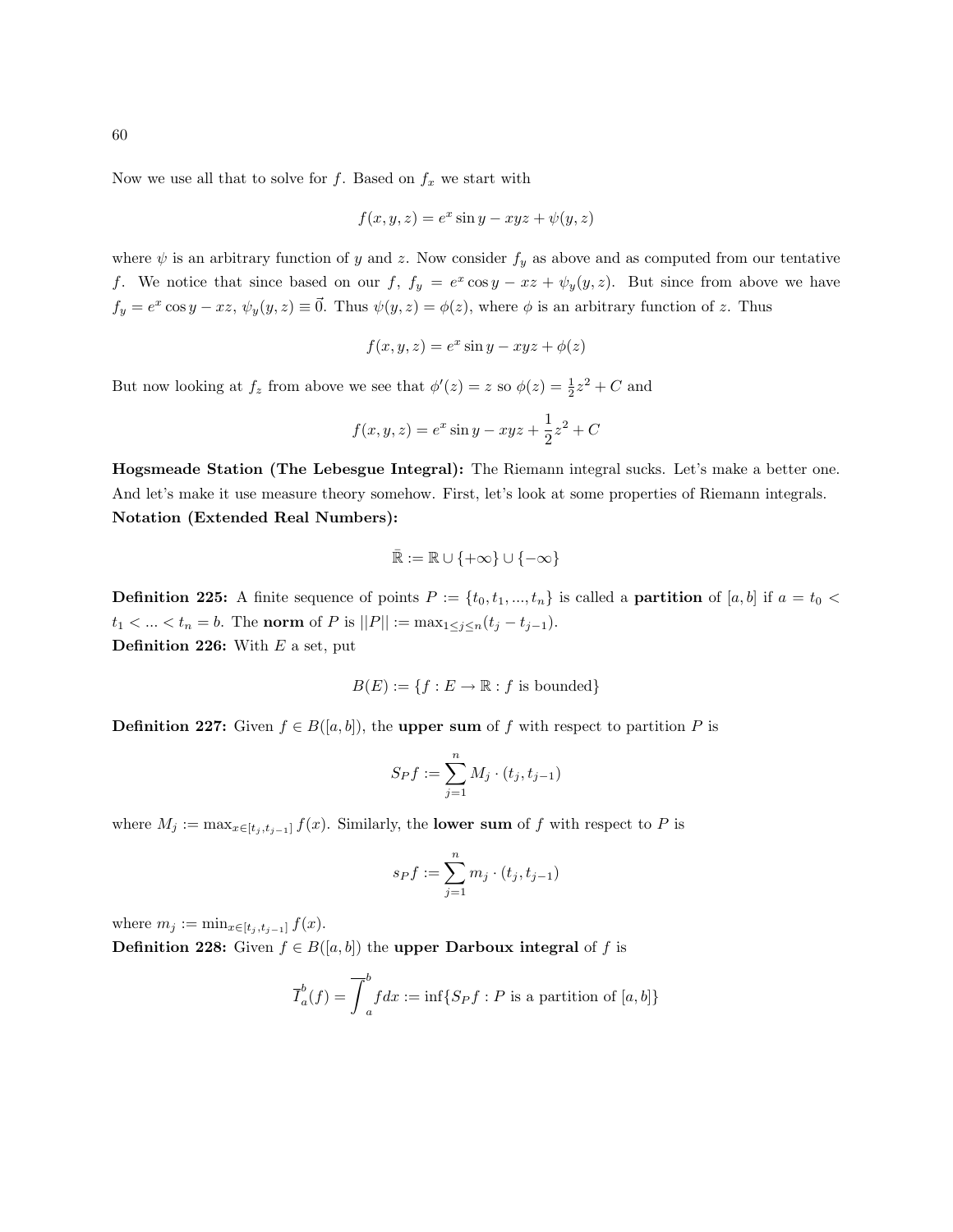and the lower Darboux integral of  $f$  is

$$
\underline{I}_a^b(f) = \underline{\int}_a^b f dx := \sup\{s_P f : P \text{ is a partition of } [a, b]\}
$$

**Platform What's an Infimum?:** Say  $S := (0, 1]$ . inf  $S = 0$  because 0 is a greatest lower bound for S. That is, it is a lower bound and there are no points in  $S$  less than it, but also you cannot pick a greater lower bound that is still lower than all the elements in S. It also equals the minimum of the closure of the set since  $\overline{S} = [0, 1]$ . The supremum, or sup, is the opposite of this. Say you have a set  $T := [0, 1]$ . The least upper bound of T is 1 for the same reasons as above. Thus  $\sup T = 1$ .

Proposition 229:  $\overline{I}_{a}^{b}$  $a<sup>b</sup>(f)$  and  $\underline{I}_{a}^{b}(f)$  always exist and

$$
\underline{I}_a^b(f) \le \overline{I}_a^b(f)
$$

**Definition 230:** Let  $f \in B([a, b])$  be given. If

$$
\underline{I}_a^b(f) = \overline{I}_a^b(f)
$$

then f is Reimann integrable, denoted  $f \in R([a, b])$ , and we write

$$
\int_a^b f dx
$$

for this common value.

**Remark:** To show that  $f \in R([a, b])$ , is suffices to show that

$$
\overline{I}_a^b(f) \le \underline{I}_a^b(f)
$$

Example 231: Given

and

$$
f:[a,b]\to\{c\}
$$

 $f(x) \equiv c$ 

prove that  $f \in R([a, b]).$ 

**Proof:** Let P be an arbitrary partition of [a, b]. Computing the upper and lower sums we have

$$
S_P f = \sum_{j=1}^{n} c(t_j - t_{j-1})
$$

$$
s_P f = \sum_{j=1}^{n} c(t_j - t_{j-1})
$$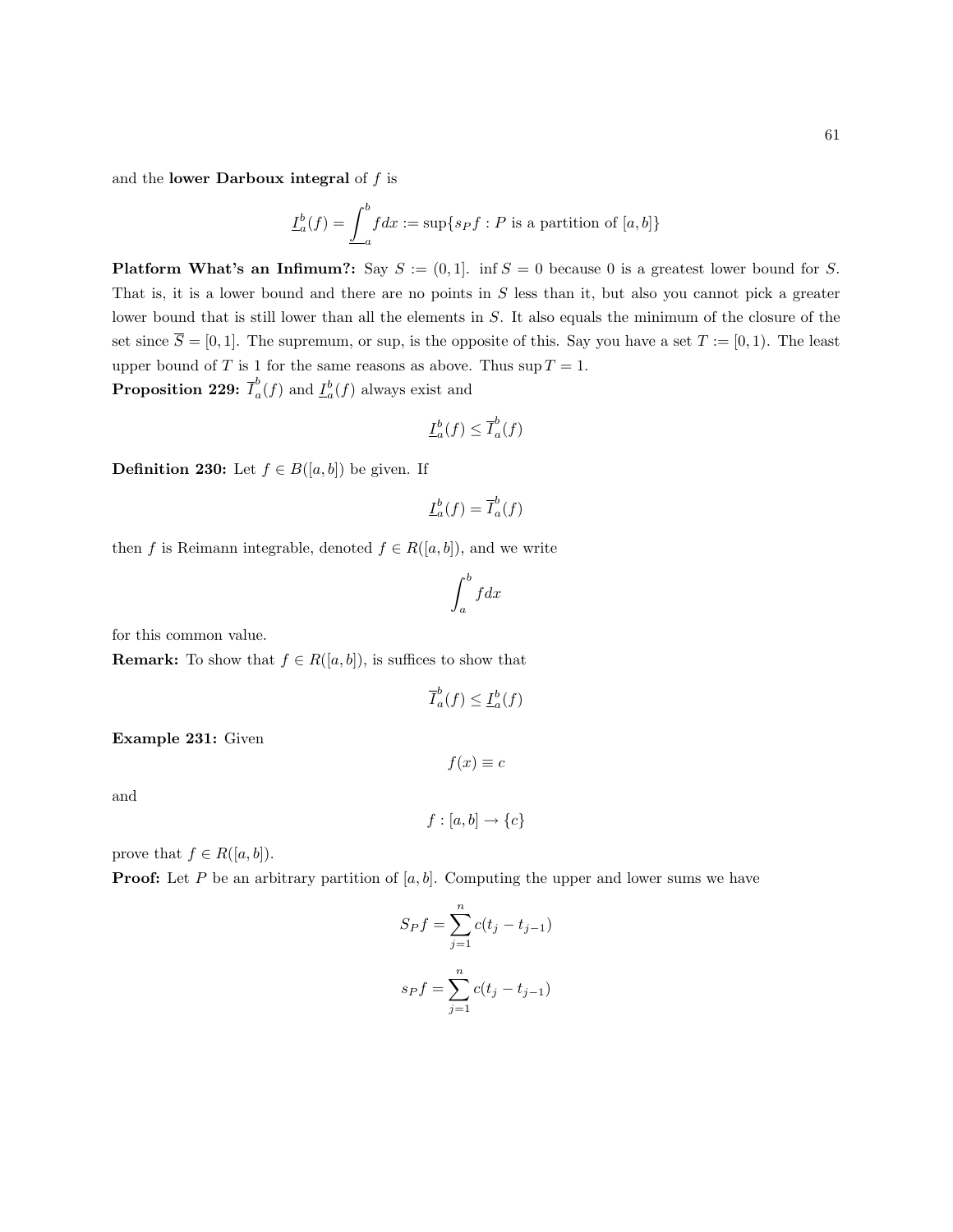Therefore

$$
\overline{\int}_{a}^{b} f dx = c(b - a) = \underline{\int}_{a}^{b} f dx
$$

$$
\int_{a}^{b} f dx = c(b - a)
$$

And therefore

And therefore

 $f \in R([a, b])$ 

as desired.

**Example 232 (Dirichlet Function):** Let  $f \in B([0,1])$  be given by

$$
\chi_{\mathbb{Q}\cap[0,1]} := f(x) = \left\{ \begin{array}{ll} 0 & , & x \in [0,1] \backslash \mathbb{Q} \\ 1 & , & x \in [0,1] \cap \mathbb{Q} \end{array} \right\}
$$

**Idea:** Show that  $\exists \alpha > 0 \ni S_P f - s_P f \geq \alpha$  for all partitions P.

**Proof:** Let  $P := \{t_0, t_1, ..., t_n\}$  be a partition of [0,1]. By the completeness of the real numbers we have that for each  $j = 1, 2, ..., n$  there is a rational and an irrational in  $[t_{j-1}, t_j]$ , for  $t_{j-1} < t_j$ . Hence  $M_j = 1$  and  $m_j = 0, \forall j$ . Therefore

$$
S_P f - s_P f = \sum_{j=1}^{n} (M_j - m_j) \cdot (t_j - t_{j-1})
$$
  
= 
$$
\sum_{j=1}^{n} (t_j - t_{j-1})
$$
  
= 1

And so picking any  $\alpha \ni 0 < \alpha \leq 1$ , say,  $\alpha = 1$ , we have

$$
\overline{I}_a^b f - \underline{I}_a^b f = 1 \neq 0
$$

so

$$
f \notin R([a, b])
$$

as desired.

## What's Wrong with Riemann?:

- 1. Not all bounded functions are Reimann integrable.
- 2. Unbounded functions must be dealt with differently than bounded functions (i.e., with a limiting argument).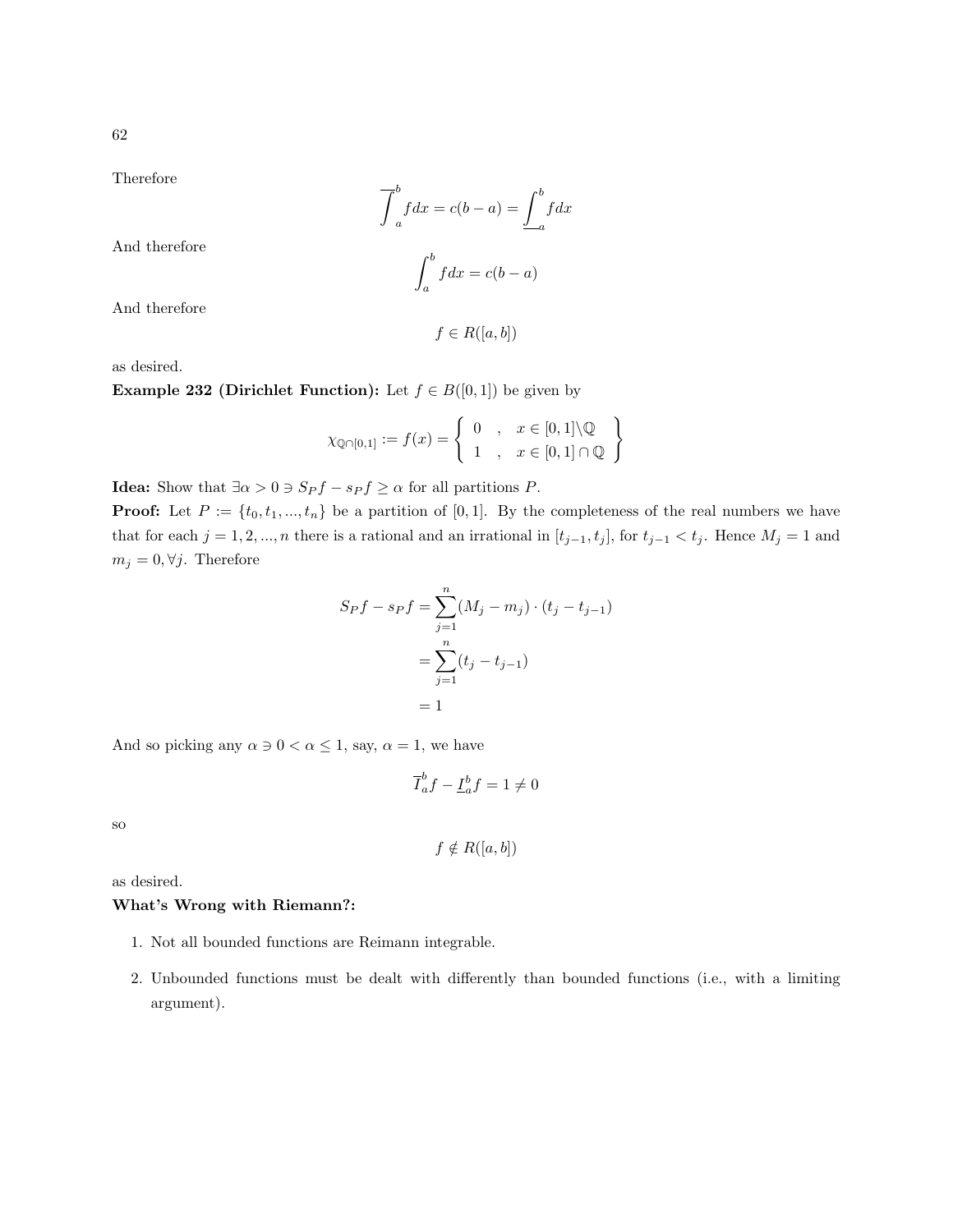3. The Riemann integral behaves very badly with respect to limits.

**Theorem 233 (Arzela's Theorem):** Let  $\{f_n\}_{n=1}^{\infty} \in R([a, b])$  and  $\lim_{n\to\infty} f_n(x) = f(x) \in R([a, b])$  be given. Suppose that there is a  $g \in R([a, b])$  such that  $|f_n(x)| < g(x)$  for all  $x \in [a, b]$  and each  $n \in \mathbb{N}$ . If  $f_n(x) \to f(x), \forall x \in [a, b],$  then

$$
\lim_{n \to \infty} \int_{a}^{b} f_n(x) dx = \int_{a}^{b} \lim_{n \to \infty} f_n(x) dx
$$

$$
= \int_{a}^{b} f(x) dx
$$

Remark: This is weak because you have to satisfy a ton of hypotheses. We need a better integral for this. **Example 234:** Let  $\{r_n\}_{n=1}^{\infty}$  be an enumeration of the rationals in [0,1]. Put  $f_n := \chi_{\cup_{j=1}^n \{r_j\}}$ . So  $\lim_{n\to\infty} f_n = \chi_{\mathbb{Q}\cap[0,1]}$ . But

$$
\int_0^1 f_n dx = \int_0^1 \chi_{\cup_{j=1}^n \{r_j\}} dx = 0, \forall n \in \mathbb{N}
$$

and

$$
\int_0^1 dx \text{ DNE}
$$

So in other words

$$
0 = \lim_{n \to \infty} \int_0^1 f_n dx \neq \int_0^1 \lim_{n \to \infty} f_n dx
$$

## What's Right with Riemann?

- 1.  $R([a, b])$  is a vector space.
- 2.  $\int_a^b f(x)dx \ge 0$  where  $f \in R([a, b])$  and  $f(x) \ge 0, \forall x \in [a, b]$ .
- 3. The **functional**  $f \mapsto \int_a^b f(x)dx$  is linear (i.e.,  $\int_a^b f(x)dx$  is a linear transformation).
- 4. Something like Arzela's Theorem.
- 5. Fundamental Theorem of Calculus.

Platform  $9\frac{3}{4}$ : Measure Theory Is really cool.

**Definition 235:** A collection  $\mathcal T$  of subsets of  $X$  is called a **topology** on  $X$  if:

- 1.  $\phi \in \mathcal{T}, X \int \mathcal{T}$
- 2. If  $\{U_i\}_{i=1}^m \subseteq \mathcal{T}$ , then  $\bigcap_{i=1}^m U_i \in \mathcal{T}$ . (Closure under finite intersection.)
- 3. If  $\{U_{\alpha}\}_{{\alpha}\in A}\subseteq T$ , where A is any set, then  $\bigcup_{{\alpha}\in A}U_{\alpha}\in T$ . (Closure under arbitrary unions).